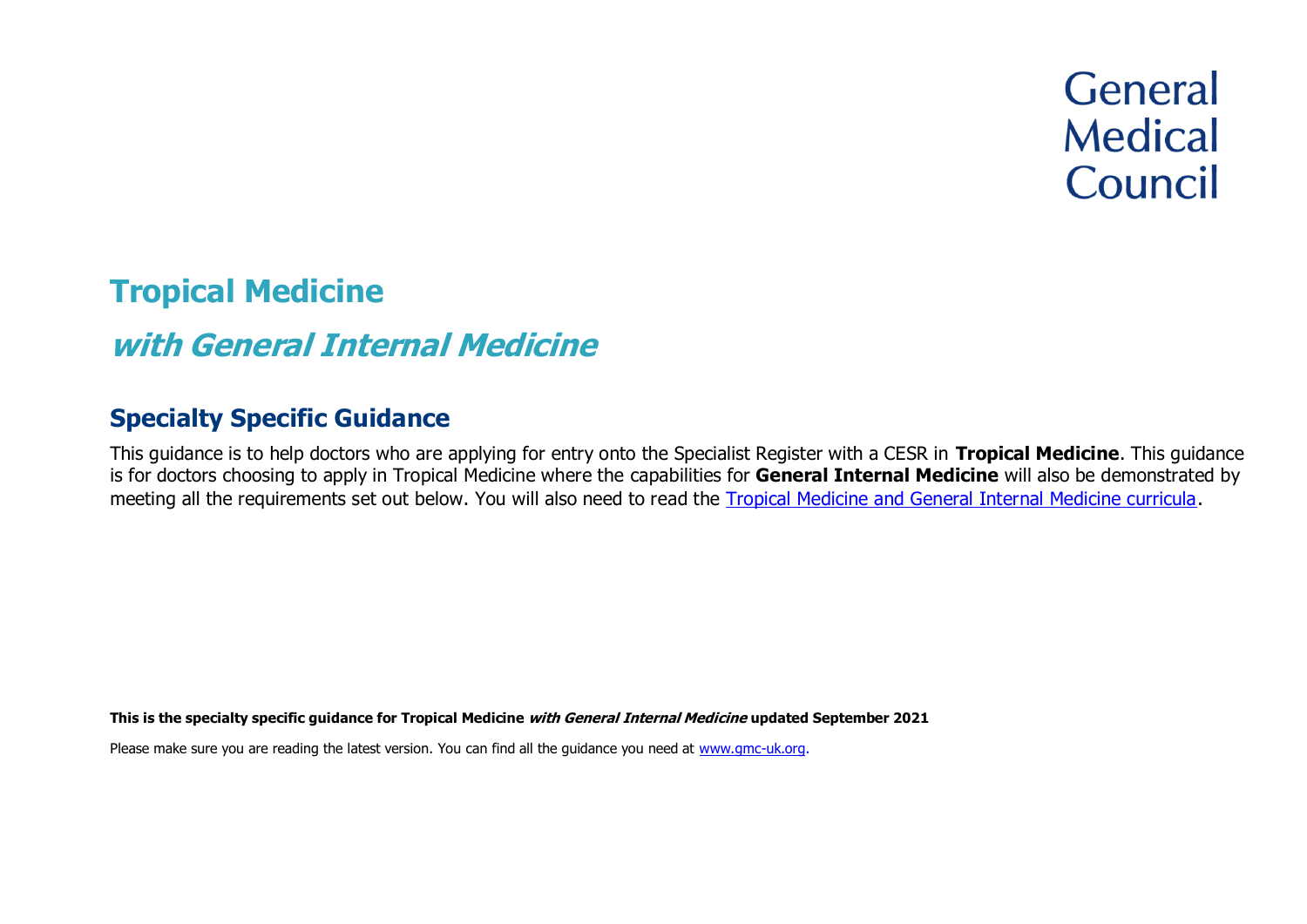# **Introduction**

This document is designed to provide helpful information and guidance to enable you to make an application for a Certificate of Eligibility for Specialist Registration (CESR) in **Tropical Medicine with General Internal Medicine**. This is not a standalone document and should be read in conjunction with the [Tropical Medicine and General Internal Medicine curricula](https://www.gmc-uk.org/education/standards-guidance-and-curricula/curricula%23T) – please also see the [JRCPTB website](https://www.jrcptb.org.uk/specialties/infectious-diseases-and-tropical-medicine) for more details. You can [contact us](http://www.gmc-uk.org/about/contacts.asp) and ask to speak to the GMC Specialist Applications team for advice before you apply.

#### **What is the indicative period of training for a Certificate of Completion of Training (CCT) in Tropical Medicine and General Internal Medicine?**

The indicative period of training for a CCT in Tropical Medicine and General Internal Medicine is eight years and it is unlikely that you would achieve all the learning outcomes required for a CCT in a shorter period of time.

The structure of the training programme (in indicative timescales) is as follows:

- **Three years of Internal Medicine (stage 1) or four years of Acute Care Common Stem Internal Medicine (ACCS-IM) including** MRCP (UK)
- **EXT** Five years of Tropical Medicine and General Internal Medicine training which includes Combined Infection Training for two years (combining laboratory and clinical aspects of infection)

Applicants need to demonstrate that they have achieved the learning outcomes required for all stages of the curriculum.

**This is the specialty specific guidance for Tropical Medicine with General Internal Medicine updated September 2021**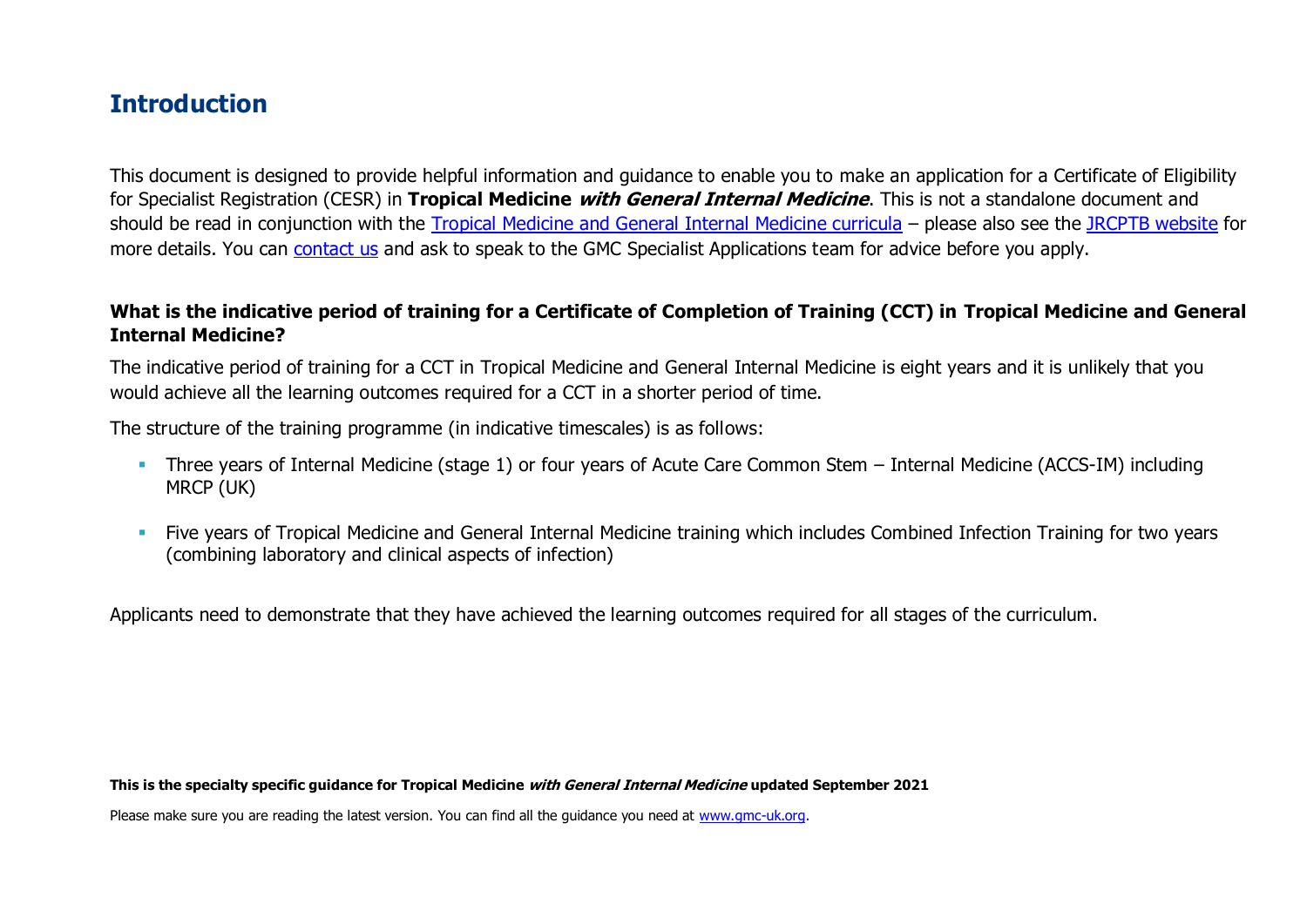# **Curriculum Framework**

The **Tropical Medicine** curriculum is structured into high-level learning outcomes, known as Capabilities in Practice (CiPs). The CiPs are split into generic and specialty specific capabilities, as outlined below. Acquiring a CESR depends upon you providing evidence that you're working at the level of being entrusted to perform safely and independently for each CiP.

The first six CiPs are generic and shared across all physician specialties, covering the universal requirements of [Good Medical Practice](https://www.gmc-uk.org/-/media/documents/good-medical-practice---english-20200128_pdf-51527435.pdf?la=en&hash=DA1263358CCA88F298785FE2BD7610EB4EE9A530) and the [Generic Professional Capabilities \(GPC\) framework.](https://www.gmc-uk.org/-/media/documents/generic-professional-capabilities-framework--0817_pdf-70417127.pdf)

The eight clinical CiPs describe the clinical tasks or activities which are essential to the practice of General Internal Medicine. The eight specialty CiPs describe the clinical tasks or activities which are essential to the practice of Tropical Medicine. The CiPs have been mapped to the GPC domains to reflect the professional generic capabilities required to undertake the clinical tasks.

The range of experience needed to achieve the CiPs is outlined in the curriculum – this covers different settings, contexts, clinical problems, conditions and stages of a person's life and illness.

#### **There will be no stand-alone CESR in Tropical Medicine. This reflects service need and mirrors the CCT curriculum.**

In the application form you can choose to apply in Tropical Medicine with General Internal Medicine. If successful in your application you will be awarded an additional CESR certificate for General Internal Medicine, and this specialty will be listed on your register entry.

#### **Generic CiPs**

- 1. Able to function successfully within NHS organisational and management systems
- 2. Able to deal with ethical and legal issues related to clinical practice
- 3. Communicates effectively and is able to share decision making, while maintaining appropriate situational awareness, professional behaviour and professional judgement
- 4. Is focussed on patient safety and delivers effective quality improvement in patient care
- 5. Carries out research and manages data appropriately

#### **This is the specialty specific guidance for Tropical Medicine with General Internal Medicine updated September 2021**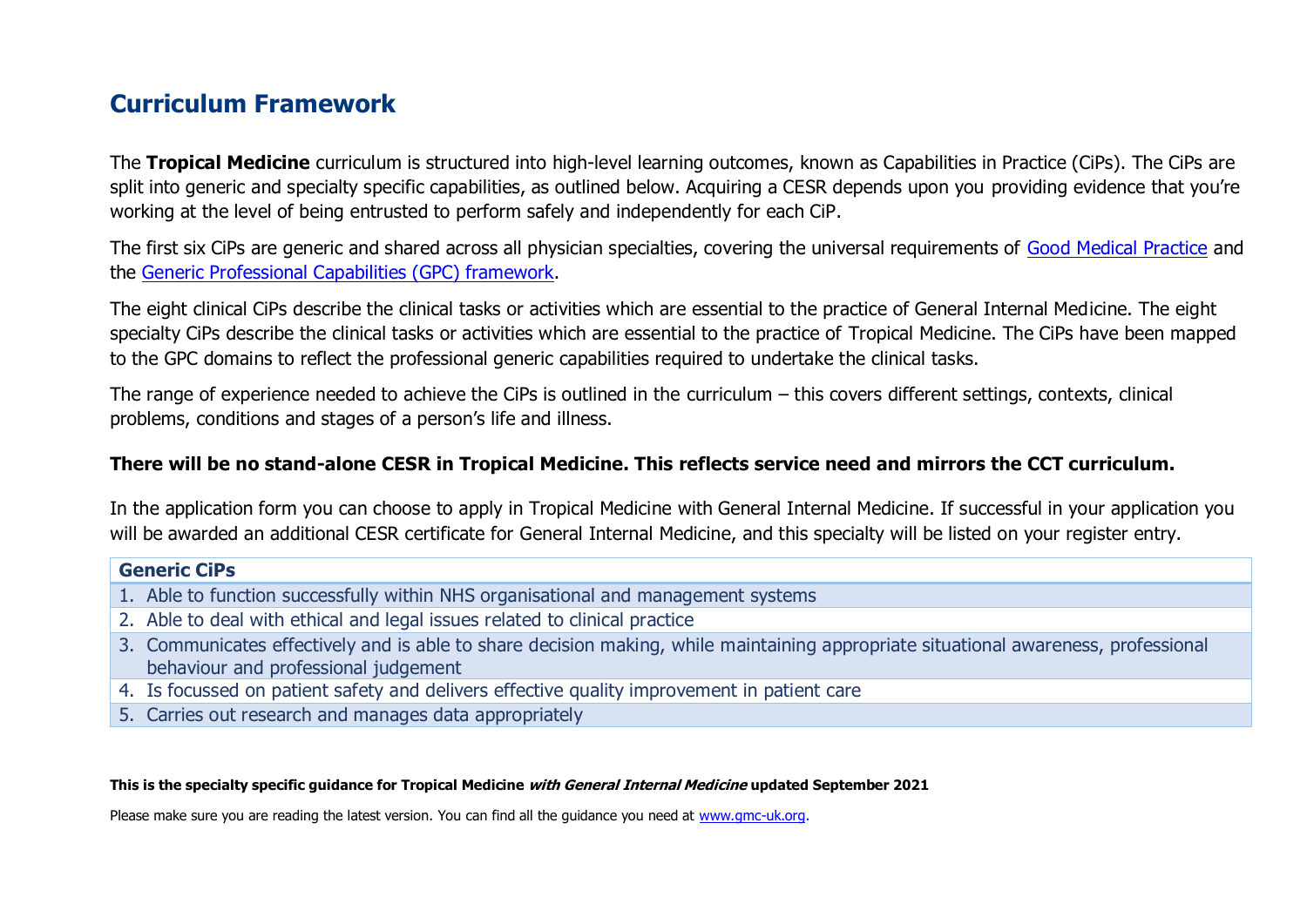#### 6. Acts as a clinical teacher and clinical supervisor

#### **Clinical CiPs**

- 1. Managing an acute unselected take
- 2. Managing the acute care of patients within a medical specialty service
- 3. Providing continuity of care to medical inpatients, including management of comorbidities and cognitive impairment
- 4. Managing patients in an outpatient clinic, ambulatory or community setting, including management of long term conditions
- 5. Managing medical problems in patients in other specialties and special cases
- 6. Managing a multi-disciplinary team including effective discharge planning
- 7. Delivering effective resuscitation and managing the acutely deteriorating patient
- 8. Managing end of life and applying palliative care skills

#### **Specialty Specific CiPs**

- 1. Able to provide clinical leadership and support to the laboratory
- 2. Able to use the laboratory service effectively in the investigation, diagnosis and management of infection
- 3. Able to advise on infection prevention, control and immunisation
- 4. Able to manage and advise on important clinical syndromes where infection is in the differential diagnosis
- 5. Able to lead and advise on treatment with and stewardship of antimicrobials
- 6. Providing continuity of care to inpatients and outpatients with suspected or proven infection
- 7. Able to manage and advise on imported infections
- 8. Able to deliver equitable and high quality care in resource poor settings

#### **This is the specialty specific guidance for Tropical Medicine with General Internal Medicine updated September 2021**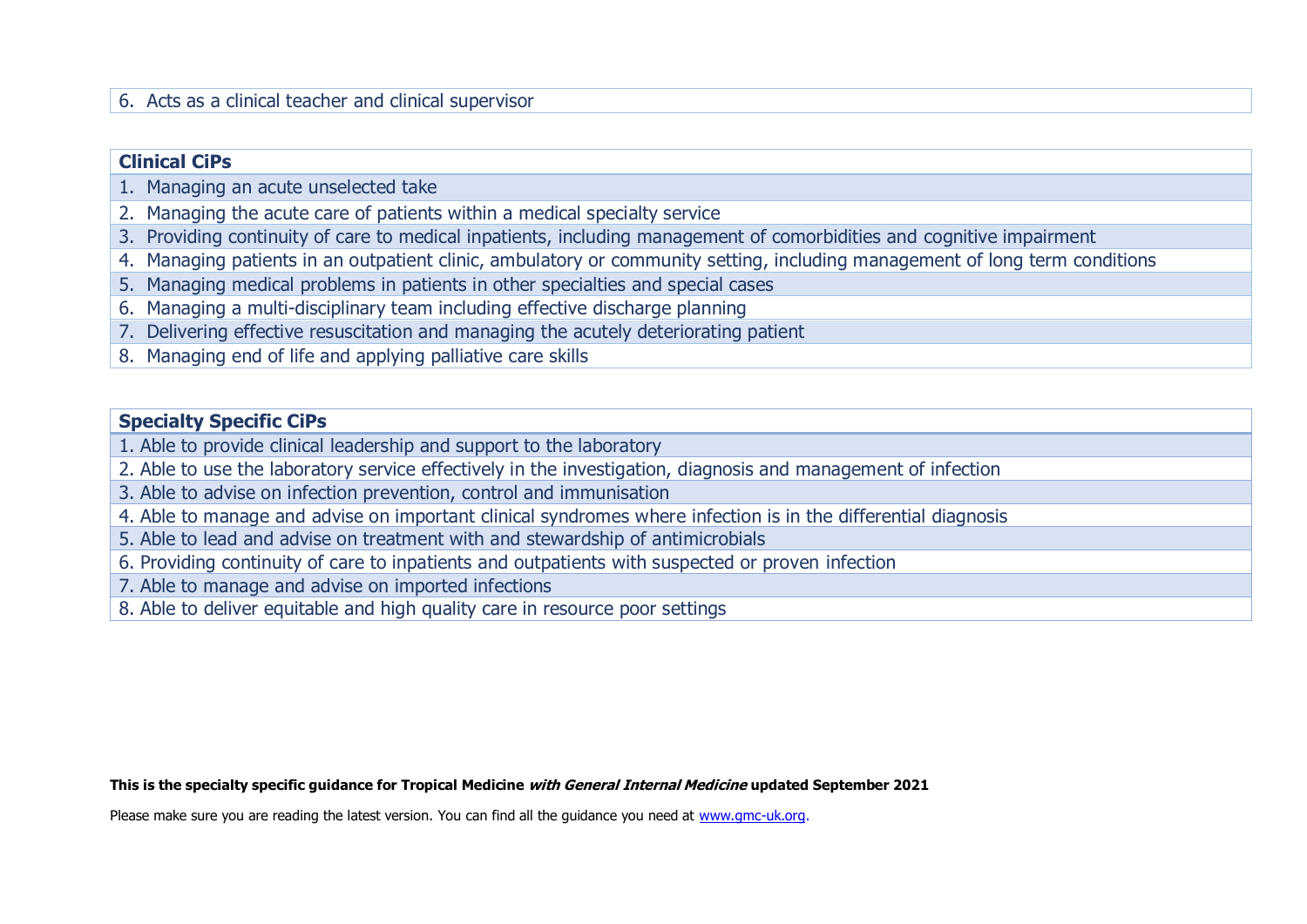# **Submitting your evidence**

Please keep the following in mind when gathering your evidence:

- **•** The evaluators want to see quality, relevant evidence to demonstrate the required CiPs. It's more important to carefully select your evidence and present it in an organised way, than provide large volumes of minimally relevant evidence
- **•** Triangulated evidence will make a stronger application
- Evidence of your recent practice (i.e. less than five years old) will be given more weight, as it reflects current capabilities
- Your evidence must be legible

All your evidence, other than qualifications you're getting authenticated, **must** be accompanied by a proforma signed by the person who is attesting to the validity and accuracy of your evidence (your verifier). It's very important that you read an explanation of how to do this in our [important notice about evidence.](http://www.gmc-uk.org/doctors/evidence_notice.asp)

You will also need to submit translations of any documents that are not in English. Please ensure the translations you submit meet our [translation requirements.](http://www.gmc-uk.org/doctors/translations.asp)

Your evidence **must** be accurate and may be verified at source should we have any queries or justifiable doubts about the accuracy of your evidence. All evidence submitted will be cross checked against the rest of your application and documents.

#### **Anonymising your evidence**

It is important that you anonymise your evidence before you submit it to us. You **must** remove:

- **E** All patient identifying details
- **•** Details of patients' relatives
- **•** Details of colleagues that you have assessed, written a reference for, or who have been involved in a complaint you have submitted

This includes:

#### **This is the specialty specific guidance for Tropical Medicine with General Internal Medicine updated September 2021**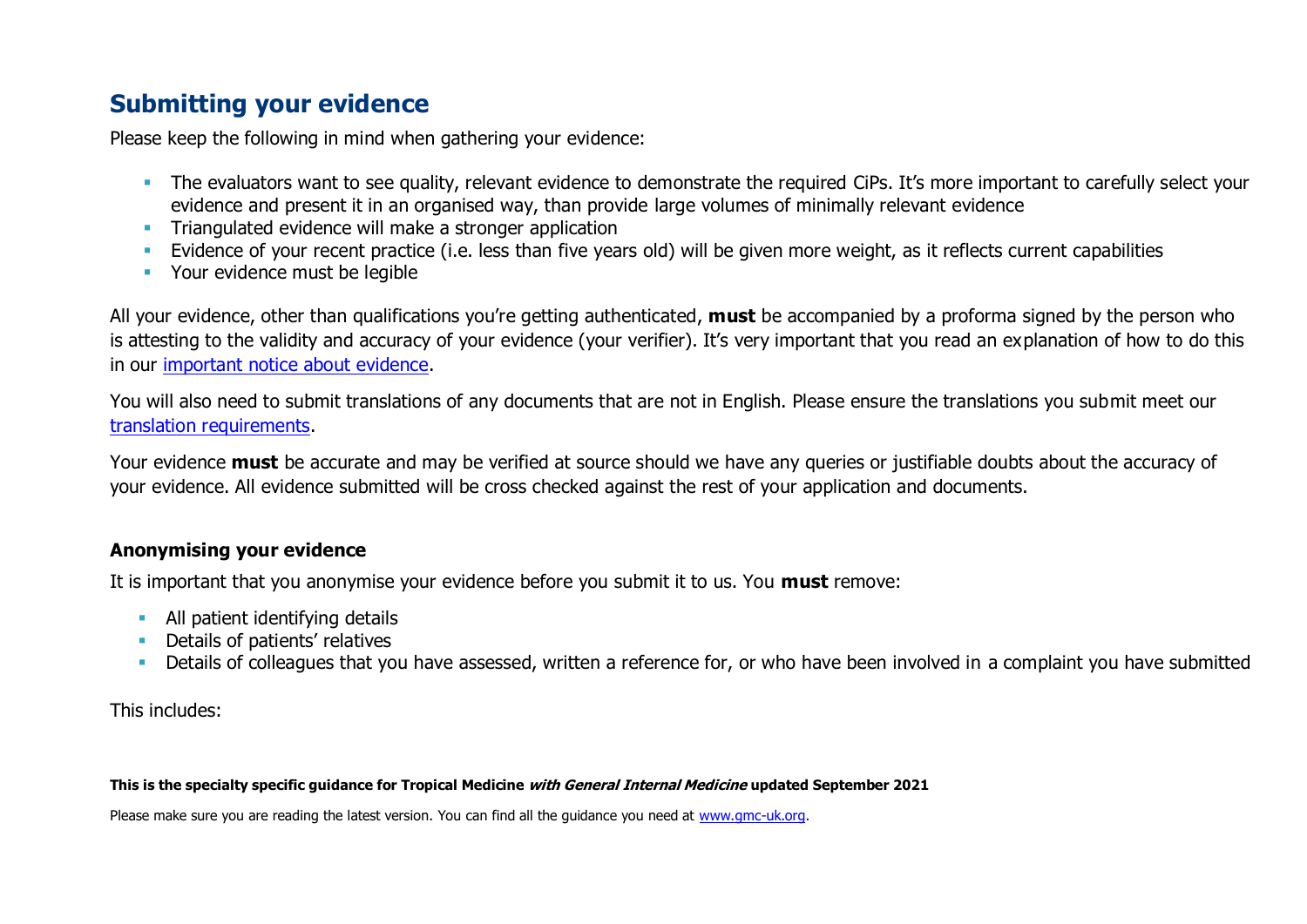- Names (first and last)
- Addresses
- **Contact details such as phone numbers or email addresses**
- **E** NHS numbers
- Other individual patient numbers
- **GMC numbers**

The following details **don't** need to be anonymised:

- Gender
- Date of birth

It is your responsibility to make sure that your evidence has been anonymised. Evidence which has not been anonymised will be returned to you. More information can be found on our [website.](https://www.gmc-uk.org/registration-and-licensing/join-the-register/registration-applications/cesr-cegpr-application-process/anonymisation)

#### **How much evidence to submit**

**As a general guide, most applications are expected to include around 100 electronically uploaded documents. You must ensure that you follow our guidance on how to present and group your evidence in the online application.**

The total number of documents and assessments presented is less important than the quality of the documents, and the breadth of cases covered. This allows the evaluators to form reliable judgements of performance and capabilities.

This guidance on documents to supply is not exhaustive and you may have alternative evidence. You do not necessarily have to supply every type of evidence listed, but you must submit sufficient evidence to address each of the required learning outcomes and the

#### **This is the specialty specific guidance for Tropical Medicine with General Internal Medicine updated September 2021**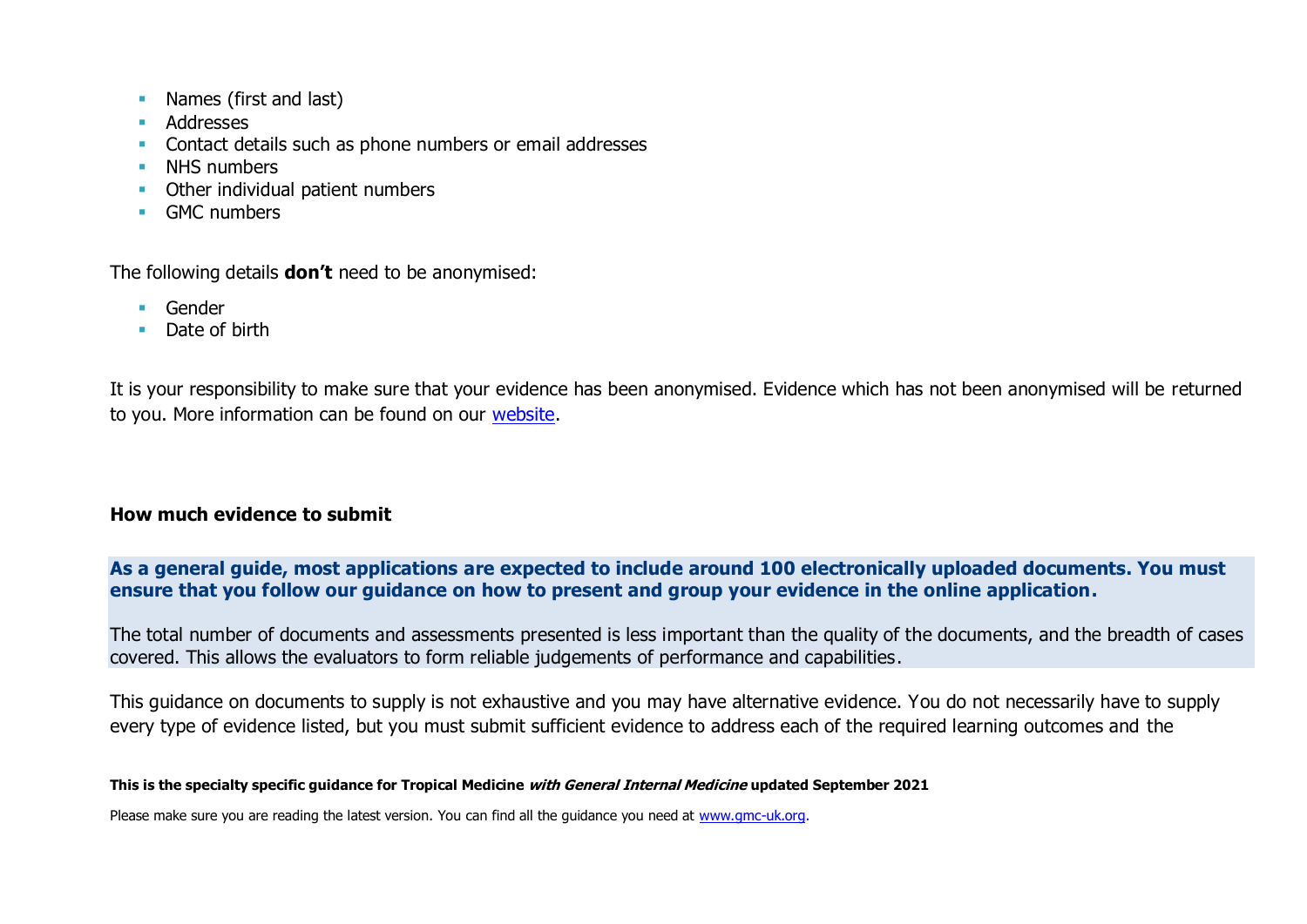associated capabilities. We recognise that you may not have all the evidence that is required but it will help us process your application more quickly if you ensure that you only submit evidence that is directly relevant. Triangulation of evidence will strengthen an application, and we recommend that you delay submitting an application until you have achieved this.

Your evidence **must** cover the knowledge, skills and experience to demonstrate the required CiPs in all areas of the curriculum. You should focus on providing **good quality** evidence, rather than quantity. You are advised to review the curriculum and ARCP decision aid to see what is expected from doctors in training in Tropical Medicine and General Internal Medicine in the UK.

You should bear in mind the following points:

- **Evidence should show that you are able to assess and offer a first opinion in any setting and for any age**
- Don't duplicate evidence that is relevant to more than one CiP you should include one copy and list it under each relevant CiP (cross referencing)
- **Evidence should only be cross referenced where it adds significant support to a CiP**
- **E**vidence should be provided from a variety of clinical settings.

**Our [guidance](https://www.gmc-uk.org/-/media/documents/sat---cesr-cegpr-online-application---user-guide---dc11550_pdf-76194730.pdf) on compiling your evidence will help you to decide what is relevant and what is not. We recommend that you read it carefully.**

#### **Organising your evidence**

Your evidence will need to be organised to reflect the structure of the online application. You need to gather your evidence by CiP and then attach this under the relevant section in your online application.

Please refer to our user quide for information on grouping and uploading your evidence.

Your evidence must be mapped to the curriculum by providing primary evidence for knowledge, skills and qualifications to demonstrate the required CiPs for all areas of the Tropical Medicine and General Internal Medicine curricula. If evidence is missing from any area of the curriculum, your application may be unsuccessful.

#### **This is the specialty specific guidance for Tropical Medicine with General Internal Medicine updated September 2021**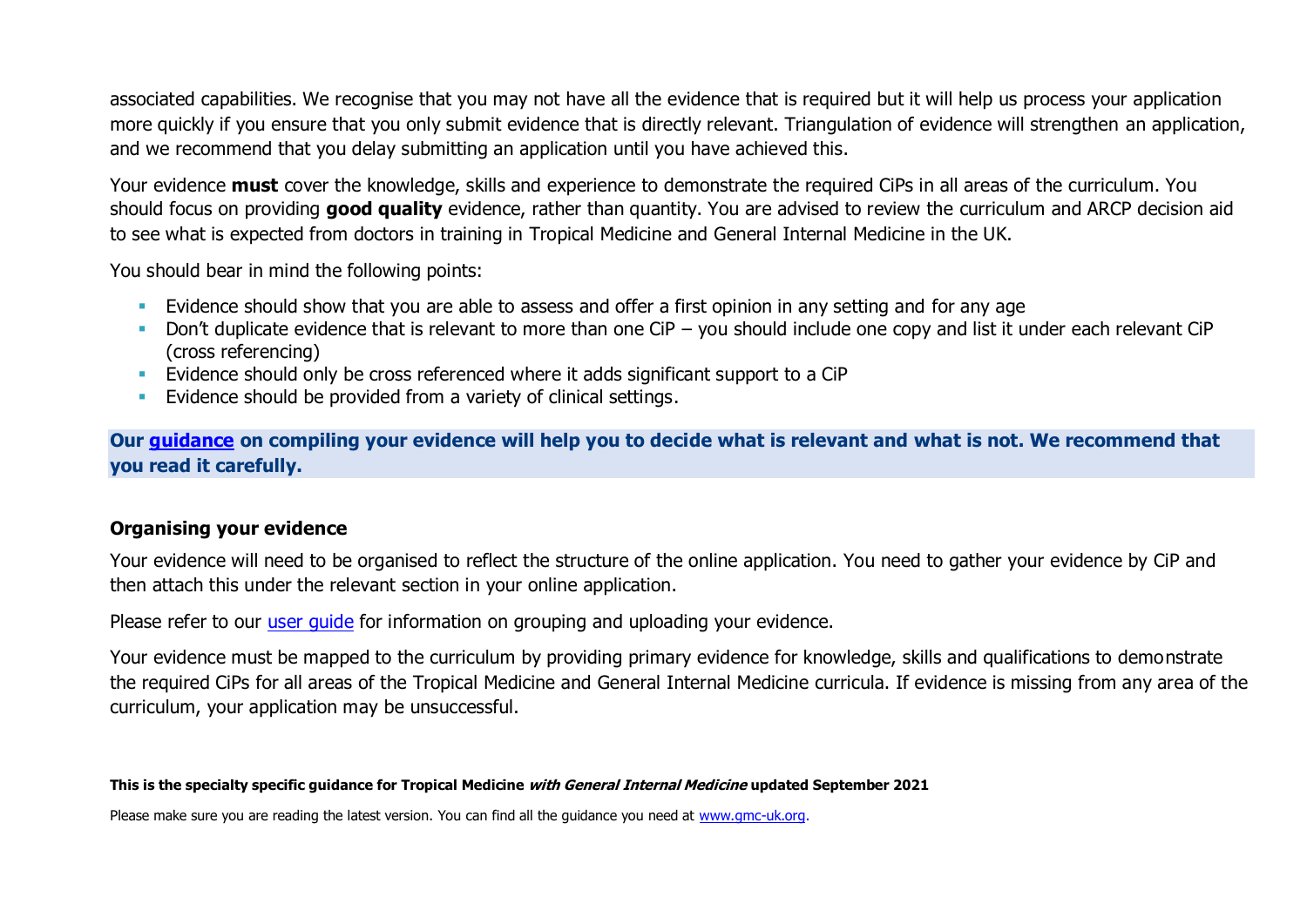You will not be able to compensate for shortfalls in your evidence of training and experience in a particular area, by providing extra evidence in other areas.

# **Tips for a successful application**

In our experience, CESR applications fail because they provide inadequate or poor evidence of current capability covering the entire curriculum. Below are some tips for you to consider when making an application:

- Before submitting an application, you should review the current CCT curriculum in conjunction with this document. A strong CESR application will provide evidence to demonstrate that knowledge, skills and experience are equivalent in both the breadth and level of capability, to that set out in the curriculum.
- **•** Provide evidence of your **current capability** in all areas of the curriculum. This includes the maintenance of CiPs and key skills over the last five years – all evidence should be clearly linked to the CiPs.
- Ensure you have evidence demonstrating core medical knowledge and application of this knowledge in practice to the level of two years of Internal Medicine stage 1 training. To demonstrate core internal medical capabilities, applicants need to provide MRCP (UK) or equivalent evidence of knowledge and evidence showing the application of core skills including outpatient capability. This evidence could include supervised learning events (SLEs) and workplace based assessments (WPBAs) including multisource feedback (MSF). Further guidance can be found below.
- Present your evidence in a clear, logical manner. You should refer to our user guide for advice on how to group, title and upload your evidence.
- Ensure your referees can provide detailed support for your key skills across all (or most) areas of the curriculum and understand the requirements for specialist training and registration in Tropical Medicine in the UK.

#### **This is the specialty specific guidance for Tropical Medicine with General Internal Medicine updated September 2021**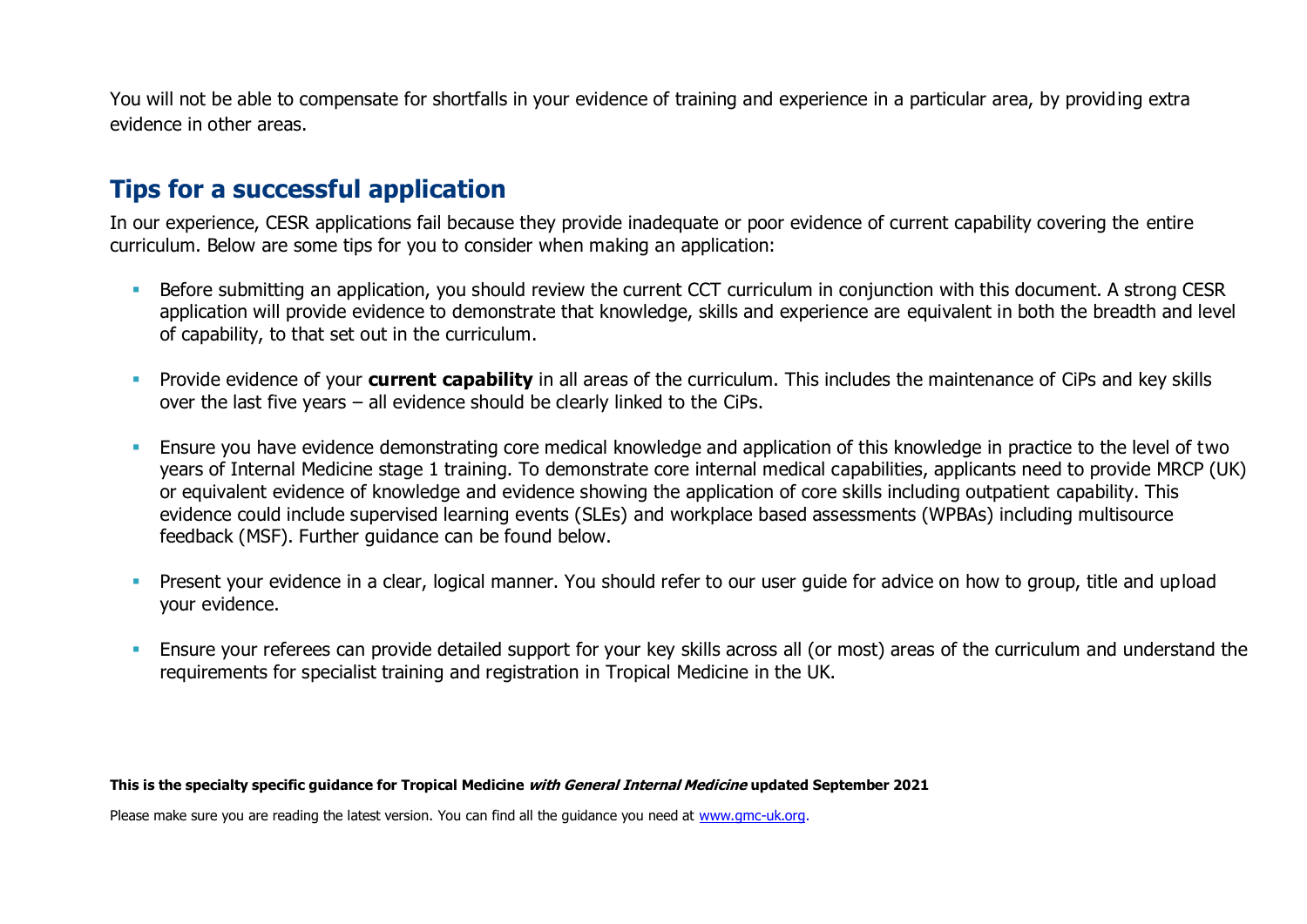- **Provide evidence of managing a broad range of patients, as seen daily by Tropical Medicine doctors in the UK.**
- **Provide evidence of your clinical capability across the range of experience, ages and settings.**
- **Ensure your evidence demonstrates you are entrusted to act at consultant level across all of the specialty CiPs.**

**We strongly recommend that you closely match your experiences against the current curriculum and provide evidence of equivalence across all areas.** 

#### **How your evidence can be used to demonstrate key capabilities in different CiPs**

You will notice that some of the suggested evidence is listed more than once. This is because these documents are relevant to more than one CiP. For example, MSF can be used to demonstrate competence in most CiPs – therefore, you can use the same MSF to demonstrate the required capability across several CiPs

If you have a document that is relevant to more than one CiP, don't include multiple copies of it. Instead, provide one copy and list it in your application under each relevant CiP, stating that the document is located elsewhere, and you'd like to cross reference it.

Below is a list of evidence that are relevant to most CiPs – it is by no means exhaustive, and you are encouraged to submit a variety of evidence.

**A description of the assessments below, together with template forms, can be found on the [JRCPTB website](https://www.jrcptb.org.uk/assessment/workplace-based-assessment)**

| <b>Evidence /</b> | <b>About</b> | <b>Minimum</b> |
|-------------------|--------------|----------------|
| requirement       |              | expectation    |

#### **This is the specialty specific guidance for Tropical Medicine with General Internal Medicine updated September 2021**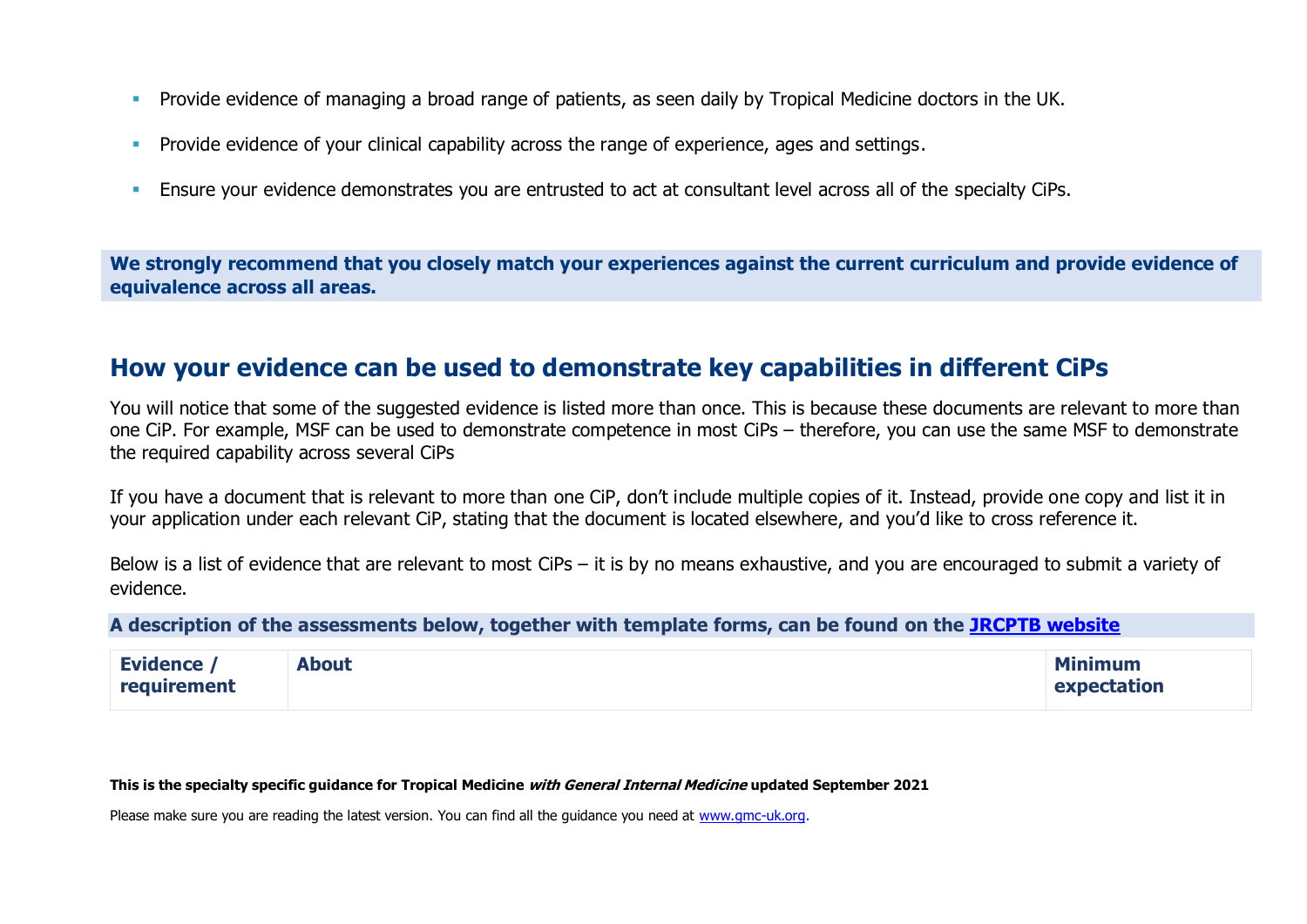| <b>Supervised Learning Events (SLEs)</b> |  |  |  |
|------------------------------------------|--|--|--|
|------------------------------------------|--|--|--|

| <b>Acute Care</b><br><b>Assessment Tool</b><br>(ACAT)<br><b>Case-based</b><br>discussion (CbD)<br>mini-clinical<br>evaluation<br>exercise (mini-<br><b>CEX)</b> | These should have been undertaken with a consultant and should cover a range of<br>Tropical Medicine and General Internal Medicine cases and topics                                                                                                        | $12 - 14$ of each type<br>completed in last 2<br>years |
|-----------------------------------------------------------------------------------------------------------------------------------------------------------------|------------------------------------------------------------------------------------------------------------------------------------------------------------------------------------------------------------------------------------------------------------|--------------------------------------------------------|
|                                                                                                                                                                 | <b>Workplace Based Assessments (WPBAs)</b>                                                                                                                                                                                                                 |                                                        |
| <b>Evaluation of</b><br>clinical events<br>(ECE)                                                                                                                | Examples include clinicopathological evaluation and reporting of diagnostic material,<br>presentation of a case at a multidisciplinary team meeting, or contributing to quality<br>assurance and audit processes in both clinical and laboratory settings. | 12                                                     |
| <b>Direct</b><br><b>Observation of</b><br><b>Procedural Skills</b><br>(DOPS)                                                                                    | To cover the range of laboratory based procedures.                                                                                                                                                                                                         | 12                                                     |
| <b>Quality</b><br><b>Improvement</b><br><b>Project</b><br><b>Assessment Tool</b><br>(QIPAT)                                                                     | Can be used to demonstrate active involvement in service audit or development projects.                                                                                                                                                                    | 1 completed in last 12<br>months                       |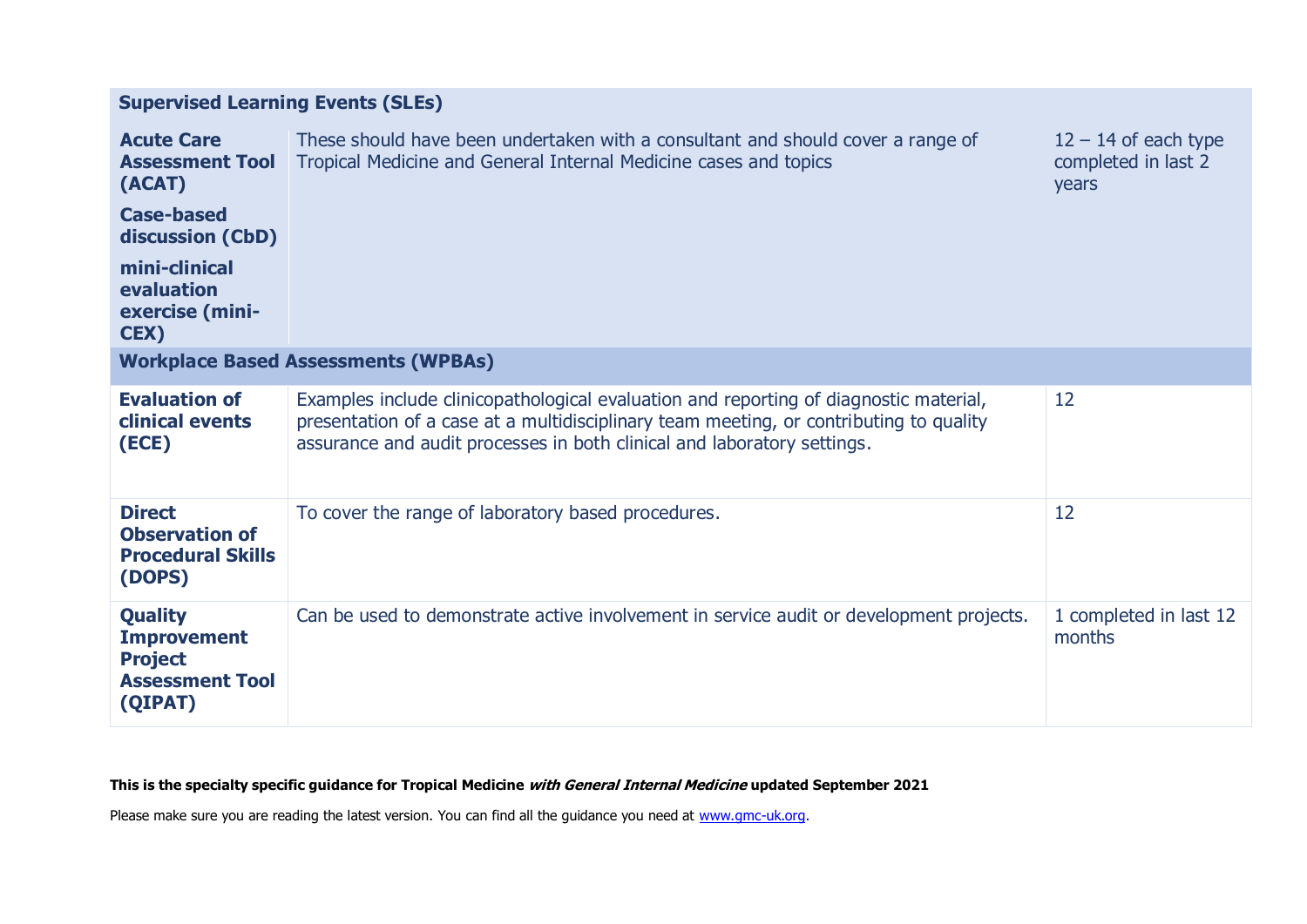| <b>Patient Survey</b><br>(PS)                     | Formal patient feedback is strong evidence as it's an anonymous feedback exercise. It<br>should include approximately 15 patients. The JRCPTB has a template available on their<br>website. A reflective entry reflecting on the survey must be made.<br>Alternative evidence could include:<br>• Thank you letters/cards from patients<br>• Statements from referees<br>• Testimonial letters from colleagues<br>• Feedback from patients/colleagues | 1 completed in last 12<br>months |
|---------------------------------------------------|-------------------------------------------------------------------------------------------------------------------------------------------------------------------------------------------------------------------------------------------------------------------------------------------------------------------------------------------------------------------------------------------------------------------------------------------------------|----------------------------------|
| <b>Teaching</b><br>observation (TO)               | At least one should be completed by a consultant in the specialty.                                                                                                                                                                                                                                                                                                                                                                                    | 1 completed in last 12<br>months |
| <b>Multi Source</b><br><b>Feedback (MSF)</b>      | MSF is a strong piece of evidence as it is an anonymous feedback exercise.<br>Minimum of one in the year before the application has been submitted $-$ any available<br>from the last five years should also be submitted.<br>MSF should include approximately 15 colleagues, and not more than four should be<br>doctors.                                                                                                                            | 1 completed in last 12<br>months |
| <b>Other evidence</b>                             |                                                                                                                                                                                                                                                                                                                                                                                                                                                       |                                  |
| To be included in<br>the portfolio of<br>evidence | <b>- Appraisal</b> is good evidence of engaging with systems, processes and mandatory<br>requirements and demonstrates performance (clinical and non-clinical)<br>• Reflective diaries/ evidence of self-reflection<br><b>Supervisor report</b> reports from trainers and supervisors are important evidence to<br>affirm and support capabilities and performance in both clinical and non-clinical                                                  |                                  |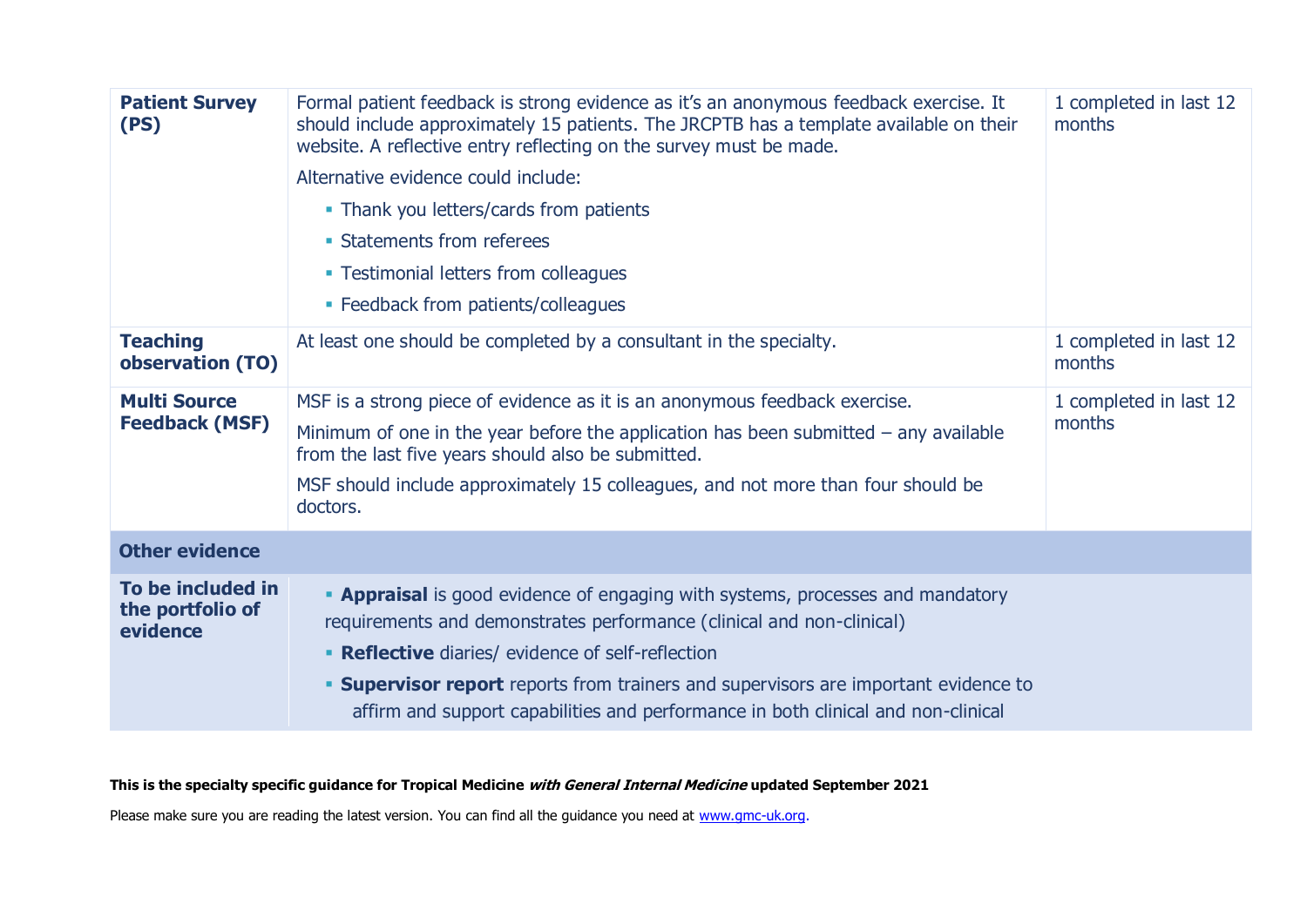|                                                                         | activities. JRCPTB provides a Multiple Consultant Report (MCR) template for the<br>purpose of these reports of which there should be four in the last 12 months.<br><b>- Logbooks</b> must cover the last five years and show the type of procedures you<br>performed and your role in the procedure<br><b>Training events</b> (courses, study days, meetings) over the last five years<br><b>Evidence of seeing patients</b> over the last five years covering a range of settings,<br>referral contexts, conditions, stages of illness, ages<br><b>Academic activities</b><br><b>• Management activities</b><br><b>Structured reports</b> | 4 completed in the last<br>12 months (e.g.<br>MCR <sub>S</sub> ) |
|-------------------------------------------------------------------------|---------------------------------------------------------------------------------------------------------------------------------------------------------------------------------------------------------------------------------------------------------------------------------------------------------------------------------------------------------------------------------------------------------------------------------------------------------------------------------------------------------------------------------------------------------------------------------------------------------------------------------------------|------------------------------------------------------------------|
| <b>Continuing</b><br><b>Professional</b><br><b>Development</b><br>(CPD) | CPD represents the acquisition and maintenance of knowledge, skills and key skills.<br>Courses you may want to provide evidence of include:<br>Life support<br><b>I</b><br><b>Teaching</b><br><b>I</b><br>Simulation<br><b>The</b><br>Management<br><b>I</b><br>Research methodology<br><b>I</b><br><b>Business</b><br>$\mathcal{L}_{\mathcal{A}}$<br>Communication<br>Education<br><b>The State</b>                                                                                                                                                                                                                                        |                                                                  |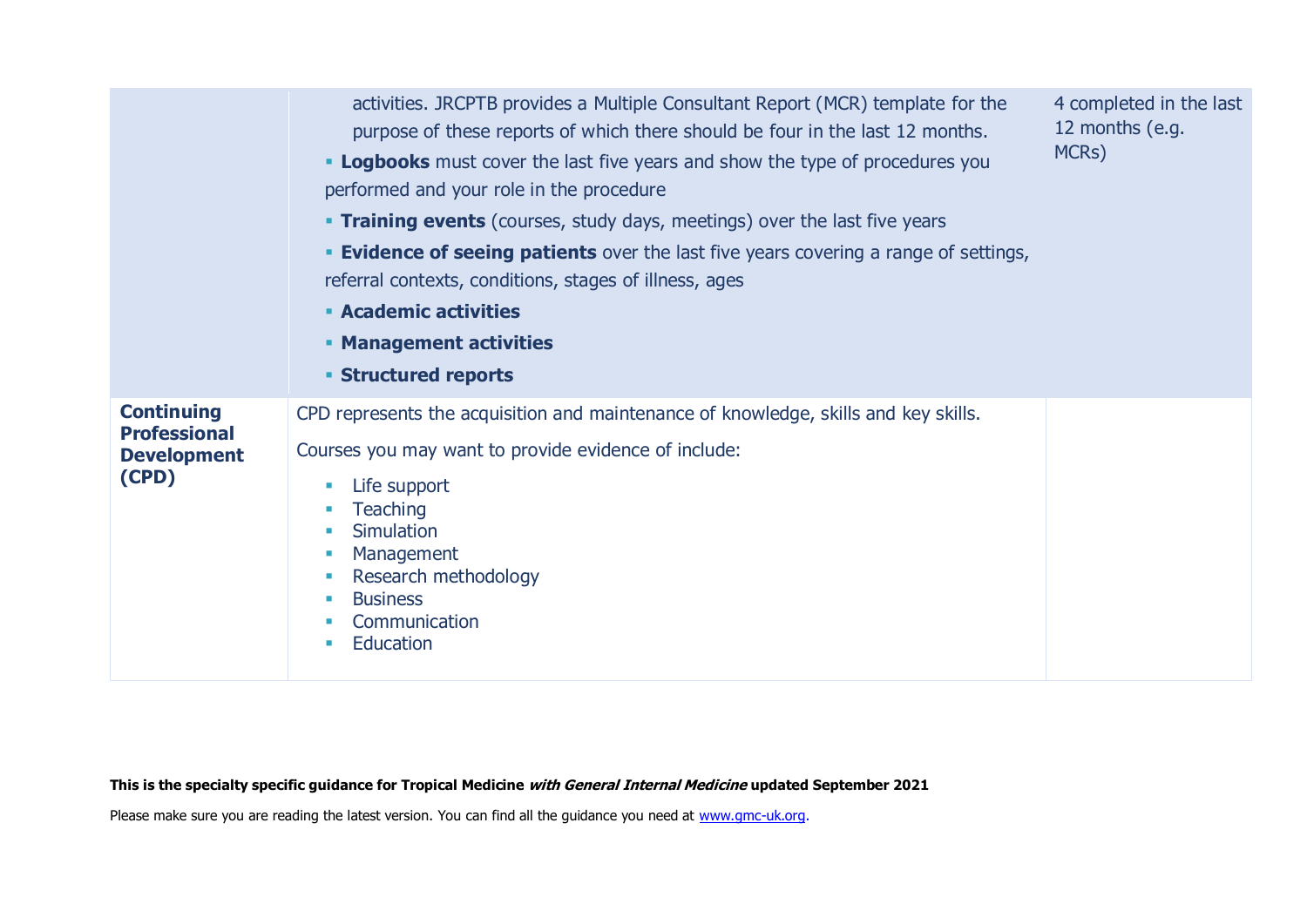| Examples of evidence could include a personal, reflective diary of learning achievements, |
|-------------------------------------------------------------------------------------------|
| in addition to detailed evidence of courses attended.                                     |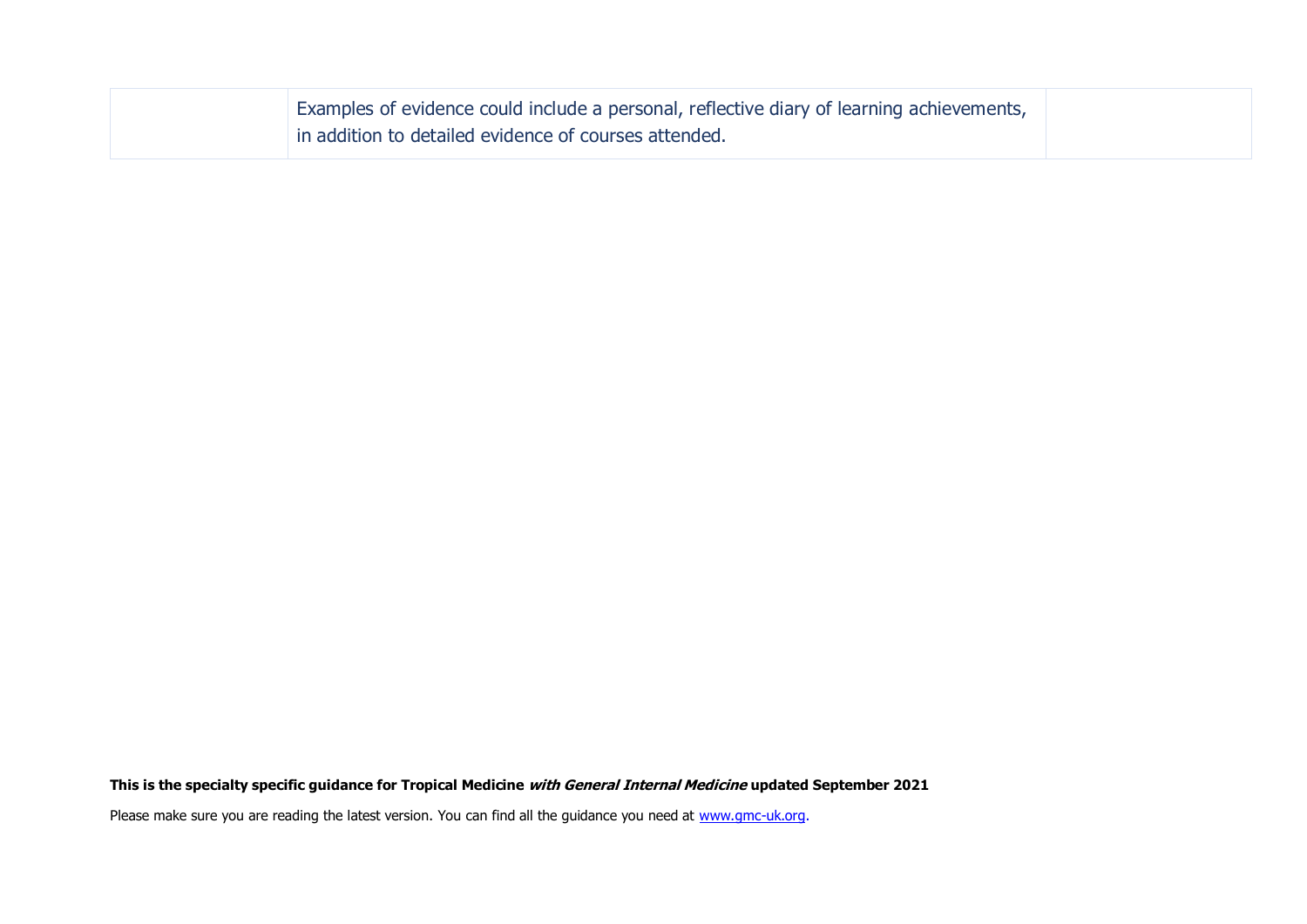# **Evidence of training and qualifications**

Substantial primary evidence for any previous training towards a medical qualification should **only** be submitted if the training is directly relevant to your CESR capabilities **and** dates from the past five years. Otherwise, certificates of completion are sufficient evidence of training.

| <b>Primary medical qualification</b><br>(PMQ) | If you hold full registration with us, you do not need to submit your PMQ as we saw it when we<br>assessed your application for registration.<br>If you do not hold registration, you will need to have your PMQ independently verified by ECFMG<br>before we can grant you full registration with a licence to practise.<br>You can find out more about primary source verification on our website.<br>You only need to get your PMQ verified by ECFMG. The rest of your evidence should be verified in<br>line with our guidance.                                                                              |
|-----------------------------------------------|------------------------------------------------------------------------------------------------------------------------------------------------------------------------------------------------------------------------------------------------------------------------------------------------------------------------------------------------------------------------------------------------------------------------------------------------------------------------------------------------------------------------------------------------------------------------------------------------------------------|
| <b>Specialist medical</b><br>qualification(s) | Please provide an <b>authenticated copy</b> of any specialist medical qualifications you hold.<br>Evidence of completion of full <b>MRCP(UK)</b> or equivalent.<br>If the applicant does not hold the required MRCP(UK) examination they must provide a robust<br>portfolio of evidence of knowledge of the breadth and depth of the curriculum or equivalent<br>evidence of knowledge and clinical skills.<br>Applicants must provide evidence of success in the Combined Infection Certificate Examination<br>(CICE)/Fellowship of the Royal College of Pathologists Part 1 (FRCPath part 1). If the applicant |

**This is the specialty specific guidance for Tropical Medicine with General Internal Medicine updated September 2021**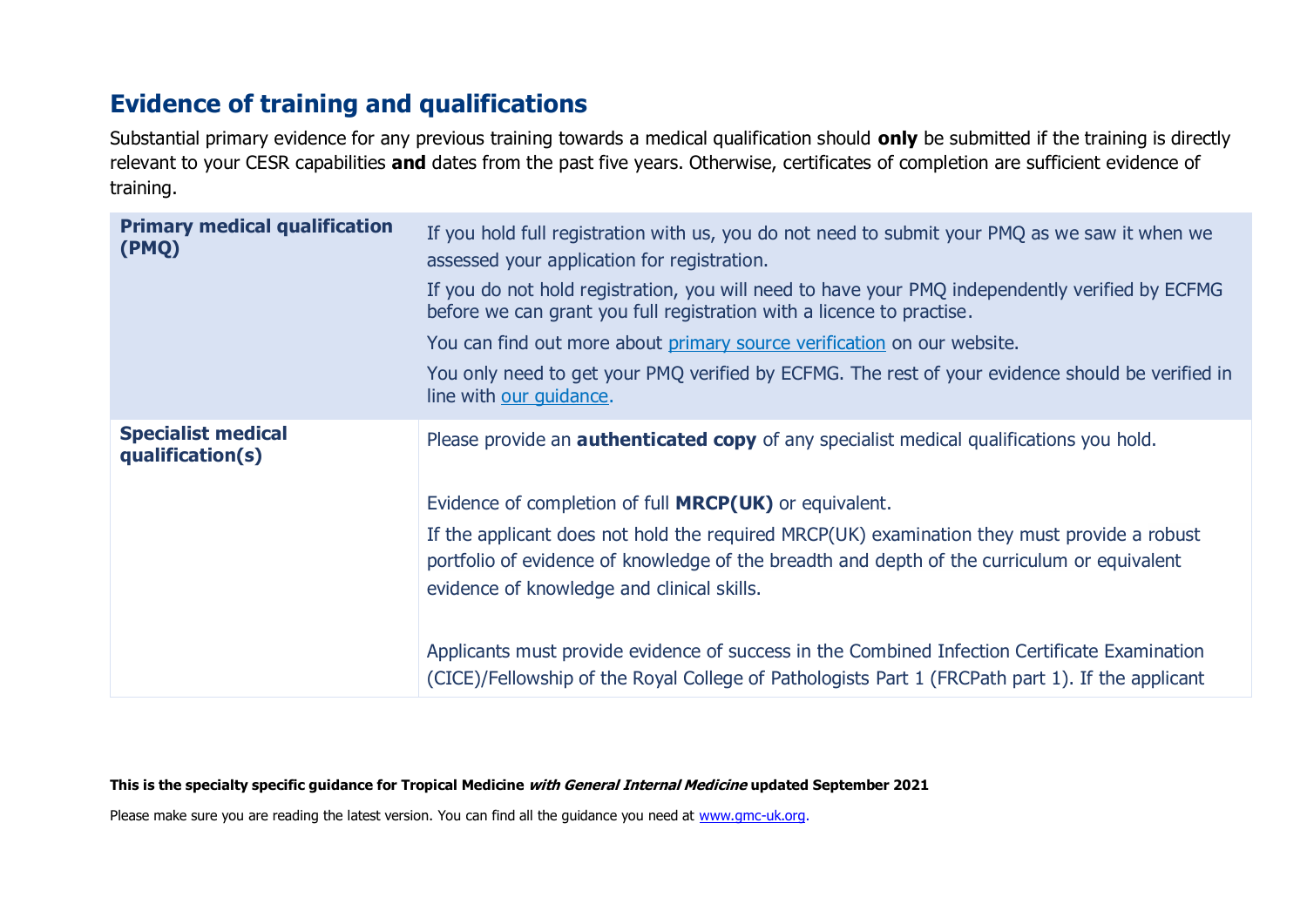|                                   | does not hold the required FRCPath examination they must provide a robust portfolio of evidence<br>of knowledge of the breadth and depth of the curriculum or equivalent evidence of knowledge.                                                                                                                                                                                                        |
|-----------------------------------|--------------------------------------------------------------------------------------------------------------------------------------------------------------------------------------------------------------------------------------------------------------------------------------------------------------------------------------------------------------------------------------------------------|
|                                   | It is recommended that applicants have passed the Diploma in Tropical Medicine and<br>Hygiene (DTM&H) and the Diploma of HIV Medicine examinations.                                                                                                                                                                                                                                                    |
|                                   | There are no qualifications from outside Europe that enable automatic entry to the Specialist<br>Register in any specialty. An evaluation is made based on an applicant's whole career and<br>therefore two applicants with the same qualifications but different training and/or experience may<br>not receive the same decision.                                                                     |
|                                   | If your specialist medical qualification is from outside the UK, please ensure that you provide the<br>following evidence in addition to your qualification:<br>Training curriculum or examination syllabus<br>$\circ$<br>Formal period assessments completed during training (these may be older than 5 years)<br>$\circ$                                                                             |
| <b>Recent specialist training</b> | If you have worked in posts approved for a specialist training programme for a relevant<br>qualification outside the UK in the past five years, please provide an <b>authenticated copy</b> of the<br>curriculum or syllabus that was in place when you undertook your training.<br>If a formal curriculum or syllabus (including assessment methods) is not available please provide a                |
|                                   | letter from the awarding body outlining the content of the training programme or examination.<br>You must provide evidence of formal periodic assessment during your training. This evidence must<br>have been completed at the time the training was undertaken (if it is completed retrospectively<br>less weight will be given to the information provided). If you do not supply formal assessment |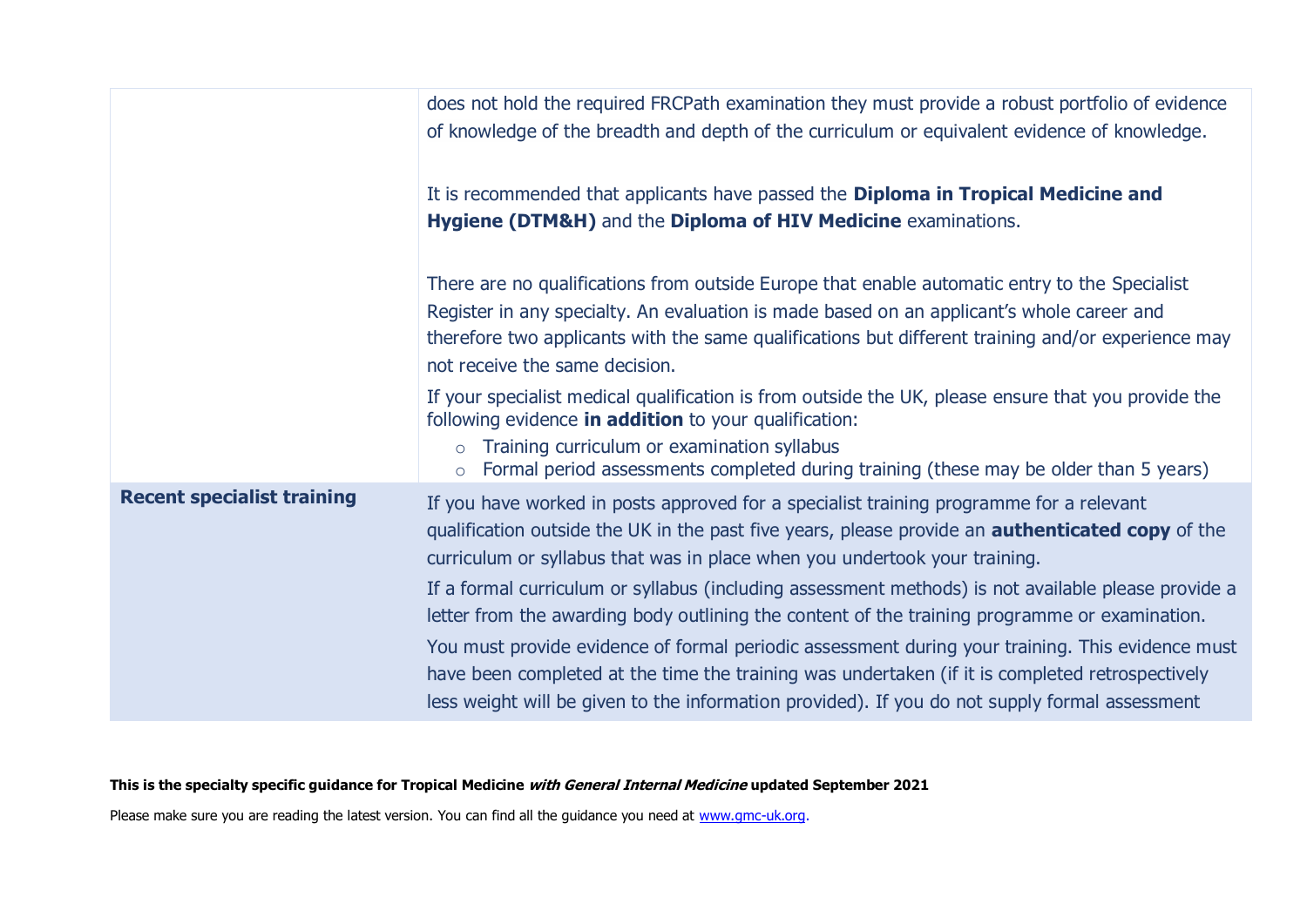|                                        | documents, the curriculum must demonstrate how you were assessed. A detailed letter of<br>verification from an educational supervisor would satisfy this requirement.<br>If areas for development were highlighted, please provide evidence to demonstrate that you have<br>subsequently addressed them.<br>If you have undertaken approved specialty training towards a CCT or CESR(CP) in these specialties<br>in the UK in the past five years, you should provide a copy of your ARCPs. |
|----------------------------------------|---------------------------------------------------------------------------------------------------------------------------------------------------------------------------------------------------------------------------------------------------------------------------------------------------------------------------------------------------------------------------------------------------------------------------------------------------------------------------------------------|
| <b>Specialist registration outside</b> | Please provide an <b>authenticated copy</b> of details of the registration requirements of that                                                                                                                                                                                                                                                                                                                                                                                             |
| the UK                                 | authority.                                                                                                                                                                                                                                                                                                                                                                                                                                                                                  |
| <b>Other relevant qualifications</b>   | You may include postgraduate qualifications if they are relevant to associated capabilities e.g.                                                                                                                                                                                                                                                                                                                                                                                            |
| and certificates                       | teaching, management, research methodology. Please provide copies of certificates.                                                                                                                                                                                                                                                                                                                                                                                                          |
|                                        | Applicants will be required to provide evidence of completing a <b>Diploma of Tropical Medicine</b><br>and Hygiene (DTM&H) course or equivalent.                                                                                                                                                                                                                                                                                                                                            |

# **Evidence of employment in posts and duties (including training posts)**

| <b>Employment letters and</b><br>contracts of employment | The information in these letters and contracts <b>must</b> match your CV. They will confirm the<br>following: |  |
|----------------------------------------------------------|---------------------------------------------------------------------------------------------------------------|--|
|                                                          | dates you were in post                                                                                        |  |
|                                                          | post title, grade, training                                                                                   |  |

**This is the specialty specific guidance for Tropical Medicine with General Internal Medicine updated September 2021**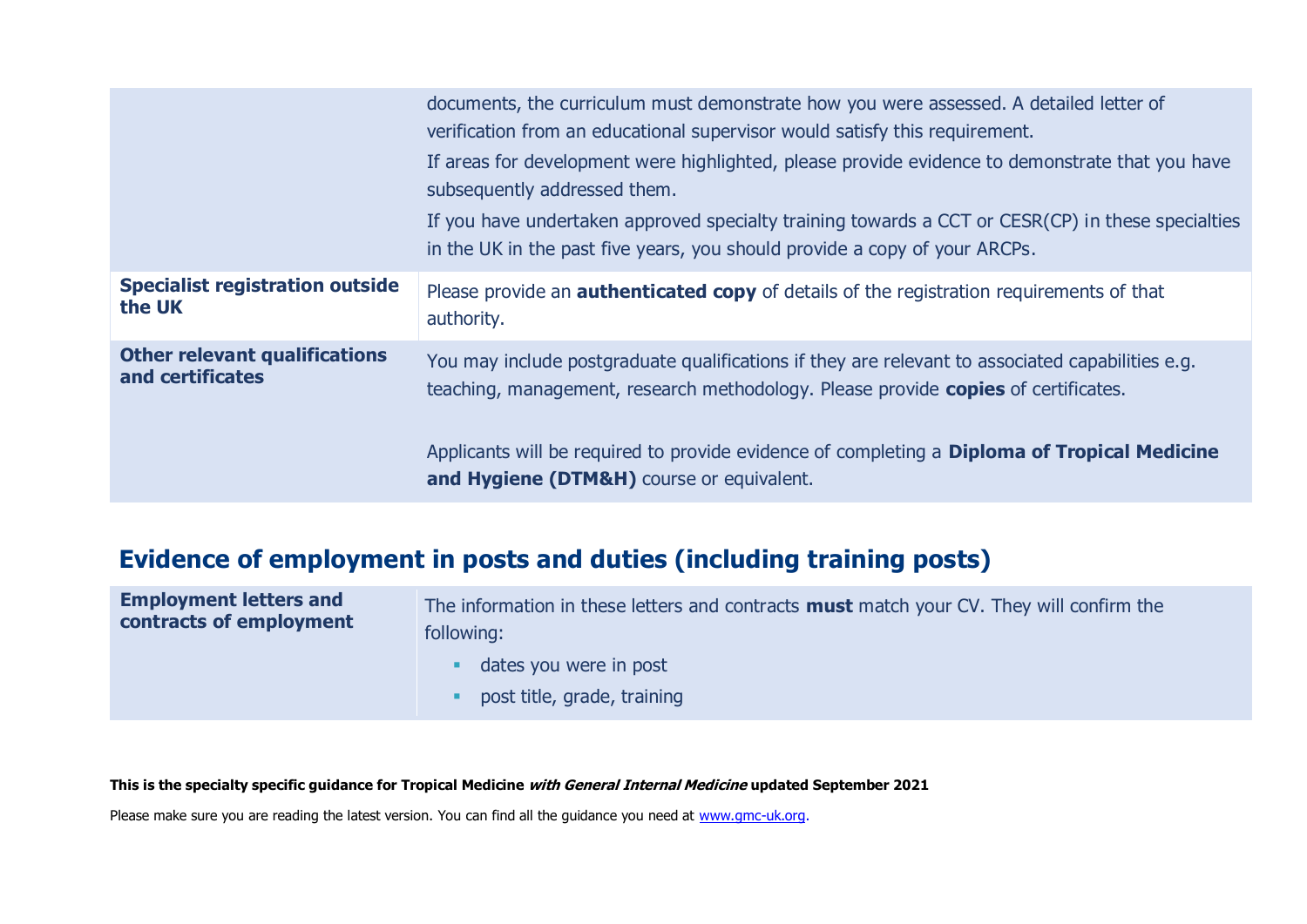|                                                         | type of employment: permanent, fixed term, or part time (including percentage of whole<br>time equivalent)                                                                                                                                                                                                                                                                                                                                                                                             |
|---------------------------------------------------------|--------------------------------------------------------------------------------------------------------------------------------------------------------------------------------------------------------------------------------------------------------------------------------------------------------------------------------------------------------------------------------------------------------------------------------------------------------------------------------------------------------|
| <b>Job descriptions</b>                                 | These <b>must</b> match the information in your CV. They will confirm the following:<br>your position within the structure of your department<br>٠<br>your post title<br>$\mathbb{R}^n$<br>your clinical and non-clinical commitment<br>$\mathcal{L}_{\mathcal{A}}$<br>your involvement in teaching or training.<br>$\mathcal{L}_{\mathcal{A}}$                                                                                                                                                        |
| <b>Rotas</b>                                            | You must provide samples of your rotas from the last three years. These should demonstrate your<br>weekly clinical and non-clinical activities. For example, if you worked a 1:8 rota, you should submit<br>eight consecutive weeks' rota to represent that placement.                                                                                                                                                                                                                                 |
| <b>Departmental/ Unit annual</b><br>caseload statistics | You should provide departmental and unit caseload statistics, activity data, range and scope of<br>work undertaken in a placement from the last three years.                                                                                                                                                                                                                                                                                                                                           |
| <b>Appraisal</b>                                        | Those working in an NHS or managed environment should submit evidence of annual appraisals. A<br>revalidation or appraisal portfolio would be appropriate (if it is completed retrospectively less<br>weight will be given to the information provided).<br>For non-training posts you should provide evidence of ongoing evaluation of your performance.<br>This may take the format of formal appraisals by the department head or line manager (clinical<br>director, medical director, professor). |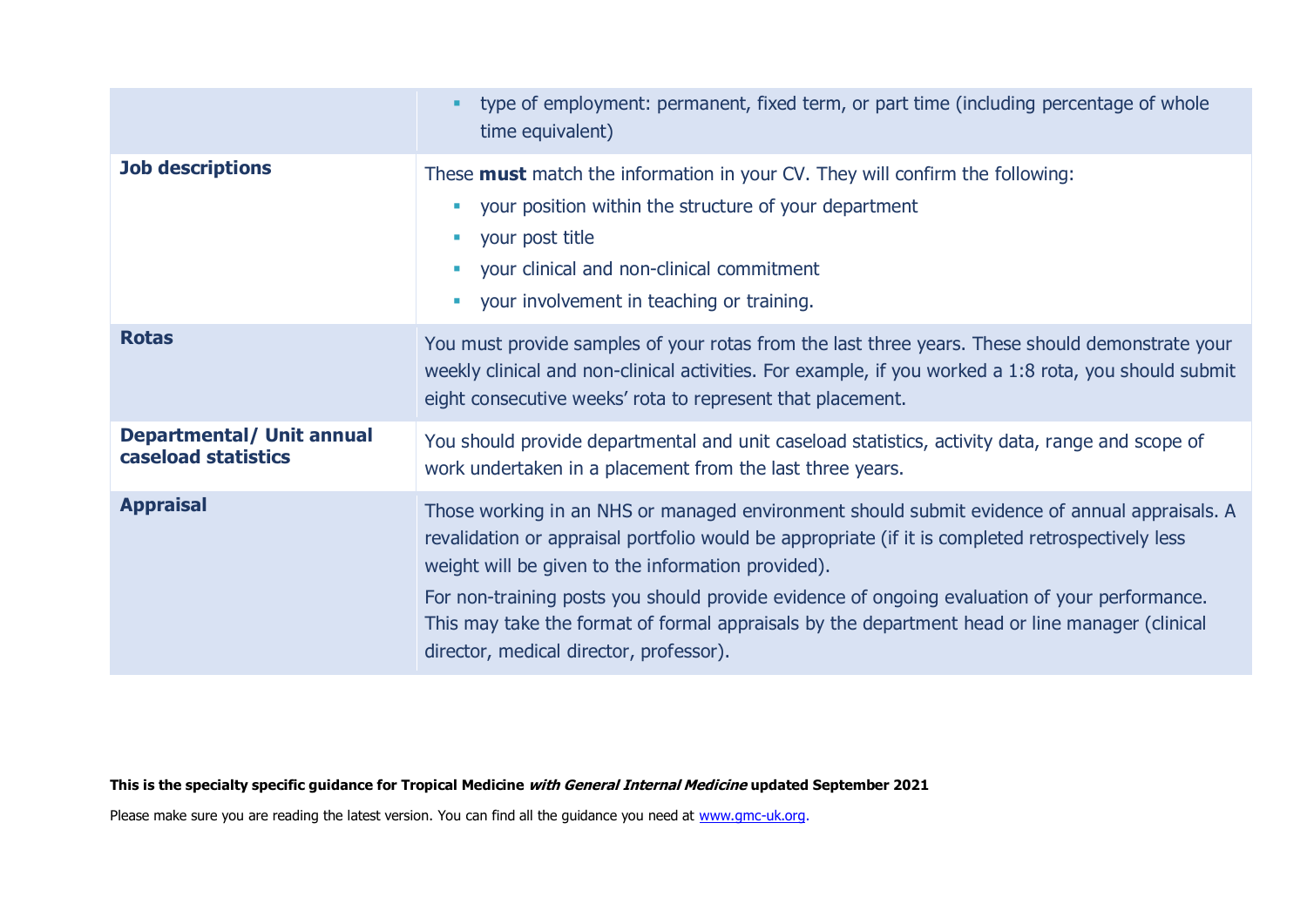For those applicants working in independent practice it is recommended that at least one employer. Appraisal is undertaken and summary documentation of this submitted with the application.

Where an applicant is not based in the UK alternative forms of appraisal are strongly advised. Alternative evidence may include letters (written at the time) commenting on your performance. In addition, where no formal appraisal or assessment forms are available you must provide information on the method of career review or progression.

#### **Generic CiPs**

The suggested documentation is given below each CiP and the overall numbers expected are given in the section above. Each piece of evidence can support more than one CiP and you should cross reference

## **CiP 1: Able to function successfully within NHS organisational and management systems**

#### **Key skills:**

- Aware of, and adheres to, the GMC professional requirements
- Aware of public health issues including population health, social determinants of health and global health perspectives
- **•** Demonstrates effective clinical leadership
- **Demonstrates promotion of an open and transparent** culture
- Keeps up to date through learning and teaching
- **Demonstrates engagement in career planning**
- **•** Demonstrates capabilities in dealing with complexity and uncertainty

**This is the specialty specific guidance for Tropical Medicine with General Internal Medicine updated September 2021**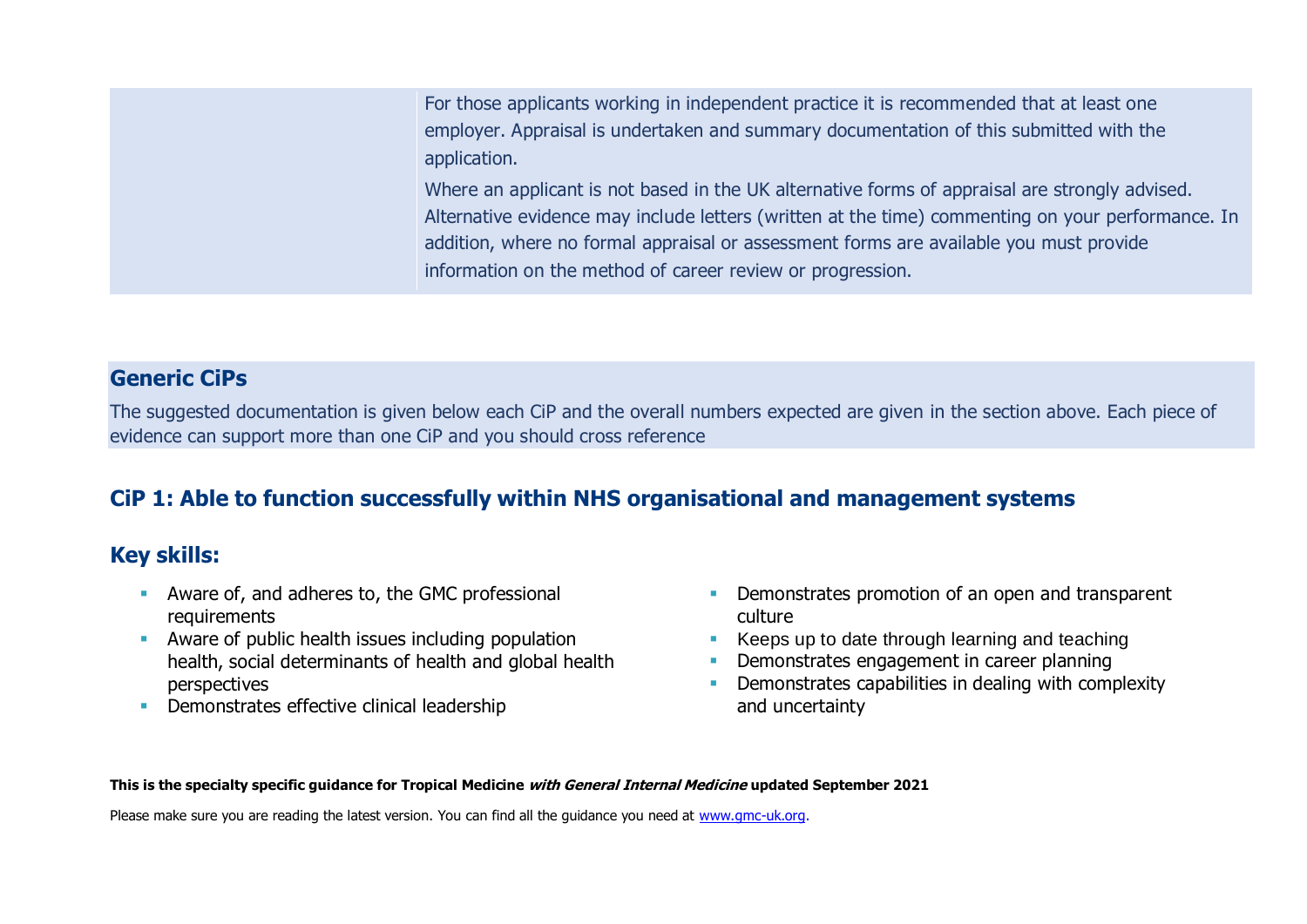- Aware of the role and processes for commissioning Aware of the need to use resources wisely
	-

- Reports from consultants who have worked with you, such as the Multiple Consultant Report (MCR)
- Feedback from a variety of clinical and non-clinical colleagues who have worked with you, such as the Multisource Feedback (MSF)
- Evidence of taking an active role in governance structures, including service development. This may, for example, include the minutes of meetings for governance and unit management in which the applicant has been involved, MDT meetings, and any documented service development initiatives such as QIPAT.
- Evidence of attendance at an NHS / health service management course

## **CiP 2: Able to deal with ethical and legal issues related to clinical practice**

#### **Key skills:**

- **EXECT** Aware of national legislation and legal responsibilities, including safeguarding vulnerable groups
- Behaves in accordance with ethical and legal requirements
- **Demonstrates ability to offer apology or explanation when** appropriate
- **Demonstrate ability to lead the clinical team in ensuring** that ethical and legal factors are considered openly and consistently

**This is the specialty specific guidance for Tropical Medicine with General Internal Medicine updated September 2021**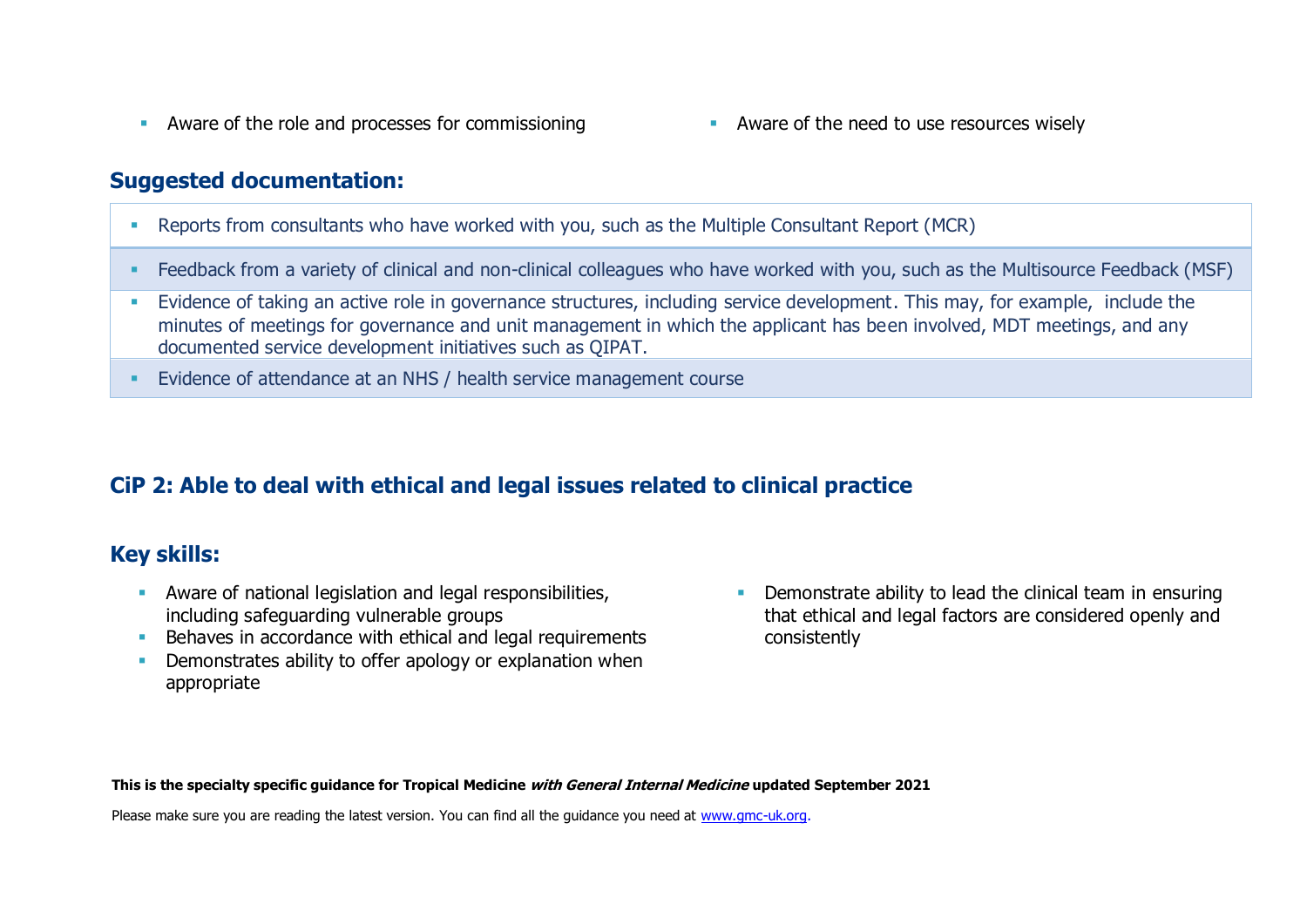# General **Medical**

## **Suggested documentation:**

- Reports from consultants who have worked with you, such as the Multiple Consultant Report (MCR), end of placement and appraisal reports
- Feedback from a variety of clinical and non-clinical colleagues who have worked with you, such as the Multisource Feedback (MSF)
- Evidence of ability to assess the mental capacity of patients to make healthcare decisions. Evidence could include:
	- Reflections on cases where you had to assess a patient's mental capacity
- **Evidence of involvement in making best interests' decisions, such as:** 
	- Notes
	- Letters
	- Meeting minutes
- Awareness of relevant legislation, including mental capacity legislation by completion of an online training course, for example:
	- eLfH Mental Capacity Act:<https://www.e-lfh.org.uk/programmes/mental-capacity-act/>
	- CPD Online Mental Capacity Act:<https://cpdonline.co.uk/course/mental-capacity-act/>
	- SCIE Mental Capacity Act:<https://www.scie.org.uk/e-learning/mca>

## **CiP 3: Communicates effectively and is able to share decision making, while maintaining appropriate situational awareness, professional behaviour and professional judgement**

## **Key skills:**

**This is the specialty specific guidance for Tropical Medicine with General Internal Medicine updated September 2021**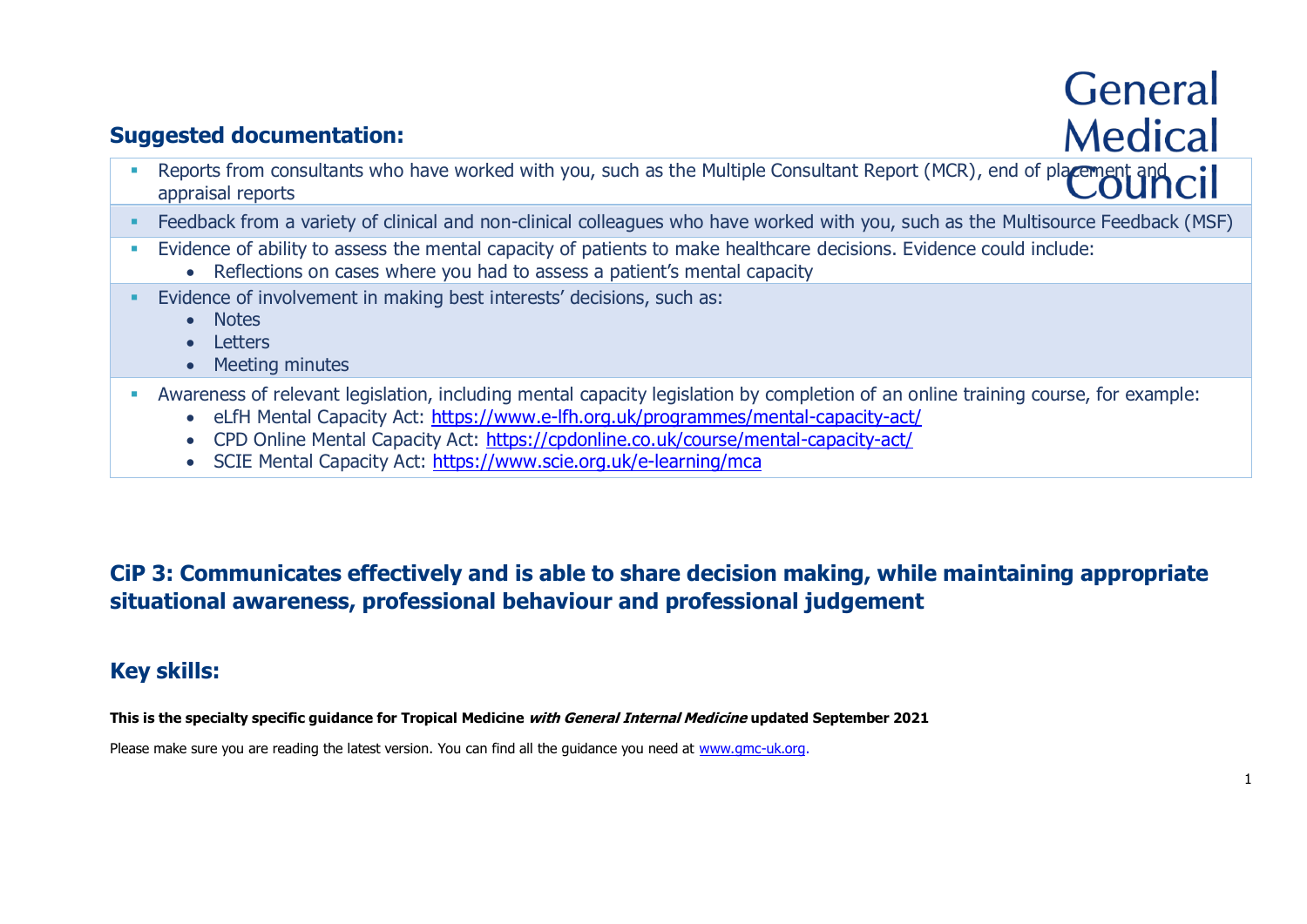- **EXECOMMUNICATELY COMMUNICATES** clearly with patients and carers in a variety of settings
- **EXECOMMUNICATELY EXECUTE COMMUNICATES EFFECTIVELY With clinical and other** professional colleagues
- **EXECUTE:** Identifies and manages barriers to communication (e.g. cognitive impairment, speech and hearing problems, capacity issues)
- **•** Demonstrates effective consultation skills including effective verbal and non-verbal interpersonal skills
- Shares decision making by informing the patient  $\mathsf{rad}$ prioritising the patient's goals and wishes, and respecting the patient's beliefs, concerns and expeditions  $Cd$
- Shares decision making with children and young people
- Applies management and team working skills  $\overline{\text{TC}}$ appropriately, including influencing, negotiating, reassessing priorities and effectively managing complex, dynamic situations

- Reports from consultants who have worked with you, such as the Multiple Consultant Report (MCR), end of placement and appraisal reports
- Feedback from a variety of clinical and non-clinical colleagues who have worked with you, such as the Multisource Feedback (MSF)
- Evidence of your ability to analyse a patient's communication difficulties:
	- Reflective diaries
- **EXECO FROM EXECO F FEEDBACK** from patients, such as a patient survey
- **•** Reflective practice entries about patients or families who posed difficulties
- **EXECUTE:** Supervised learning event

#### **CiP 4: Is focused on patient safety and delivers effective quality improvement in patient care**

#### **This is the specialty specific guidance for Tropical Medicine with General Internal Medicine updated September 2021**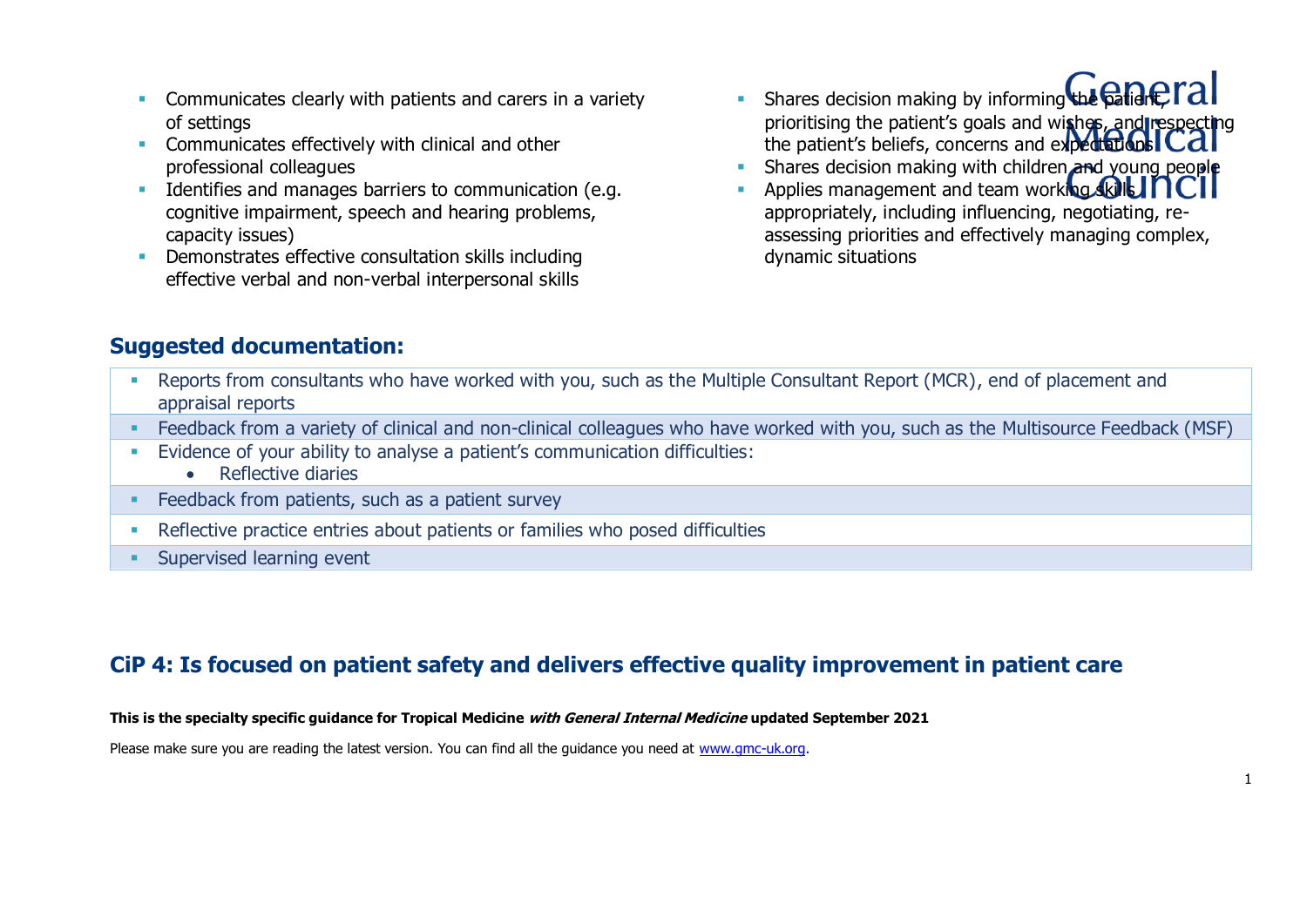#### **Key skills:**

- **■** Makes patient safety a priority in clinical practice
- Raises and escalates concerns where there is an issue with patient safety or quality of care
- **•** Demonstrates commitment to learning from patient safety investigations and complaints
- **EXECUTE:** Shares good practice appropriately
- **Contributes to and delivers quality improvement**
- **■** Understands basic Human Factors principles and practice at individual, team, organisational and system levels
- **■** Understands the importance of non-technical skills and crisis resource management
- Recognises and works within limit of personal competence
- Avoids organising unnecessary investigations or prescribing poorly evidenced treatments

#### **Suggested documentation:**

- Reports from consultants who have worked with you, such as the Multiple Consultant Report (MCR), end of placement and appraisal reports
- Feedback from a variety of clinical and non-clinical colleagues who have worked with you, such as the Multisource Feedback (MSF)
- **•** Reflective practice entries about patients or families who posed difficulties
- Evidence that you have arranged and attended meetings about a patient with Social Services or other non-health organisations. For example:
	- Meeting minutes, demonstrating your attendance and participation
	- Invites sent from you demonstrating arranging meetings
- **EXECUTE:** Supervised learning event
- Documented evidence of development of procedures to improve inter-service and inter-agency communication, you will need to demonstrate your involvement in the new procedure and its effectiveness
- Specific quality improvement activity, such as a QIPAT

#### **This is the specialty specific guidance for Tropical Medicine with General Internal Medicine updated July 2021**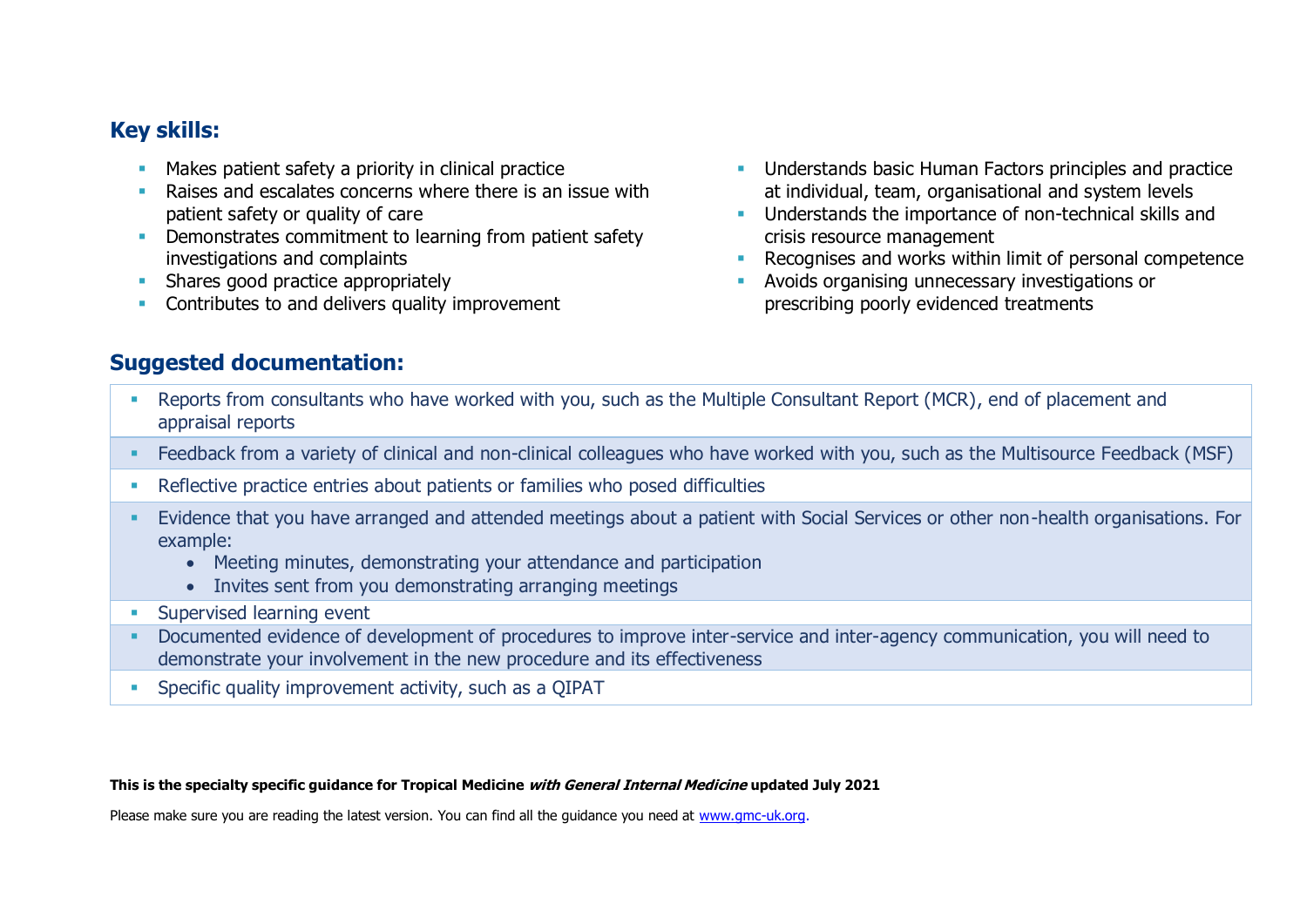## **CiP 5: Carries out research and manages data appropriately**

## **Key skills:**

- **EXECT** Manages clinical information / data appropriately
- **Understands principles of research and academic writing**
- **•** Demonstrates ability to carry out critical appraisal of the literature
- **EXECUTE:** Understands the role of evidence in clinical practice and demonstrates shared decision making with patients
- **Demonstrates appropriate knowledge of research** methods, including qualitative and quantitative approaches in scientific enquiry
- **EXECUTE:** Demonstrates appropriate knowledge of research principles and concepts and the translation of research into practice
- Follows guidelines on ethical conduct in research and consent for research
- Understands public health epidemiology and global health patterns
- Recognises potential of applied informatics, genomics, stratified risk and personalised medicine and seeks advice for patient benefit when appropriate

## **Suggested documentation:**

- Reports from consultants who have worked with you, such as the Multiple Consultant Report (MCR), end of placement and appraisal reports
- Feedback from a variety of clinical and non-clinical colleagues who have worked with you, such as the Multisource Feedback (MSF)
- Evidence of completion of Good Clinical Practice (GCP) training:
	- [www.nihr.ac.uk/health-and-care-professionals/learning-and-support/good-clinical-practice](https://www.nihr.ac.uk/health-and-care-professionals/learning-and-support/good-clinical-practice.htm)

**This is the specialty specific guidance for Tropical Medicine with General Internal Medicine updated July 2021**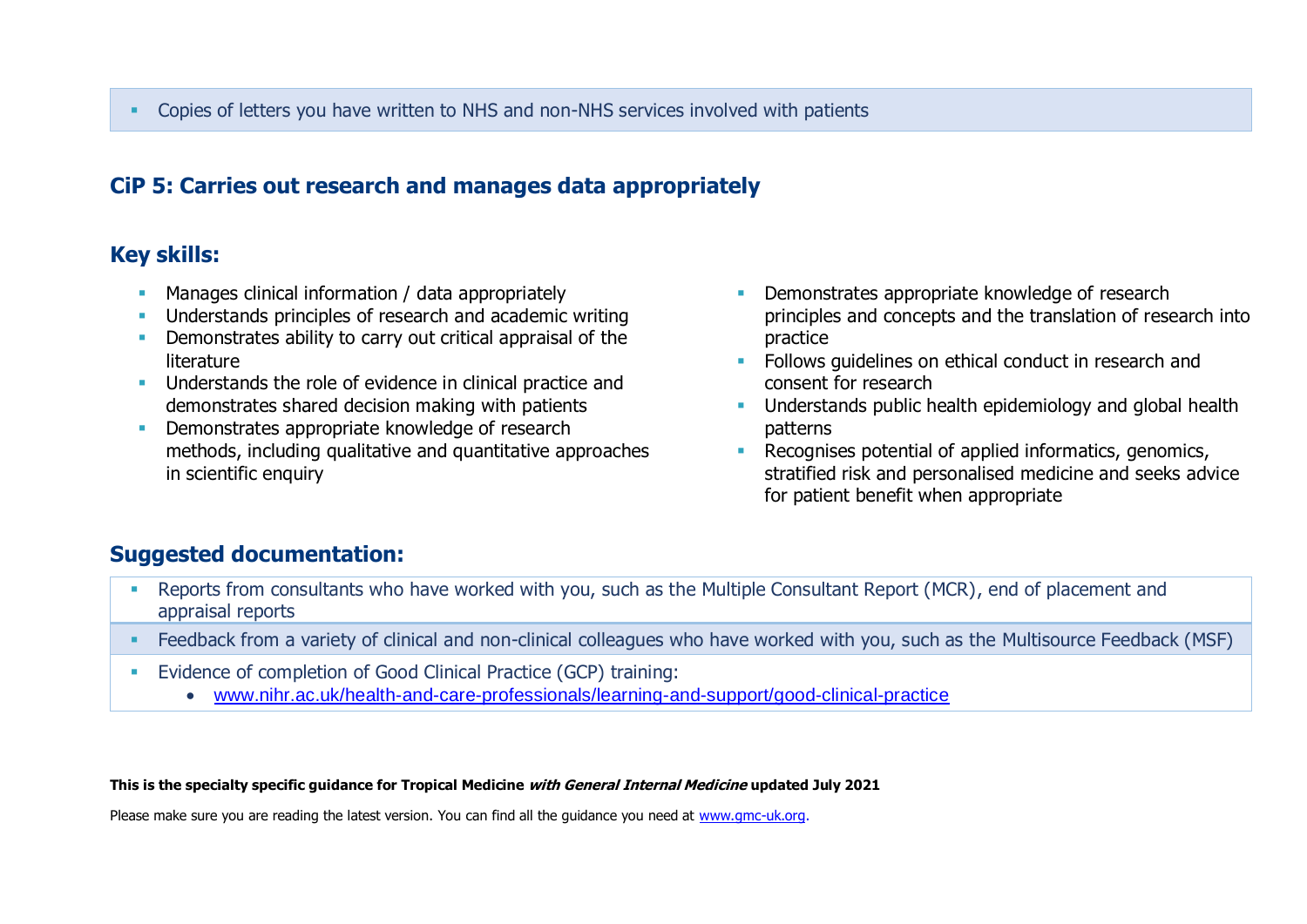- Documented evidence of research activity. This may include evidence of:
	- Helping in a project
	- Reviewing research papers / grants
	- Writing and co-authoring research papers
	- Contributing to research projects
- **•** Presentations either lectures (podium presentations) or poster presentations
- Publications

## **CiP 6: Acts as a clinical teacher and clinical supervisor**

## **Key skills:**

- Delivers effective teaching and training to medical students, junior doctors and other healthcare professionals
- **E** Delivers effective feedback with action plan
- Able to supervise less experienced trainees in their clinical assessment and management of patients
- Able to supervise less experienced trainees in carrying out appropriate practical procedures
- Able to act as a clinical supervisor to doctors in earlier stages of training

## **Suggested documentation:**

- Reports from consultants who have worked with you, such as the Multiple Consultant Report (MCR), end of placement and appraisal reports
- Feedback from a variety of clinical and non-clinical colleagues who have worked with you, such as the Multisource Feedback (MSF)

#### **This is the specialty specific guidance for Tropical Medicine with General Internal Medicine updated July 2021**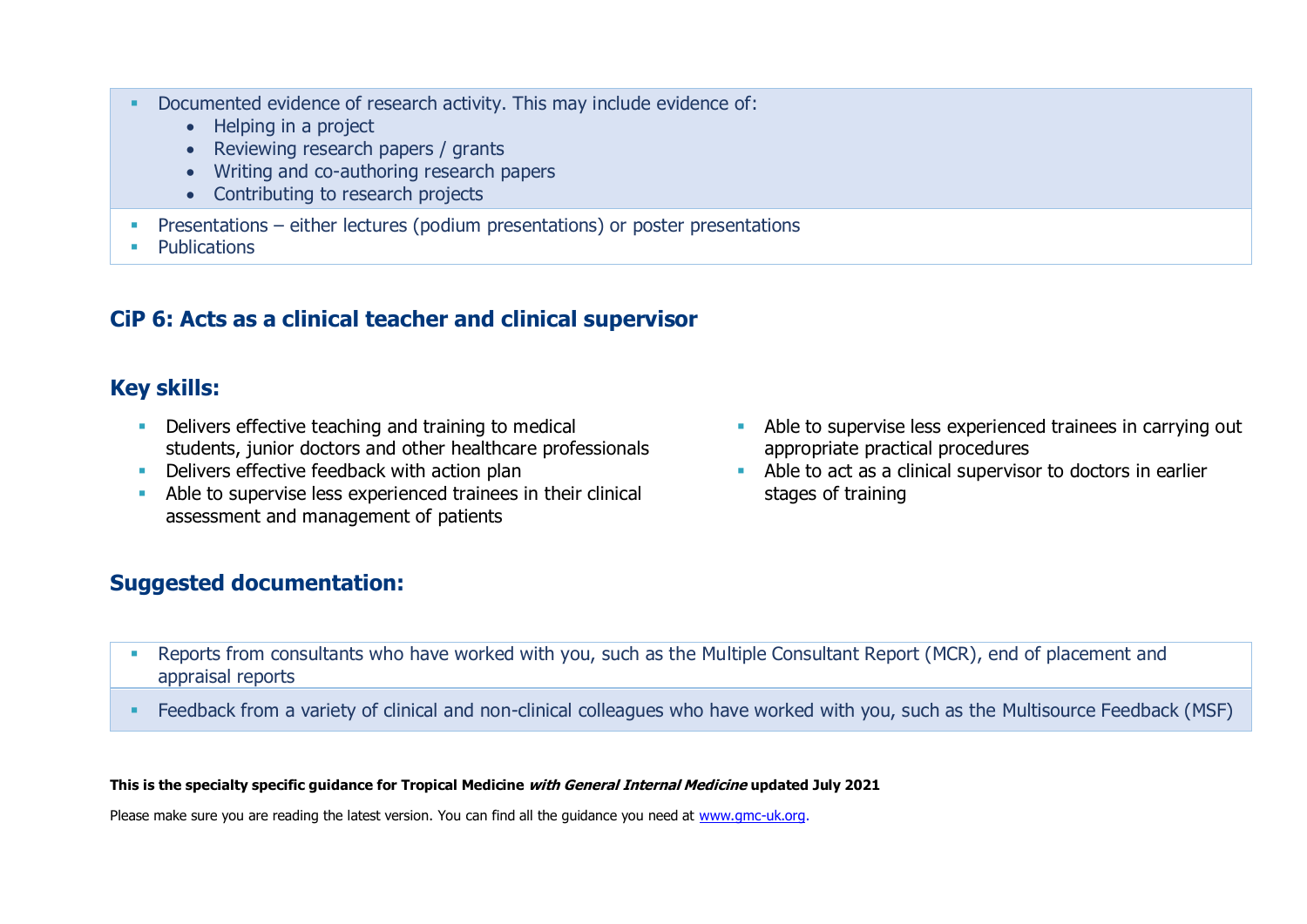- **Completion of relevant training course(s), such as teaching, appraisal, management or leadership courses**
- Feedback from formal teaching sessions to medical and non-medical staff:
	- Teaching Observation SLE (TO)

# **Clinical CiPs**

Applicants must demonstrate that they are currently practising at the level of 'entrusted to act independently' in all clinical CiPs. Further detail regarding the descriptors for the key skills in each clinical CiP can be found in the [curriculum.](https://www.gmc-uk.org/education/standards-guidance-and-curricula/curricula#T)

## **CiP 1: Managing an acute unselected take**

## **Key skills:**

- **•** Demonstrates professional behaviour with regard to patients, carers, colleagues and others
- Delivers patient centred care including shared decision making
- **EXEC** Takes a relevant patient history including patient symptoms, concerns, priorities and preferences
- **•** Performs accurate clinical examinations
- Shows appropriate clinical reasoning by analysing physical and psychological findings
- **EXECUTE:** Formulates an appropriate differential diagnosis
- **•** Formulates an appropriate diagnostic and management plan, taking into account patient preferences, and the urgency required
- **Explains clinical reasoning behind diagnostic and** clinical management decisions to patients/carers/guardians and other colleagues
- **EXP** Appropriately selects, manages and interprets investigations
- **EXECOGNISES NEED to liaise with specialty services and** refers where appropriate

#### **This is the specialty specific guidance for Tropical Medicine with General Internal Medicine updated September 2021**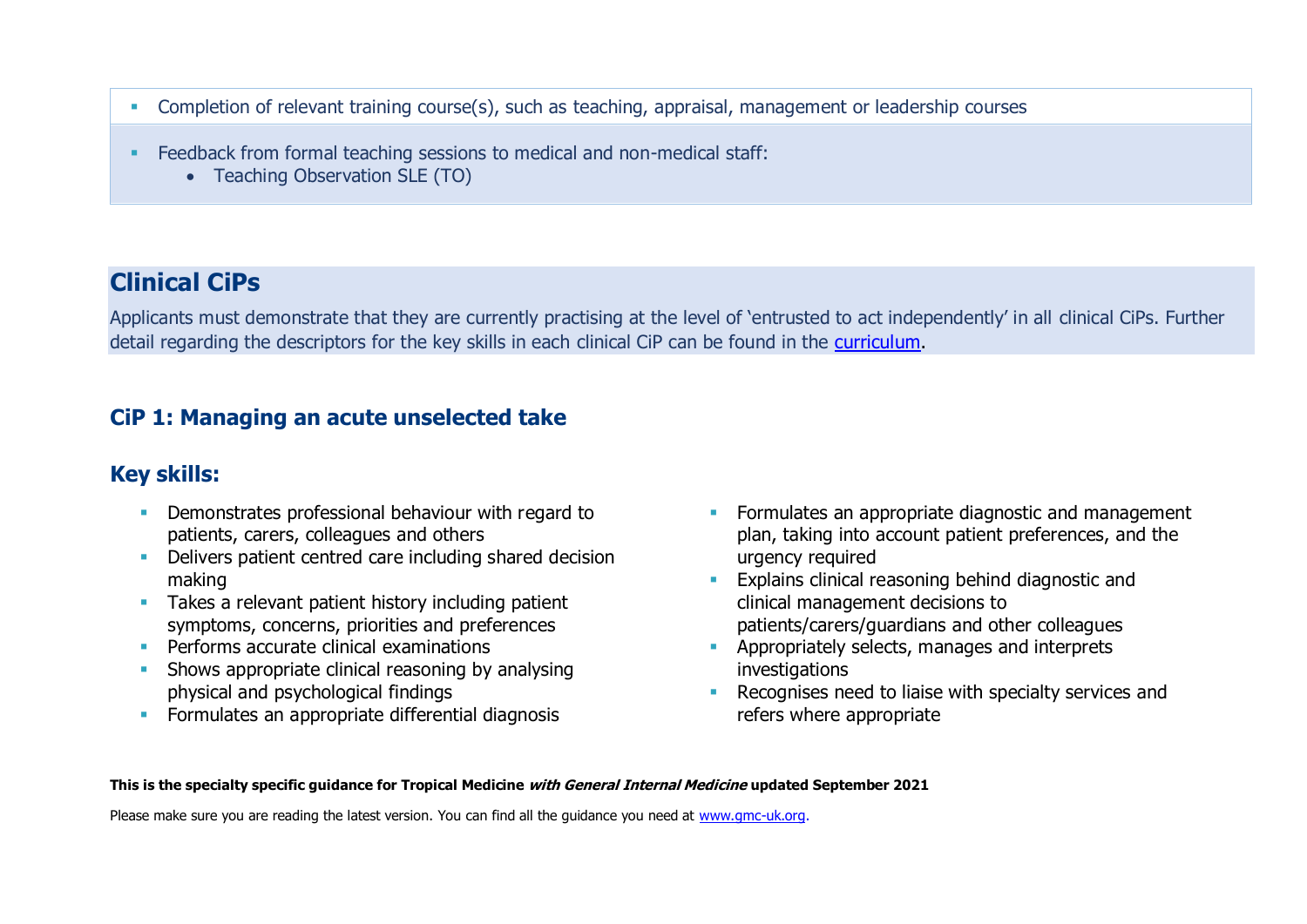- Reports from consultants who have worked with you, such as the Multiple Consultant Report (MCR)
- Feedback from a variety of clinical and non-clinical colleagues who have worked with you, such as the Multisource Feedback (MSF)
- **The following supervised learning events (SLEs):** 
	- CbDs
	- ACAT
- **•** Logbook of cases
- **Evidence of simulation**

#### **CiP 2: Managing the acute care of patients within a medical specialty service**

#### **Key skills:**

- **EXECT** Able to manage patients who have been referred acutely to a specialised medical service as opposed to the acute unselected take (e.g. cardiology and respiratory medicine acute admissions)
- **EXECUTE:** Demonstrates professional behaviour with regard to patients, carers, colleagues and others
- **•** Delivers patient centred care including shared decision making
- **EXECT:** Takes a relevant patient history including patient symptoms, concerns, priorities and preferences
- **•** Performs accurate clinical examinations

**This is the specialty specific guidance for Tropical Medicine with General Internal Medicine updated September 2021**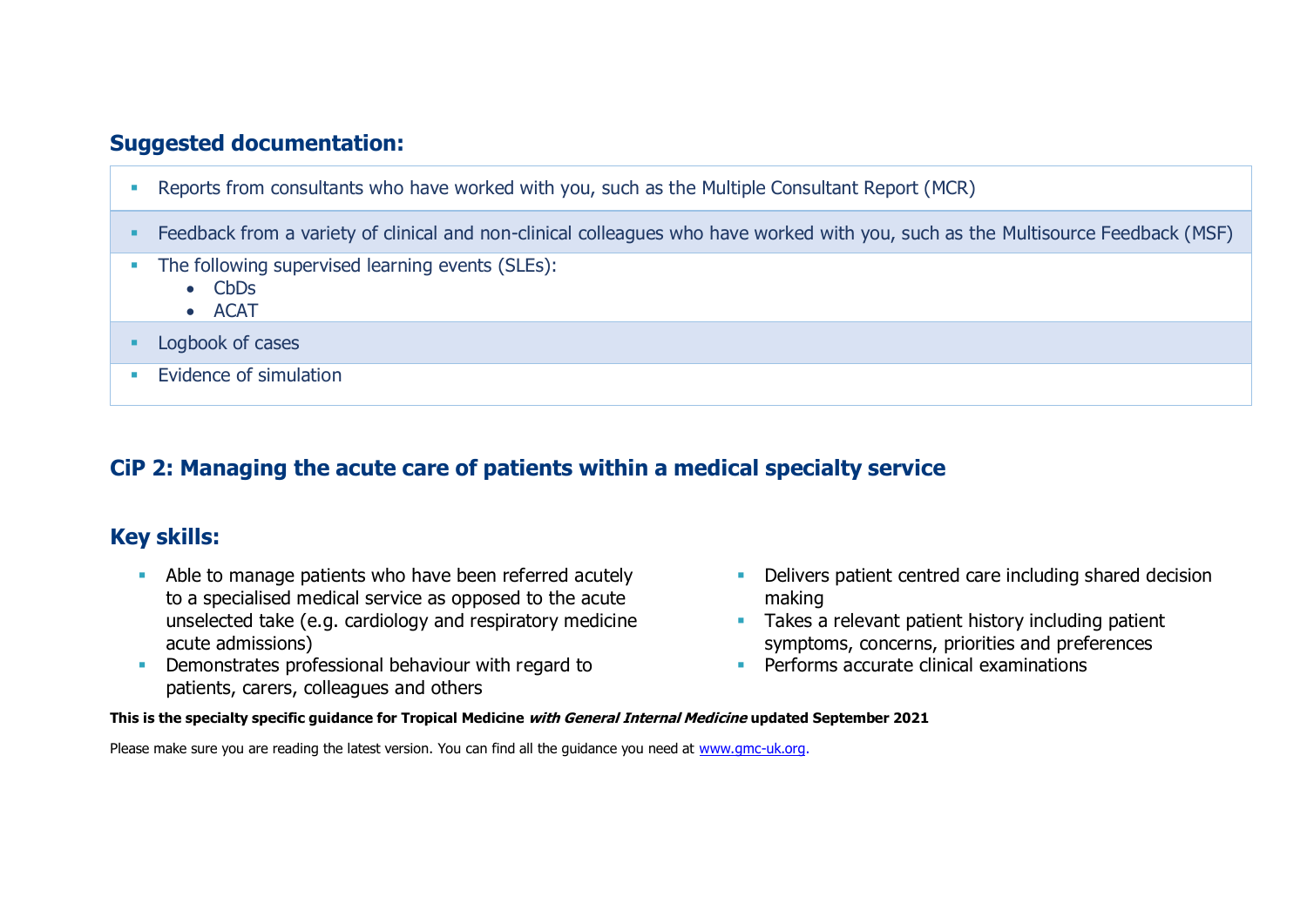- **EXECT** Shows appropriate clinical reasoning by analysing physical and psychological findings
- **EXECTE Formulates an appropriate differential diagnosis**
- **•** Formulates an appropriate diagnostic and management plan, taking into account patient preferences, and the urgency required
- **Explains clinical reasoning behind diagnostic and clinical** management decisions to patients/carers/guardians and other colleagues
- **EXP** Appropriately selects, manages and interprets investigations
- Demonstrates appropriate continuing management of acute medical illness in a medical specialty setting
- Refers patients appropriately to other specialties as required

- Reports from consultants who have worked with you, such as the Multiple Consultant Report (MCR), end of placement and appraisal reports
- Feedback from a variety of clinical and non-clinical colleagues who have worked with you, such as the Multisource Feedback (MSF)
- **EXECUTE:** Minimum of **one of each** of the below supervised learning events (SLEs):
	- CbDs
	- ACAT
	- Logbook of cases
	- **Exidence of simulation**

## **CiP 3: Providing continuity of care to medical inpatients, including management of comorbidities and cognitive impairment**

**This is the specialty specific guidance for Tropical Medicine with General Internal Medicine updated September 2021**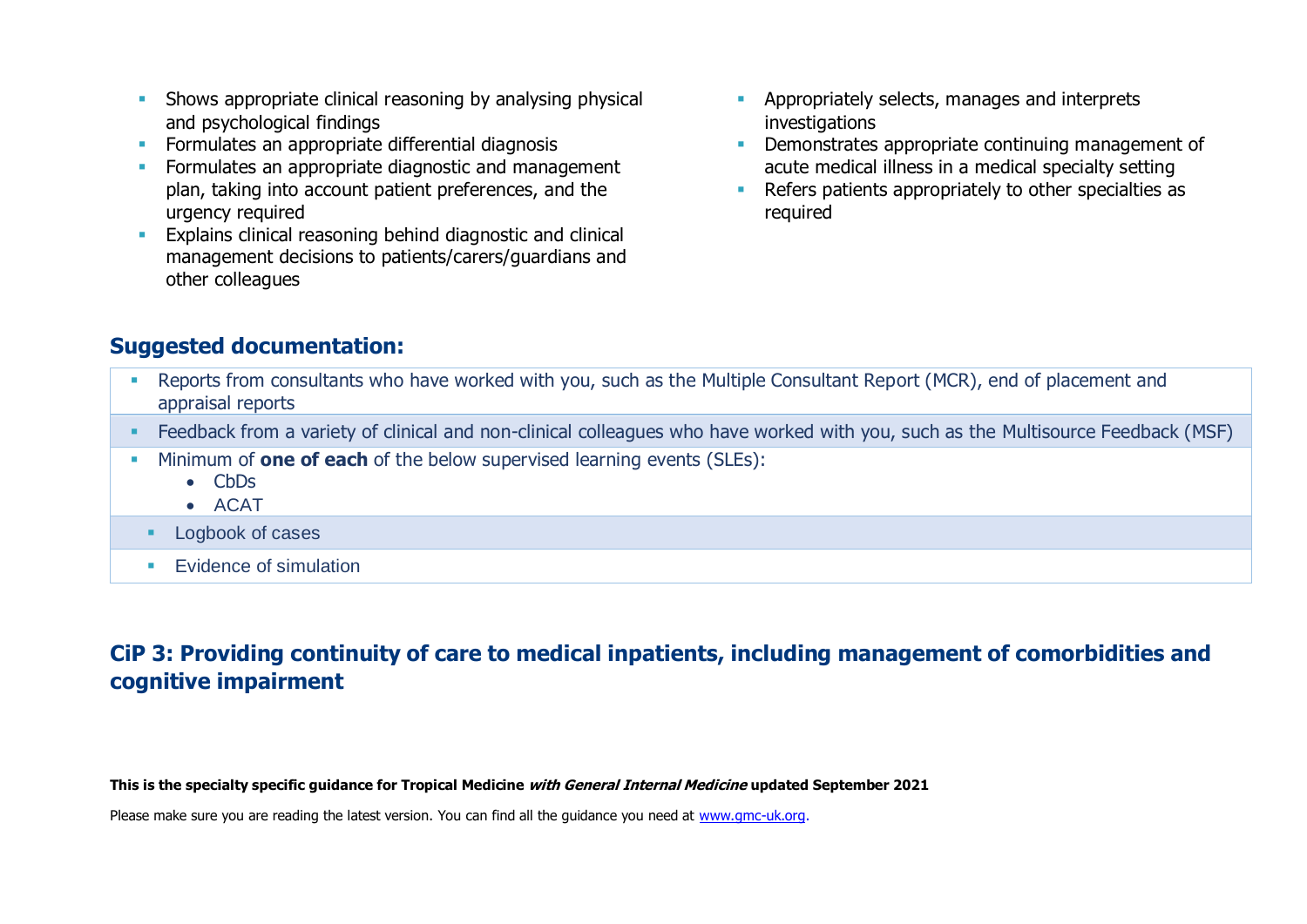## **Key skills:**

- **•** Demonstrates professional behaviour with regard to patients, carers, colleagues and others
- **•** Delivers patient centred care including shared decision making
- **Demonstrates effective consultation skills**
- **Formulates an appropriate diagnostic and management** plan, taking into account patient preferences, and the urgency required
- **Explains clinical reasoning behind diagnostic and clinical** management decisions to patients/carers/guardians and other colleagues
- Demonstrates appropriate continuing management of acute medical illness inpatients admitted to hospital on an acute unselected take or selected take
- Recognises need to liaise with specialty services and refers where appropriate
- Appropriately manages comorbidities in medial inpatients (unselected take, selected acute take or specialty admissions)
- Demonstrates awareness of the quality of patient experience

#### **Suggested documentation:**

- Reports from consultants who have worked with you, such as the Multiple Consultant Report (MCR), end of placement and appraisal reports
- Feedback from a variety of clinical and non-clinical colleagues who have worked with you, such as the Multisource Feedback (MSF)
- Assessments of acute care such as ACATs
- **■** Mini-CEX
- **EXECT:** Direct observation of procedural skills such as DOPS

## **CiP 4: Managing patients in an outpatient clinic, ambulatory or community setting (including management of long term conditions)**

**This is the specialty specific guidance for Tropical Medicine with General Internal Medicine updated September 2021**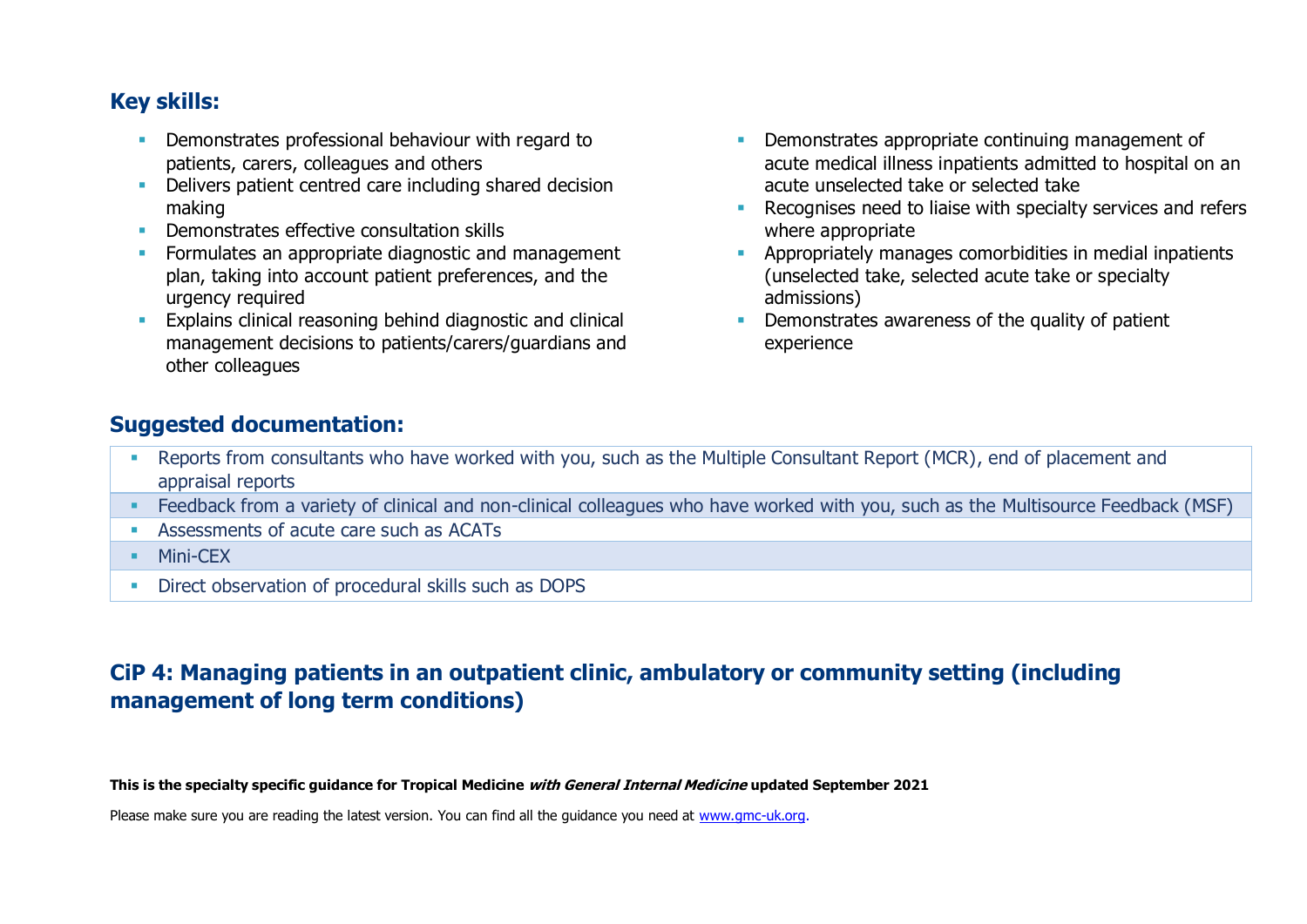#### **Key skills:**

- **•** Demonstrates professional behaviour with regard to patients, carers, colleagues and others
- **•** Delivers patient centred care including shared decision making
- **Demonstrates effective consultation skills**
- **Formulates an appropriate diagnostic and management** plan, taking into account patient preferences
- **Explains clinical reasoning behind diagnostic and clinical** management decisions to patients/carers/guardians and other colleagues
- **EXECUTE:** Appropriately manages comorbidities in outpatient clinic, ambulatory or community setting
- **Demonstrates awareness of the quality of patient** experience

#### **Suggested documentation:**

- Reports from consultants who have worked with you, such as the Multiple Consultant Report (MCR), end of placement and appraisal reports
- **EXECUTE:** Assessments of acute care such as ACATs
- Mini-CFX
- Feedback from patients such as a Patient Survey
- **EXECUTE:** Letters generated at outpatient clinics

#### **CiP 5: Managing medical problems in patients in other specialties and special cases**

#### **Key skills:**

**This is the specialty specific guidance for Tropical Medicine with General Internal Medicine updated September 2021**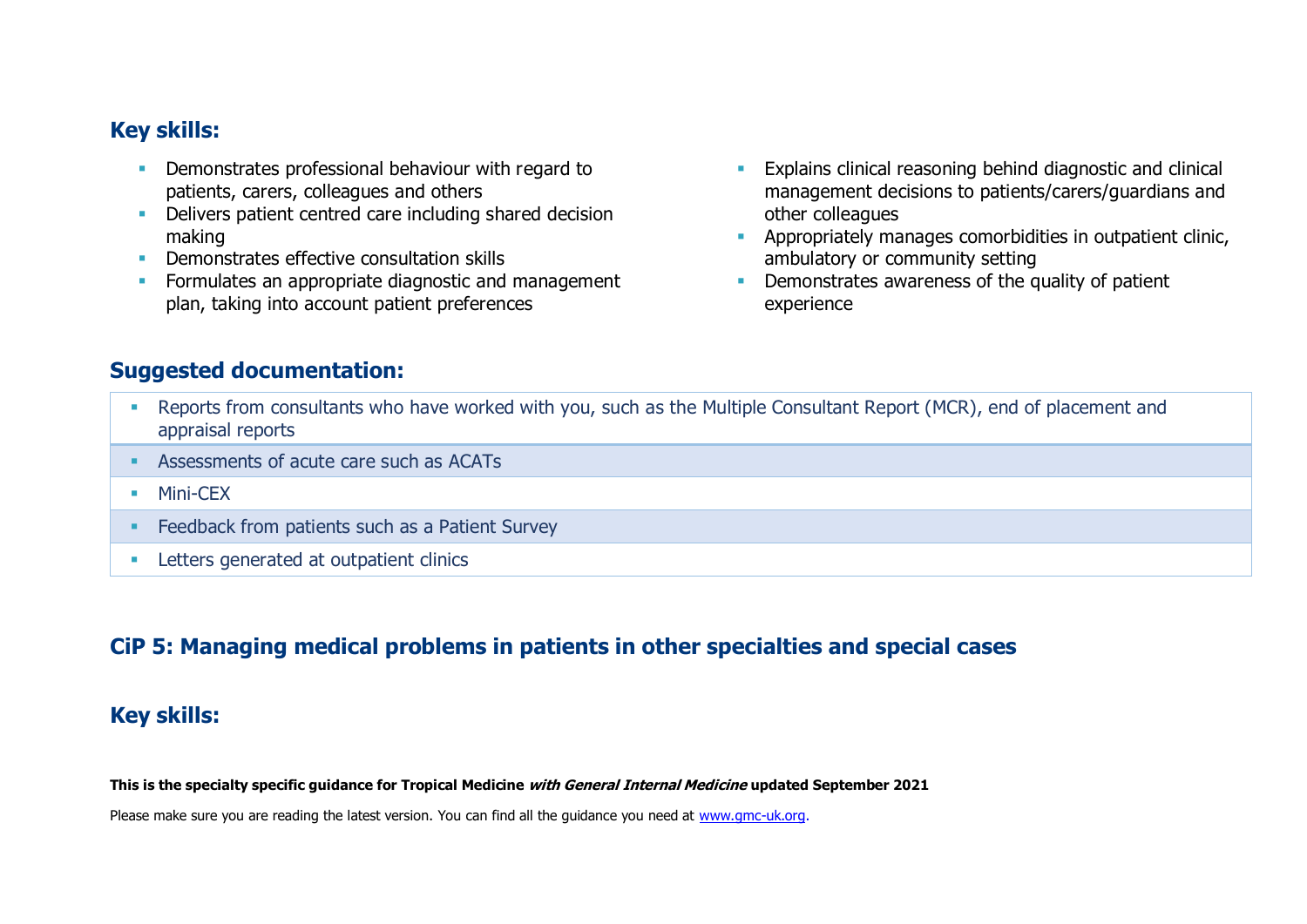- **EXECT** Demonstrates effective consultation skills (including when in challenging circumstances)
- **Demonstrates management of medical problems in** inpatients under the care of other specialties

- **EXECTS FREPORTS from consultants who have worked with you, such as the Multiple Consultant Report (MCR), end of placement and** appraisal reports
- Assessments of acute care such as ACATs
- **Evidence of a case-based discussion with a consultant to assess professional judgement, such as a CbD**

#### **CiP 6: Managing a multi-disciplinary team including effective discharge planning**

#### **Key skills:**

**• Applies management and team working skills** appropriately, including influencing, negotiating, continuously re-assessing priorities and effectively managing complex, dynamic situations

- Ensures continuity and coordination of patient care through the appropriate transfer of information demonstrating safe and effective handover
- **Effectively estimates length of stay**
- Delivers patient centred care including shared decision making

**This is the specialty specific guidance for Tropical Medicine with General Internal Medicine updated September 2021**

Please make sure you are reading the latest version. You can find all the guidance you need at [www.gmc-uk.org.](http://www.gmc-uk.org/)

**• Demonstrates appropriate and timely liaison with other** medical specialty services when required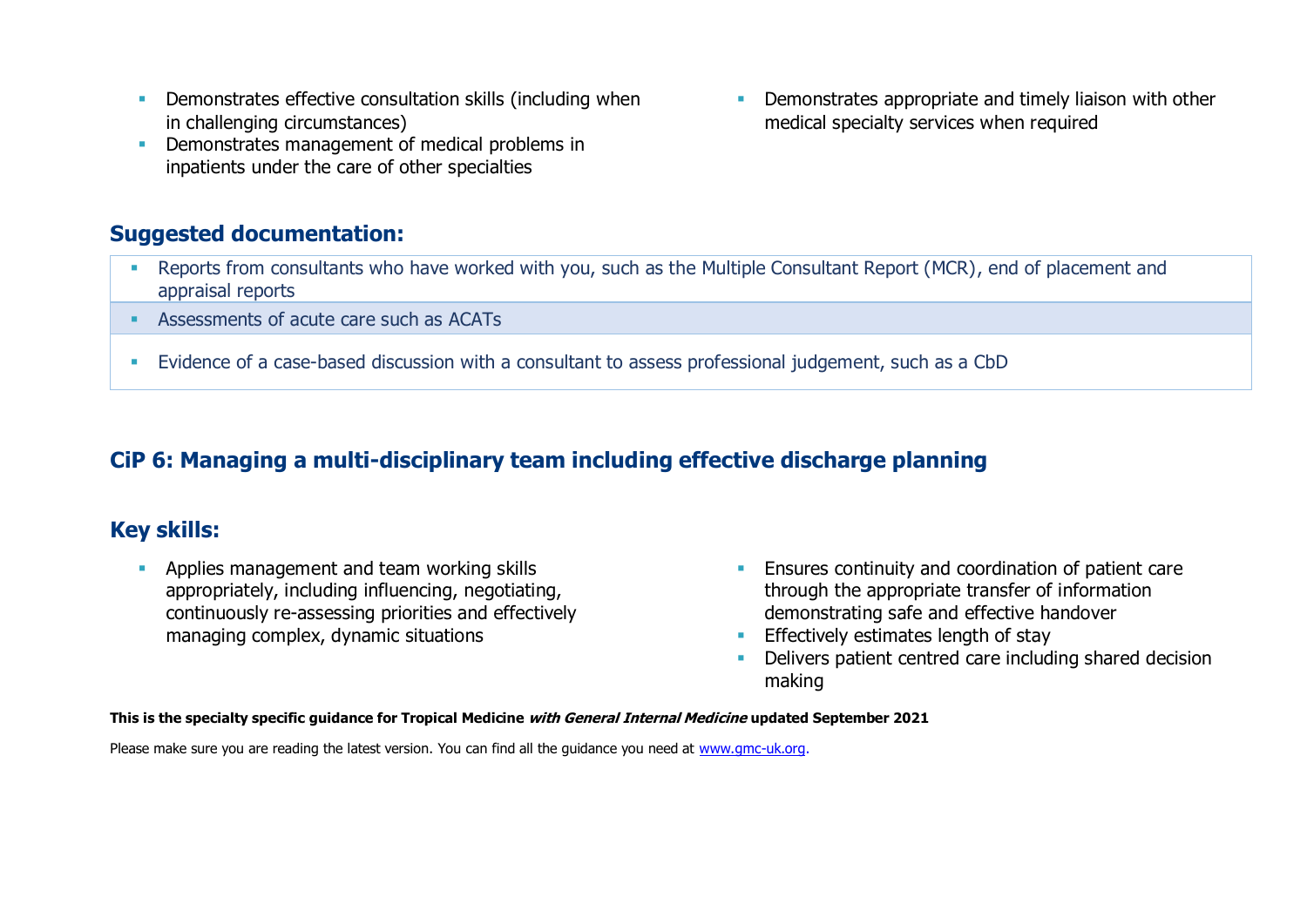**■** Identifies appropriate discharge plan Recognises the importance of prompt and accurate information sharing with primary care team following hospital discharge

#### **Suggested documentation:**

- Reports from consultants who have worked with you, such as the Multiple Consultant Report (MCR), end of placement and appraisal reports
- Feedback from a variety of clinical and non-clinical colleagues who have worked with you, such as the Multisource Feedback (MSF)
- Assessments of acute care such as ACATs
- **•** Discharge summaries, including reason for admission, findings, treatment plan and patient health on discharge

## **CiP 7: Delivering effective resuscitation and managing the acutely deteriorating patient**

#### **Key skills:**

- **Demonstrates prompt assessment of the acutely** deteriorating patient, including those who are shocked or unconscious
- **•** Demonstrates the professional requirements and knowledge of legal processes associated with consent for resuscitation
- **EXECT** Participates effectively in decision making with regard to resuscitation decisions, including decisions not to attempt CPR, and involves patients and their families
- **Demonstrates competence in carrying out resuscitation**

**This is the specialty specific guidance for Tropical Medicine with General Internal Medicine updated September 2021**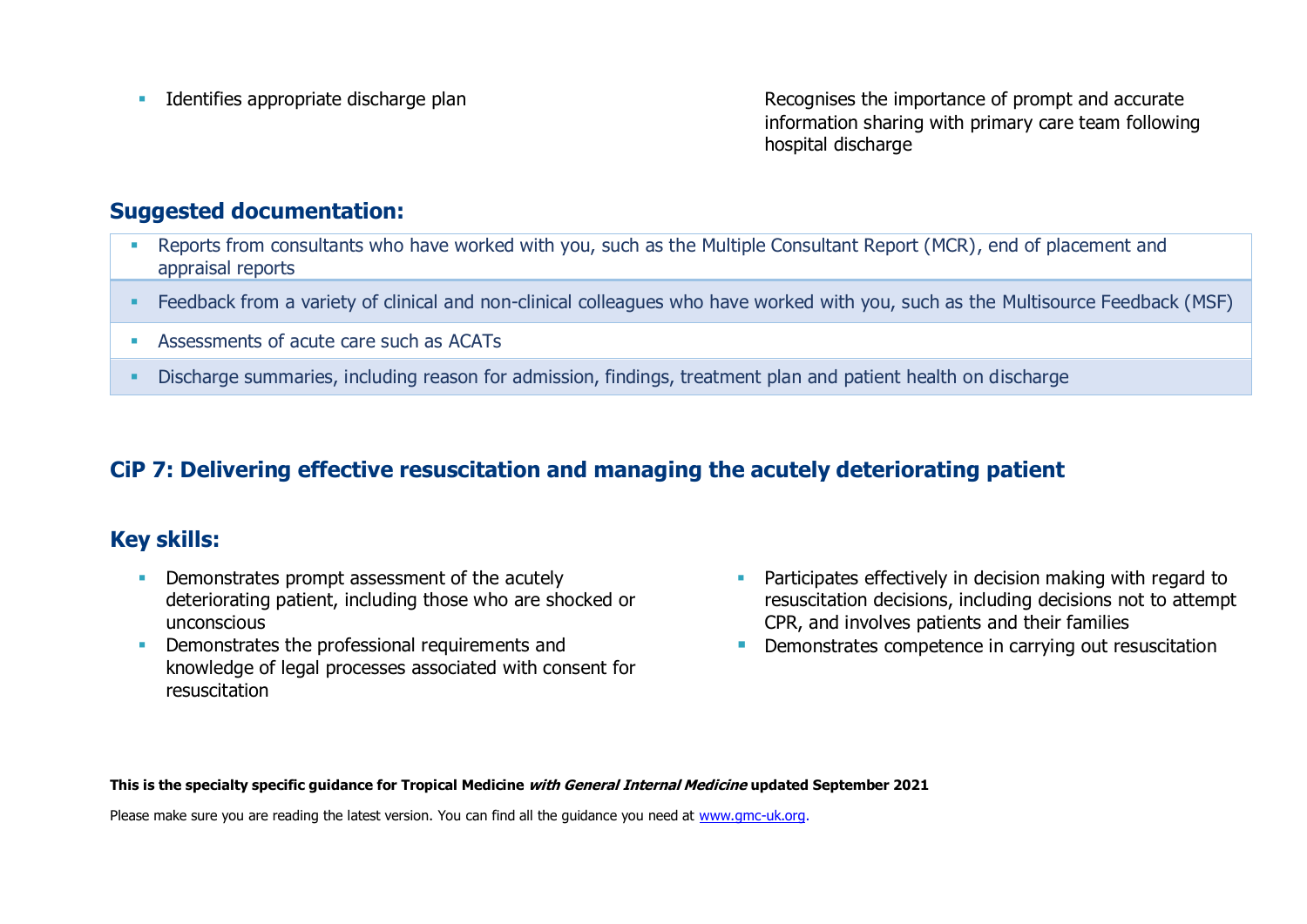- **Reports from consultants who have worked with you, such as the Multiple Consultant Report (MCR), end of placement and** appraisal reports
- **EXECT:** Direct observation of procedural skills such as DOPS
- Assessments of acute care such as ACATs
- Feedback from a variety of clinical and non-clinical colleagues who have worked with you, such as the Multisource Feedback (MSF)
- **Evidence of learning advanced life support techniques such as an ALS certificate**
- Record of procedures and clinics undertaken such as a logbook
- **■** Written reflections on learning and experience
- **Evidence of simulation**

## **CiP 8: Managing end of life and applying palliative care skills**

#### **Key skills:**

**This is the specialty specific guidance for Tropical Medicine with General Internal Medicine updated September 2021**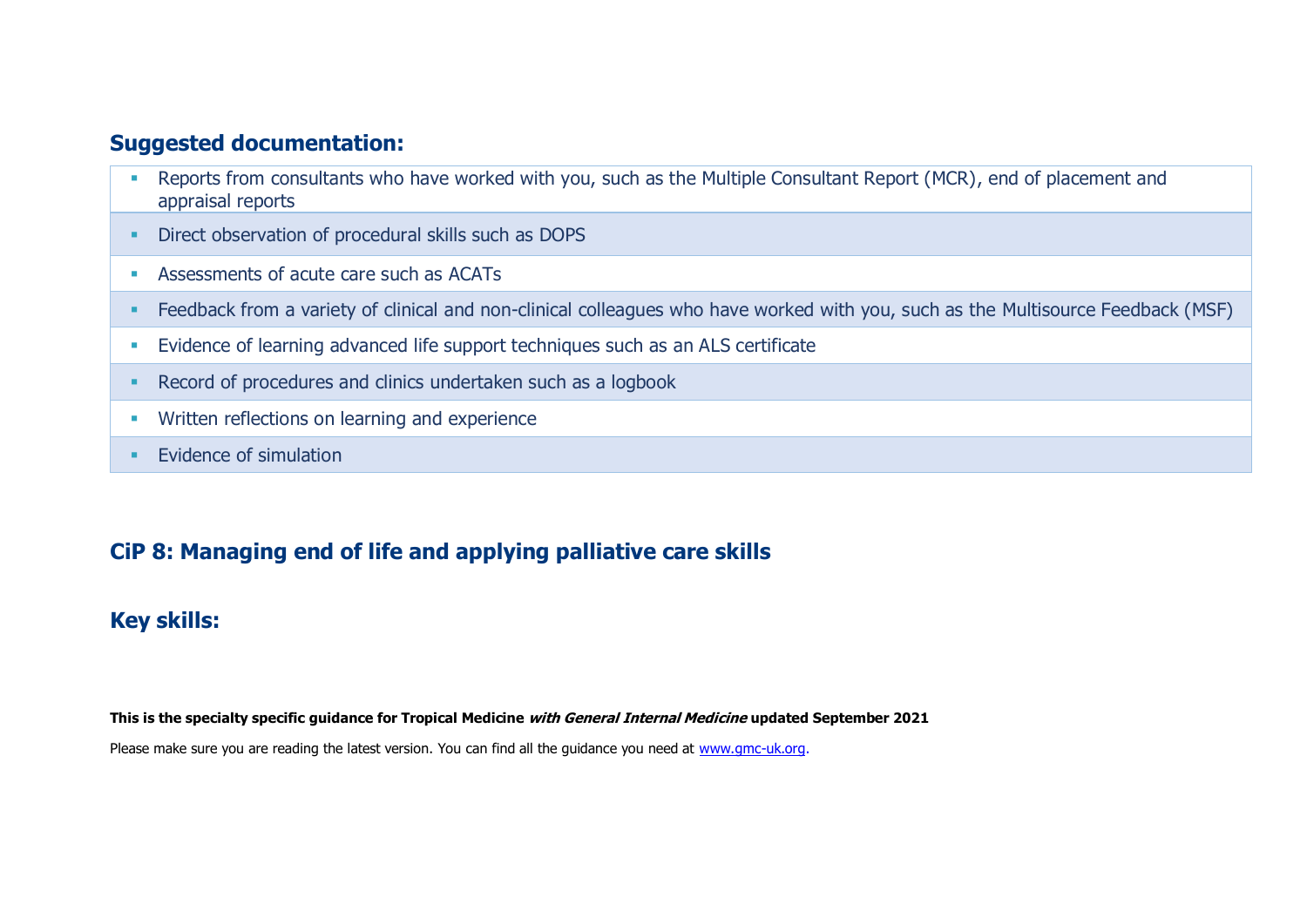- **■** Identifies patients with limited reversibility of their medical condition and determines palliative and end of life care needs
- **EXECUTE:** Identifies the dying patient and develops an individualised care plan, including anticipatory prescribing at end of life
- **Demonstrates safe and effective use of syringe pumps in** the palliative care population
- Able to manage non complex symptom control including pain
- **EXEC** Facilitates referrals to specialist palliative care across all settings
- **Demonstrates effective consultation skills in challenging** circumstances
- **Demonstrates compassionate professional behaviour and** clinical judgement

- **Reports from consultants who have worked with you, such as the Multiple Consultant Report (MCR), end of placement and** appraisal reports
- Evidence of a case-based discussion with a consultant to assess professional judgement, such as a CbD
- Mini-CFX
- Feedback from a variety of clinical and non-clinical colleagues who have worked with you, such as the Multisource Feedback (MSF)
- **Evidence of regional teaching**
- **Written reflections on learning and experience**

**This is the specialty specific guidance for Tropical Medicine with General Internal Medicine updated September 2021**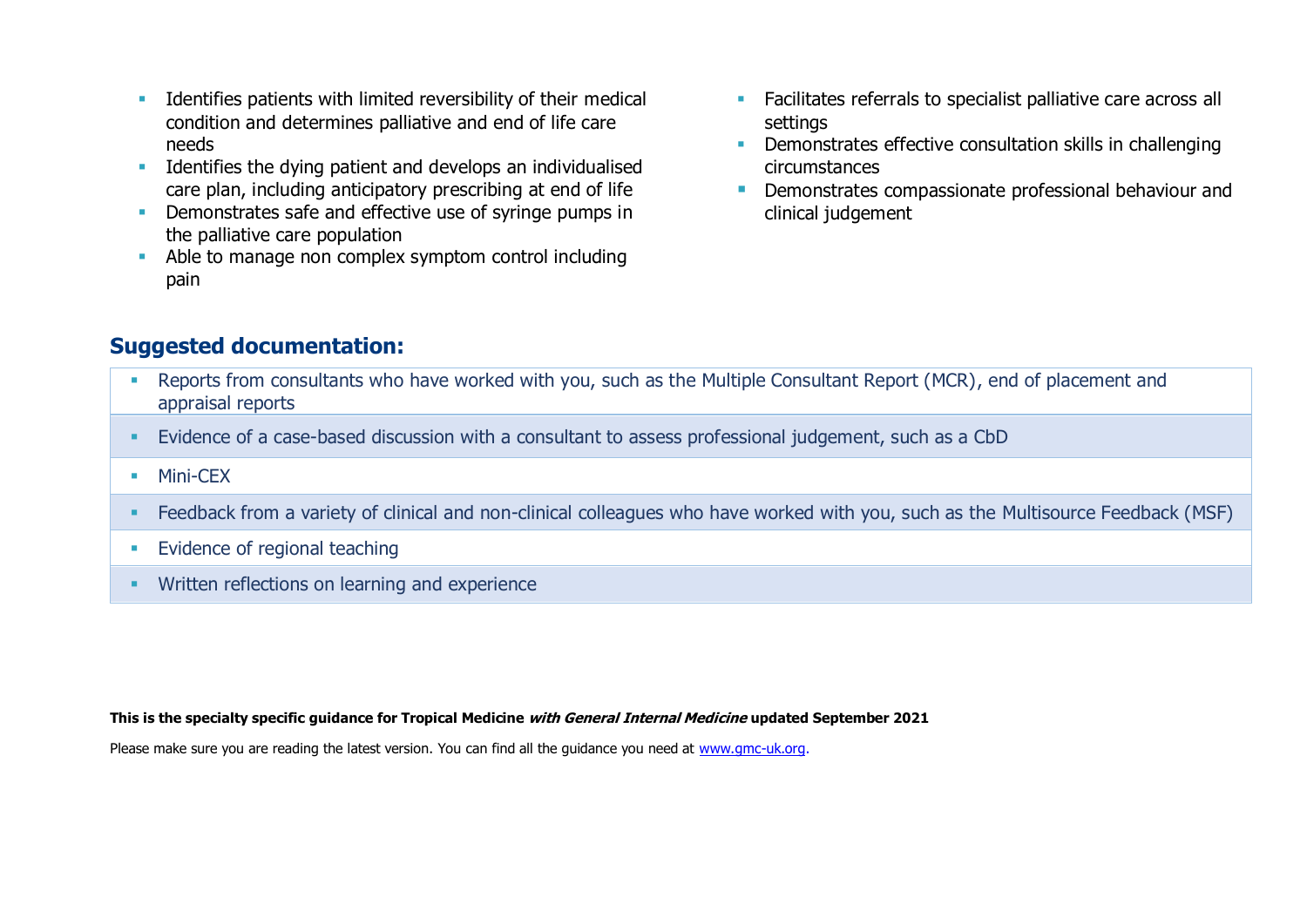# **Specialty Specific CiPs**

Applicants must demonstrate that they are currently practising at the level of 'entrusted to act independently' in all specialty CiPs. Further detail regarding the descriptors for the key skills in each specialty specific CiP can be found in the [curricula.](https://www.gmc-uk.org/education/standards-guidance-and-curricula/curricula#T)

## **Specialty CiP 1: Able to provide clinical leadership and support to the laboratory**

## **Key skills:**

- **Demonstrates awareness of developments, both scientific** and managerial, that may affect the delivery of diagnostic Microbiology (Bacteriology, Virology, Mycology and Parasitology) services.
- **■** Understands legislation relevant to diagnostic Microbiology laboratories including that related to Health and Safety.
- **Demonstrates knowledge and understanding of methods** of microbiological investigation.
- **Demonstrates ability to select and advise on appropriate** microbiological tests for clinical investigation and to oversee appropriate turnaround times.
- Demonstrates knowledge and understanding of Microbiological (Bacteriology, Virology, Mycology and Parasitology) method validation and verification, and the

concepts of sensitivity and specificity as applied to Microbiological tests.

- **•** Demonstrates ability to effectively use and oversee Internal Quality Control (IQC) and External Quality Assurance (EQA) data to assure the overall quality of microbiological diagnostics.
- Demonstrates knowledge and understanding of Laboratory Information Management Systems (LIMS) and other Healthcare Information Technology systems, including understanding relevant information governance legislation.
- Demonstrates ability to work effectively and provide clinical leadership in a multidisciplinary team within the diagnostic Microbiology laboratory.
- Able to evaluate and oversee the introduction of novel laboratory tests

**This is the specialty specific guidance for Tropical Medicine with General Internal Medicine updated September 2021**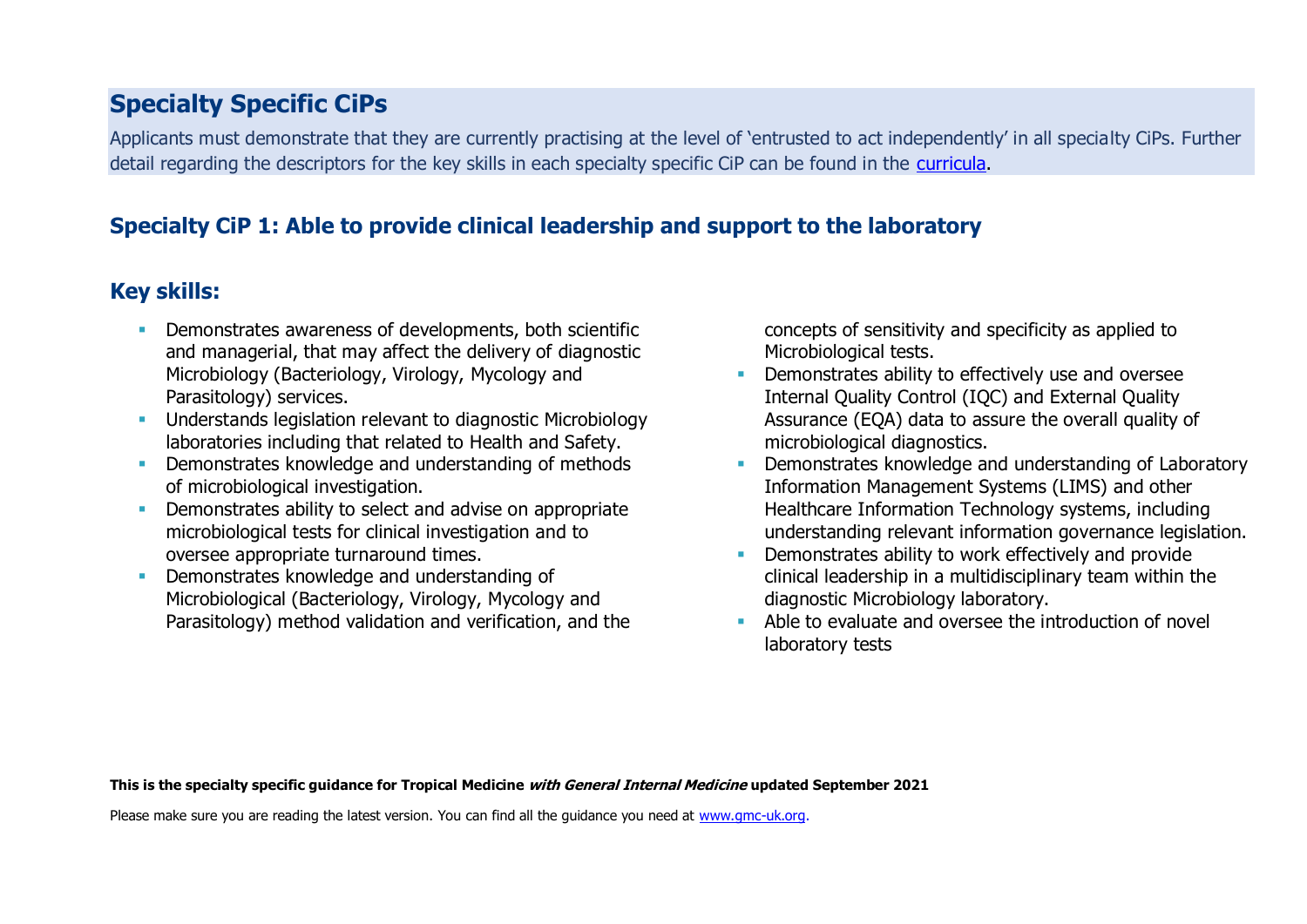- Reports from consultants who have worked with you, such as the Multiple Consultant Report (MCR), end of placement and appraisal reports
- Minimum of **one of each** of the below supervised learning events (SLEs):
	- o CbD
	- o Mini-CEX
- Evidence of practical procedures (e.g. DOPS) **minimum of four** across breadth of laboratory practice
- **Evidence of performance of duties in complex tasks involving teamwork or interacting with other professional staff. Examples "** include clinicopathological evaluation and reporting of diagnostic material, presentation of a case at a multidisciplinary team meeting, or contributing to quality assurance and audit processes in both clinical and laboratory settings
	- o Evaluation of clinical events (ECE) **minimum of four**
- **Evidence of active involvement in service audit or development projects (e.g. QIPAT)**
- **Example 2** Feedback from formal teaching sessions to medical and non-medical staff:
	- o Teaching Observation (TO)
- Reflective practice

**This is the specialty specific guidance for Tropical Medicine with General Internal Medicine updated September 2021**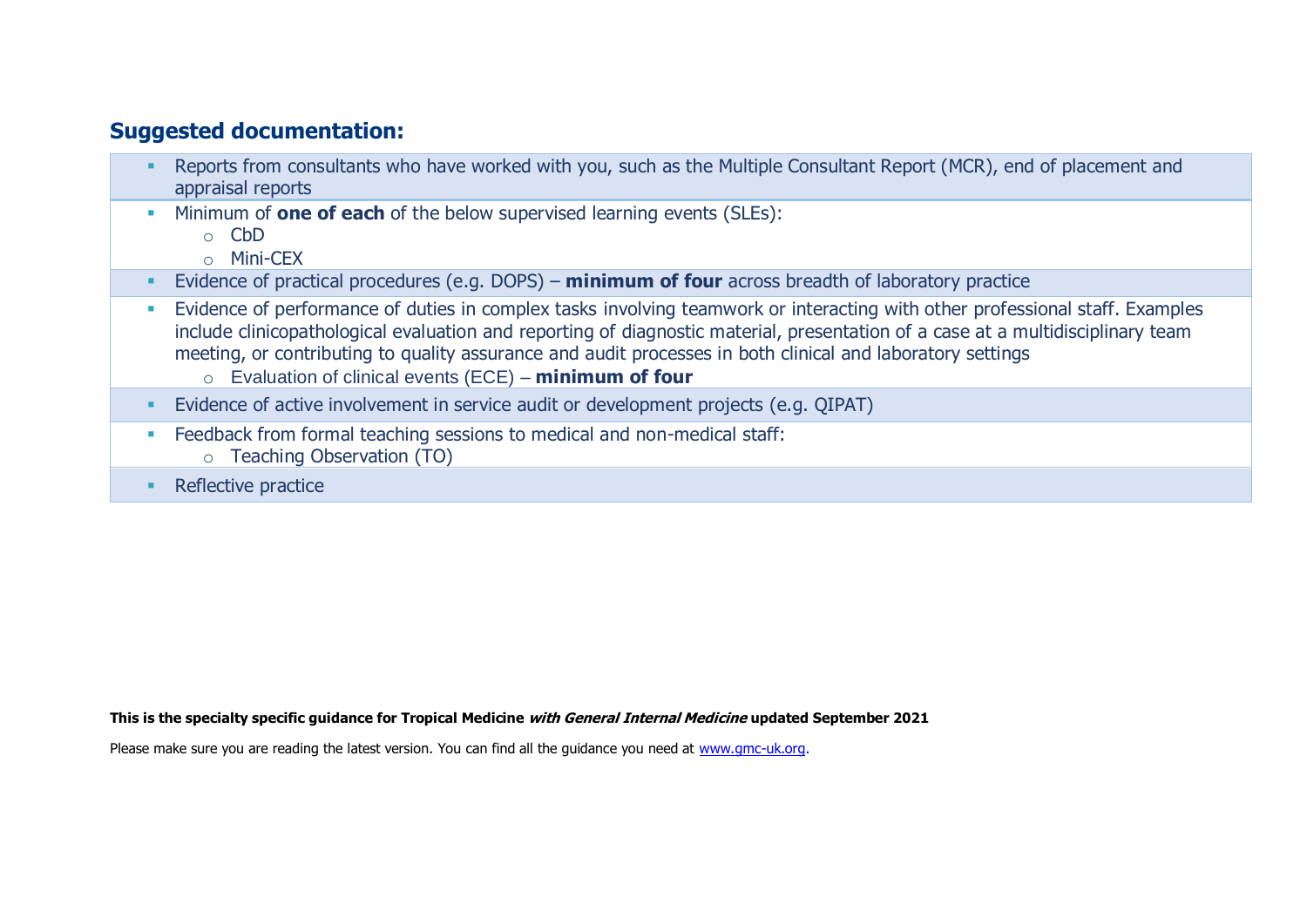## **Specialty CiP 2: Able to use the laboratory service effectively in the investigation, diagnosis and management of infection.**

## **Key skills:**

- **Demonstrates understanding of the biology of micro**organisms that may cause diseases in humans and the principles of the host-pathogen interaction.
- **EXECT** Demonstrates ability to effectively advise on appropriate Microbiological (Bacteriology, Virology, Mycology and Parasitology) investigations.
- Demonstrates an understanding of the human microbiome, colonising organisms, and the features of pathological infection.
- **•** Demonstrates ability to effectively use microbiological and other data, to form an appropriate differential diagnosis.
- **•** Demonstrates knowledge and understanding of national and international microbiological guidelines.
- **•** Demonstrates ability to liaise effectively with other specialty diagnostic services.
- Able to inform and develop local guidelines and standard operating practice (SOP's)

#### **Suggested documentation:**

- **EXECTS from consultants who have worked with you, such as the Multiple Consultant Report (MCR), end of placement and** appraisal reports
- Minimum of **one of each** of the below supervised learning events (SLEs):
	- $\circ$  CbD
	- o Mini-CEX
- **E** Evidence of performance of duties in complex tasks involving teamwork or interacting with other professional staff. Examples include clinicopathological evaluation and reporting of diagnostic material, presentation of a case at a multidisciplinary team meeting, or contributing to quality assurance and audit processes in both clinical and laboratory settings
	- o Evaluation of clinical events (ECE) **minimum of four**

#### **This is the specialty specific guidance for Tropical Medicine with General Internal Medicine updated September 2021**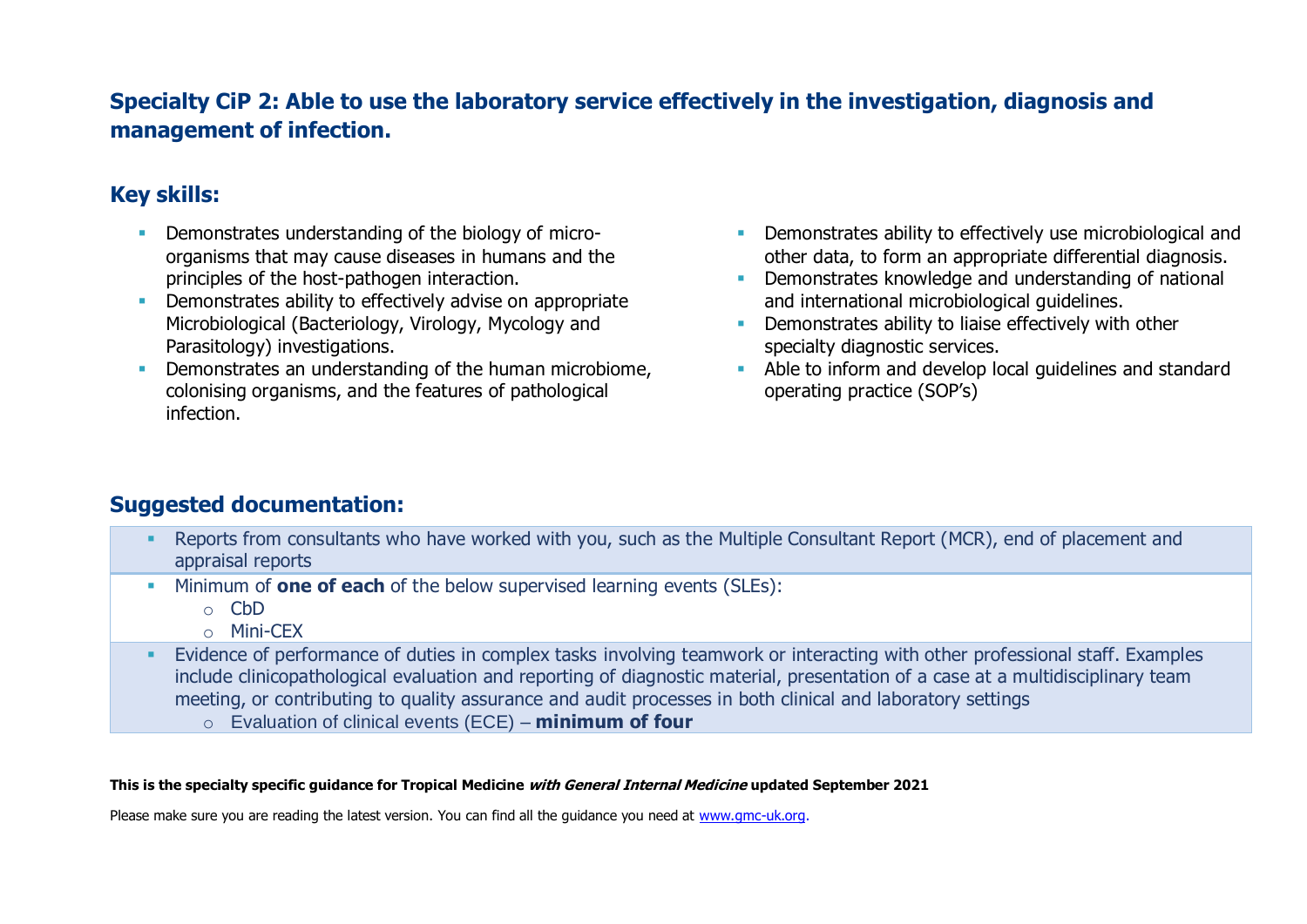- Evidence of active involvement in service audit or development projects (e.g. QIPAT)
- Feedback from formal teaching sessions to medical and non-medical staff:
	- o Teaching Observation (TO)
- Reflective practice

# **Specialty CiP 3: Able to advise on infection prevention, control and immunisation**

# **Key skills:**

- **Demonstrates knowledge and understanding of Standard** Precautions in Infection Prevention and Control (IP&C) and ability to advise on the appropriate use of Personal Protective Equipment (PPE).
- Demonstrates knowledge and understanding of Transmission-based Precautions in IP&C, including appropriate patient isolation and cohorting.
- Demonstrates knowledge and understanding of microbiological surveillance including patient screening methods, organism typing and genome sequencing methodologies.
- **EXECUTE:** Applies knowledge and understanding of microbiological surveillance to prevention and control of Healthcare Associated Infection (HCAI).
- Demonstrates ability to participate in managing outbreaks or significant cross-infection incidents in the healthcare setting.
- **Demonstrates knowledge and understanding of the** healthcare environment and equipment as potential sources of infection.
- Demonstrates knowledge and understanding of public health implications of specific communicable diseases and the importance of appropriate public health notification and intervention.
- Demonstrates knowledge and understanding of the publichealth aspects of vaccine-preventable infections and the benefits of vaccination.

**This is the specialty specific guidance for Tropical Medicine with General Internal Medicine updated September 2021**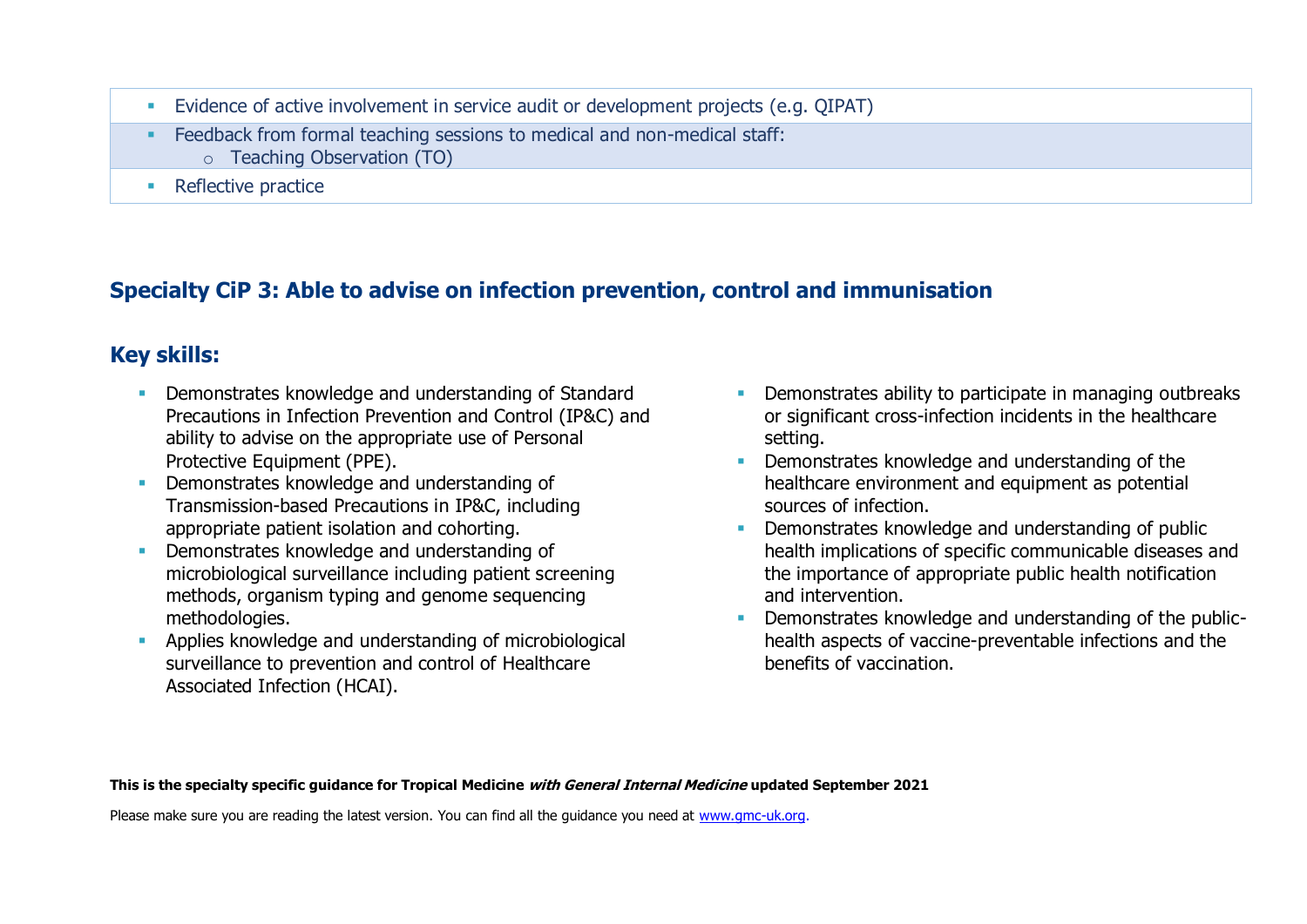**• Demonstrates ability to advise appropriately on the use of** active and passive immunisation, including in immunocompromised patients and in outbreaks.

#### **Suggested documentation:**

- **EXECTS FREPORTS from consultants who have worked with you, such as the Multiple Consultant Report (MCR), end of placement and** appraisal reports
- Minimum of **one of each** of the below supervised learning events (SLEs):
	- $\circ$  ACAT
	- o CbD
	- o Mini-CEX
- Evidence of performance of duties in complex tasks involving teamwork or interacting with other professional staff. Examples include clinicopathological evaluation and reporting of diagnostic material, presentation of a case at a multidisciplinary team meeting, or contributing to quality assurance and audit processes in both clinical and laboratory settings
	- o Evaluation of clinical events (ECE) **minimum of four**
- **E** Evidence of active involvement in service audit or development projects (e.g. OIPAT)
- Feedback from formal teaching sessions to medical and non-medical staff:
	- o Teaching Observation (TO)
- Reflective practice

**This is the specialty specific guidance for Tropical Medicine with General Internal Medicine updated September 2021**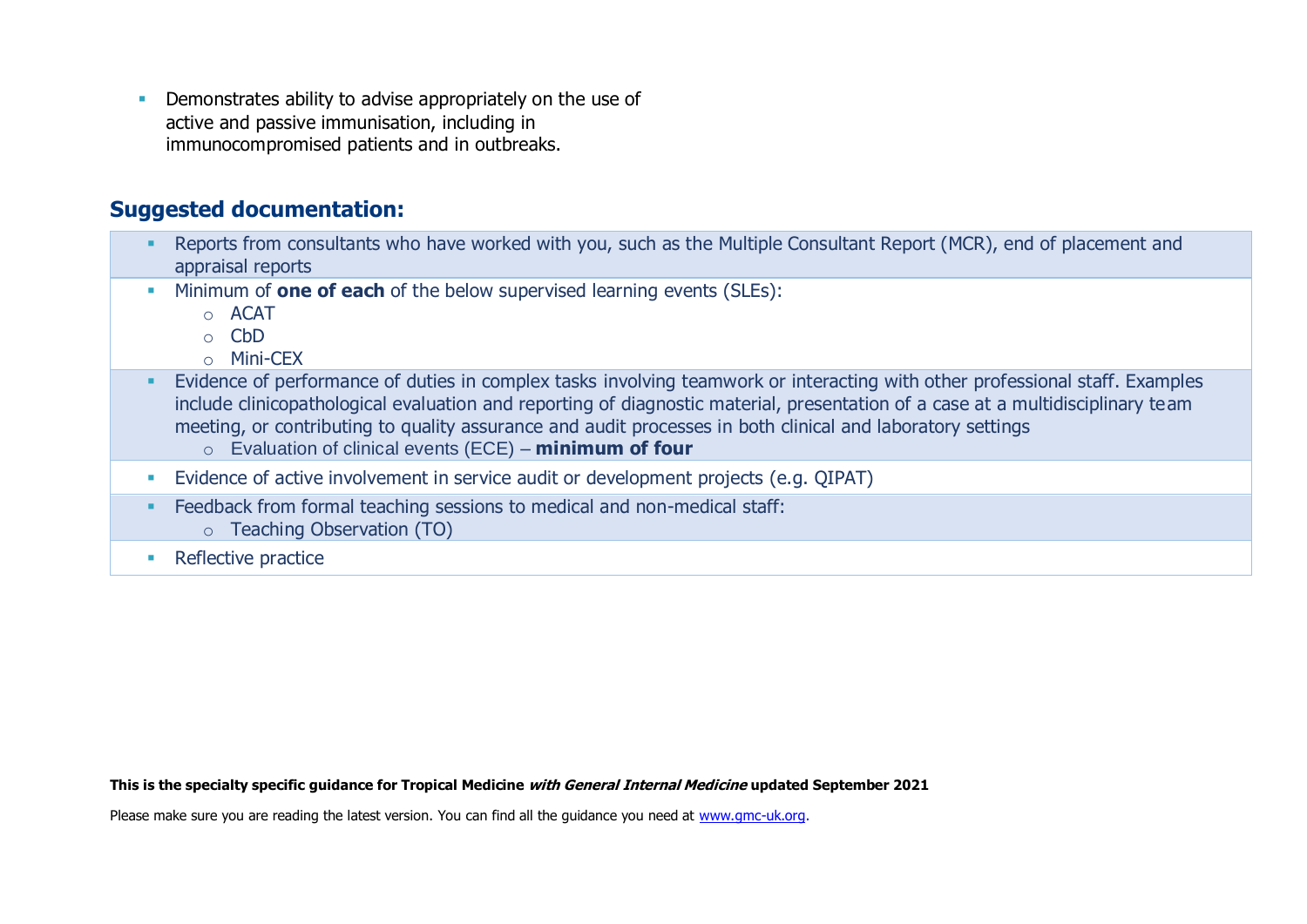### **Specialty CiP 4: Able to manage and advise on important clinical syndromes where infection is in the differential diagnosis**

#### **Key skills:**

- **EXECUTE:** Demonstrates ability to take a comprehensive patient history, including when appropriate, travel, occupational, contact drug, transfusion and sexual history, and ensures history is accurately recorded.
- **•** Demonstrates ability to perform an accurate clinical examination and to clearly record examination findings
- **•** Demonstrates ability to form an appropriate differential diagnosis based on patient history, clinical examination findings and investigations.
- Demonstrates ability to formulate and advise on or implement a safe and appropriate management plan.
- **EXECTE Demonstrates ability to assess, investigate, diagnose and** advise on, or directly manage all aspects of suspected or proven community acquired infection.
- **•** Demonstrates ability to assess, investigate, diagnose and advise on, or manage all aspects of suspected or proven healthcare associated infection.
- Demonstrates ability to assess, investigate, diagnose and advise on, or directly manage all aspects of suspected or proven infection in immunocompromised patients, including those infected with HIV.

## **Suggested documentation:**

- Reports from consultants who have worked with you, such as the Multiple Consultant Report (MCR), end of placement and appraisal reports
- Minimum of **one of each** of the below supervised learning events (SLEs):
	- o ACAT
	- o CbD

#### **This is the specialty specific guidance for Tropical Medicine with General Internal Medicine updated September 2021**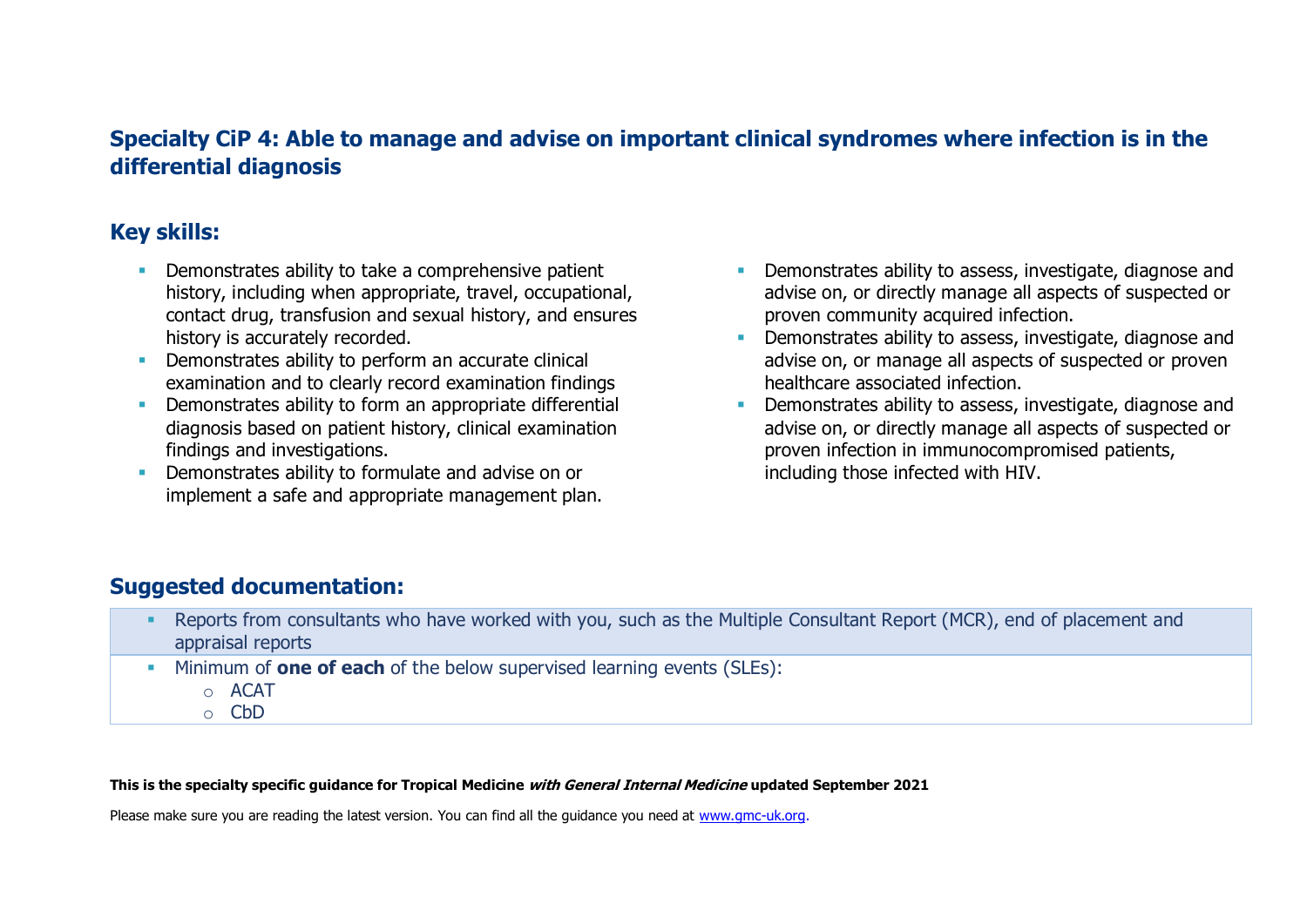o Mini-CEX

- **Evidence of performance of duties in complex tasks involving teamwork or interacting with other professional staff. Examples** include clinicopathological evaluation and reporting of diagnostic material, presentation of a case at a multidisciplinary team meeting, or contributing to quality assurance and audit processes in both clinical and laboratory settings
	- o **Evaluation of clinical events (ECE) – minimum of four**
- **E**vidence of active involvement in service audit or development projects (eq QIPAT)
- Feedback from formal teaching sessions to medical and non-medical staff:
	- o Teaching Observation (TO)
- Reflective practice
- **•** Patient feedback

# **Specialty CiP 5: Able to lead on and advise on treatment with and stewardship of antimicrobials**

## **Key skills:**

- **Demonstrates appropriate use and ability to advise on the** appropriate use and stewardship of antimicrobials, including antibiotics, antivirals, antifungals, anti-protozoal and anti-parasitic agents
- **•** Demonstrates ability to provide leadership and education on the appropriate use and stewardship of antimicrobials,

including use and implementation of evidence-based empiric and pathogen-specific antimicrobial guidelines.

- **•** Demonstrates understanding of the global problem of increasing antimicrobial resistance (AMR).
- Demonstrates ability to advise and lead on the appropriate use of an outpatient parenteral antimicrobial therapy (OPAT) service.

**This is the specialty specific guidance for Tropical Medicine with General Internal Medicine updated September 2021**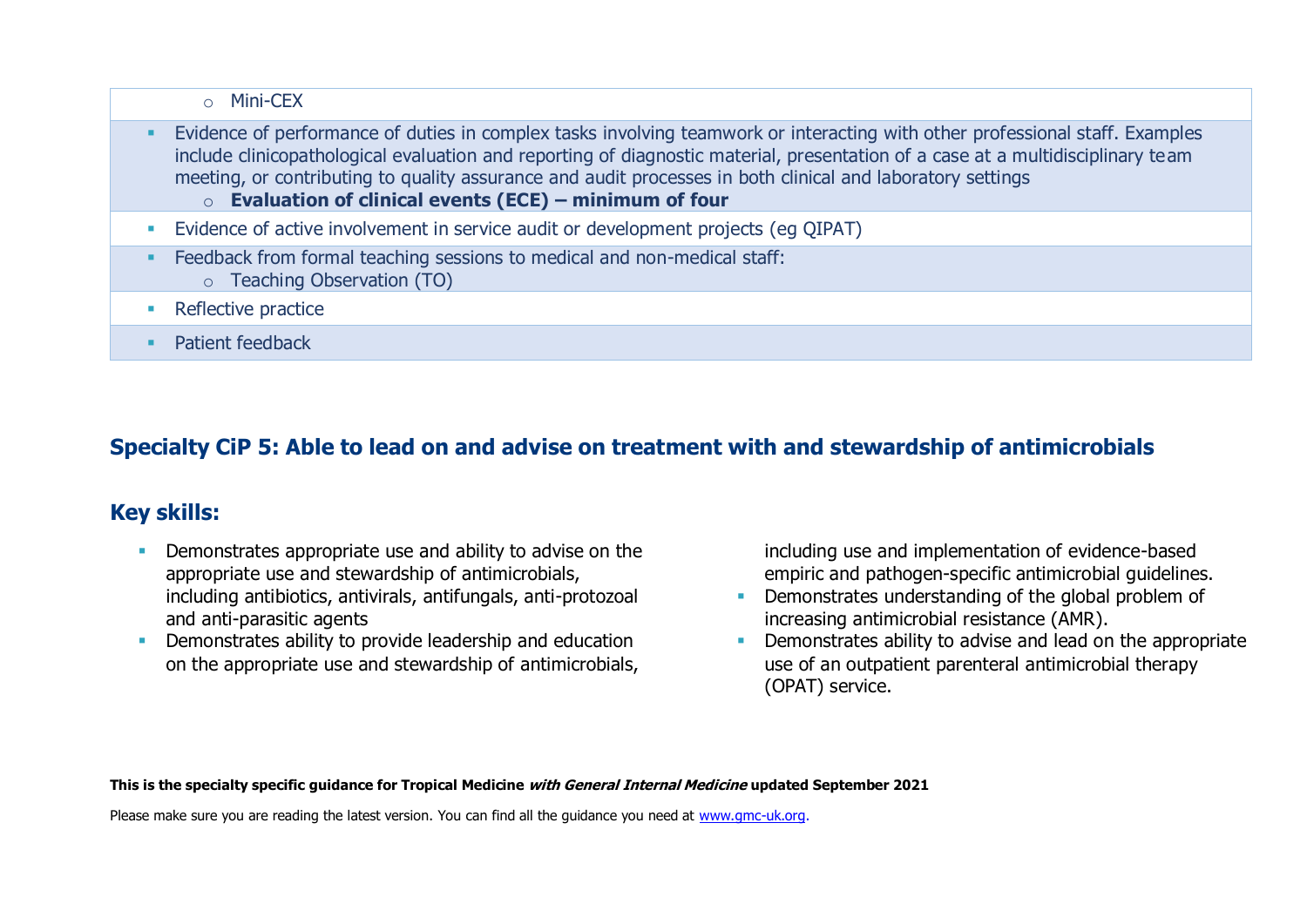- Reports from consultants who have worked with you, such as the Multiple Consultant Report (MCR), end of placement and appraisal reports
- Minimum of **one of each** of the below supervised learning events (SLEs):
	- o ACAT
	- o CbD
	- o Mini-CEX
- **Evidence of performance of duties in complex tasks involving teamwork or interacting with other professional staff. Examples** include clinicopathological evaluation and reporting of diagnostic material, presentation of a case at a multidisciplinary team meeting, or contributing to quality assurance and audit processes in both clinical and laboratory settings
	- o **Evaluation of clinical events (ECE) – minimum of four**
- **Evidence of active involvement in service audit or development projects (e.g. QIPAT)**
- **Example 2** Feedback from formal teaching sessions to medical and non-medical staff:
	- o Teaching Observation (TO)
- Reflective practice
- **•** Patient feedback

**This is the specialty specific guidance for Tropical Medicine with General Internal Medicine updated September 2021**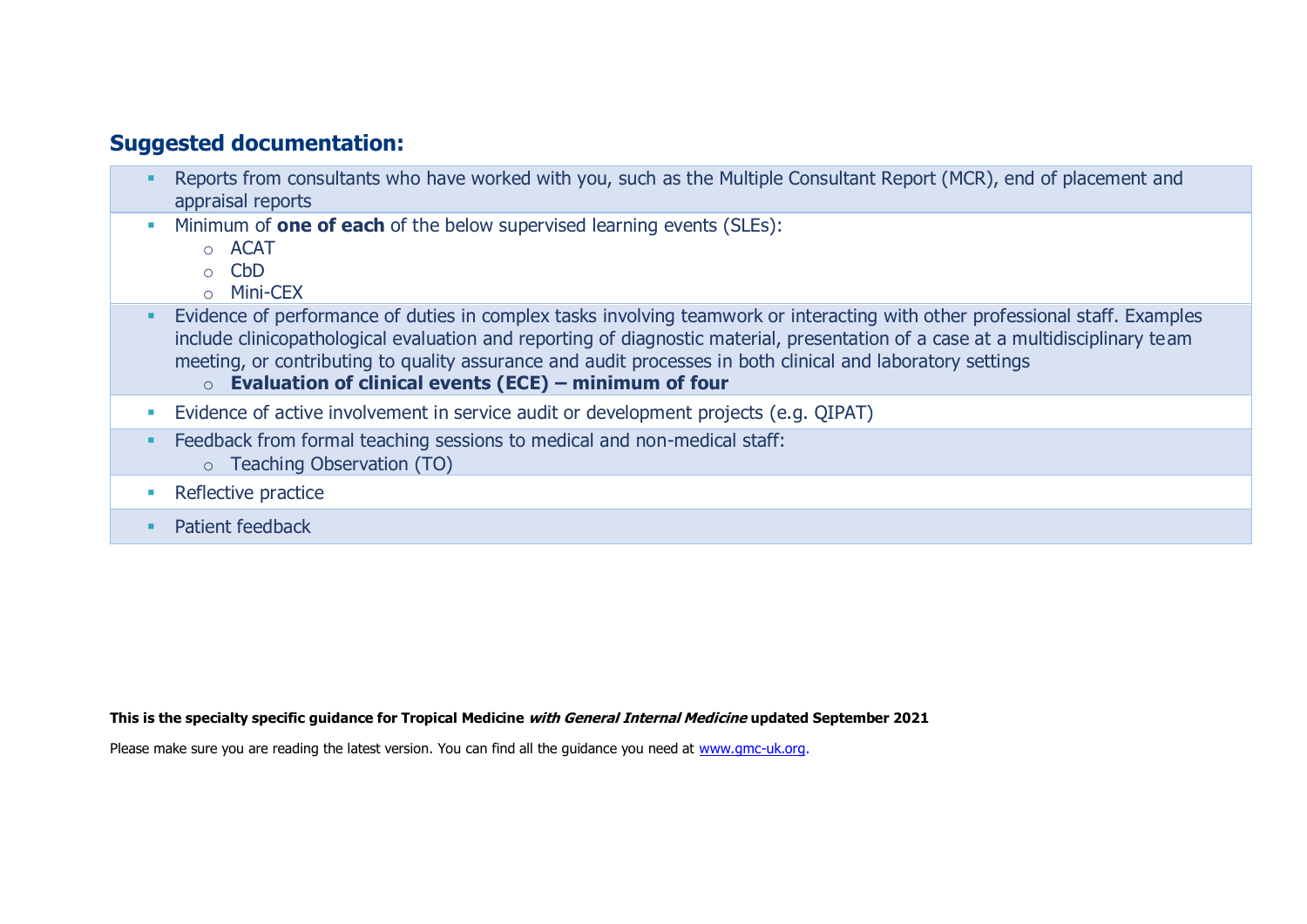## **Specialty CiP 6: Providing continuity of care to inpatients and outpatients with suspected or proven infection**

#### **Key skills:**

- **•** Demonstrates ability to assess, investigate, diagnose, advise on, or directly manage patients with suspected or proven infection in the inpatient, ambulatory and outpatient settings.
- **EXECTE Demonstrates ability to assess, investigate, diagnose,** advise on, or directly manage chronic infections.
- **Demonstrates expertise in the management of** Tuberculosis (TB), including drug-resistant TB, HIV, chronic hepatitis B and C and travel-related conditions.
- **EXECUTE:** When clinically appropriate, refers to alternative specialty inpatient or outpatient services.
- **EXECT** Managing patient at all stages, including end of life care.

#### **Suggested documentation:**

- **EXECTS FREPORTS from consultants who have worked with you, such as the Multiple Consultant Report (MCR), end of placement and** appraisal reports
- Minimum of **one of each** of the below supervised learning events (SLEs):
	- o ACAT
	- o CbD
	- o Mini-CEX
- Evidence of performance of duties in complex tasks involving teamwork or interacting with other professional staff. Examples include clinicopathological evaluation and reporting of diagnostic material, presentation of a case at a multidisciplinary team meeting, or contributing to quality assurance and audit processes in both clinical and laboratory settings
	- o **Evaluation of clinical events (ECE) – minimum of four**

#### **This is the specialty specific guidance for Tropical Medicine with General Internal Medicine updated September 2021**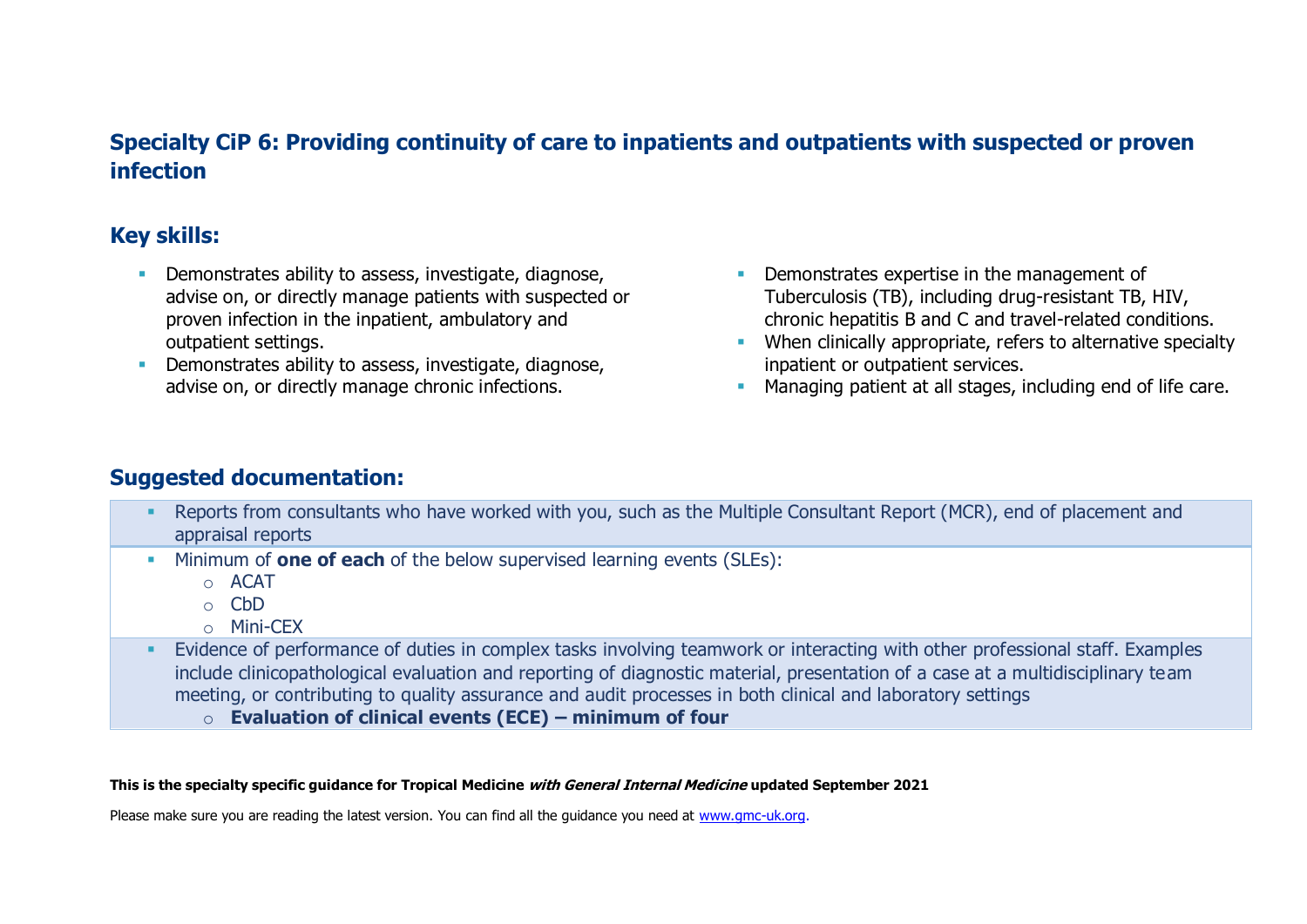- **E** Evidence of active involvement in service audit or development projects (e.g. QIPAT)
- **Example 2** Feedback from formal teaching sessions to medical and non-medical staff:
	- o Teaching Observation (TO)
- Reflective practice
- **•** Patient feedback e.g. patient survey from last 12 months

## **Specialty CiP 7: Able to manage and advise on imported infections**

## **Key skills:**

- **EXECTE Demonstrates the ability to assess, investigate, diagnose,** advise on, and directly manage patients with imported infections.
- **•** Demonstrates the ability to provide leadership in clinical care, governance and service development for patients with imported infections.
- **•** Demonstrates comprehensive knowledge and skills in pretravel health advice.
- **•** Demonstrates a knowledge and understanding of the epidemiology, lifecycle and clinical presentation of parasitic diseases
- **•** Demonstrates the ability to give advice on the diagnosis and management of parasitic infections, including the role of laboratory testing
- **•** Demonstrates the ability to lead an imported infection service

## **Suggested documentation:**

- Reports from consultants who have worked with you, such as the Multiple Consultant Report (MCR), end of placement and appraisal reports
- **EXECT ADDEX FROM A variety of clinical and non-clinical colleagues who have worked with you, such as the Multisource Feedback** (MSF)

#### **This is the specialty specific guidance for Tropical Medicine with General Internal Medicine updated September 2021**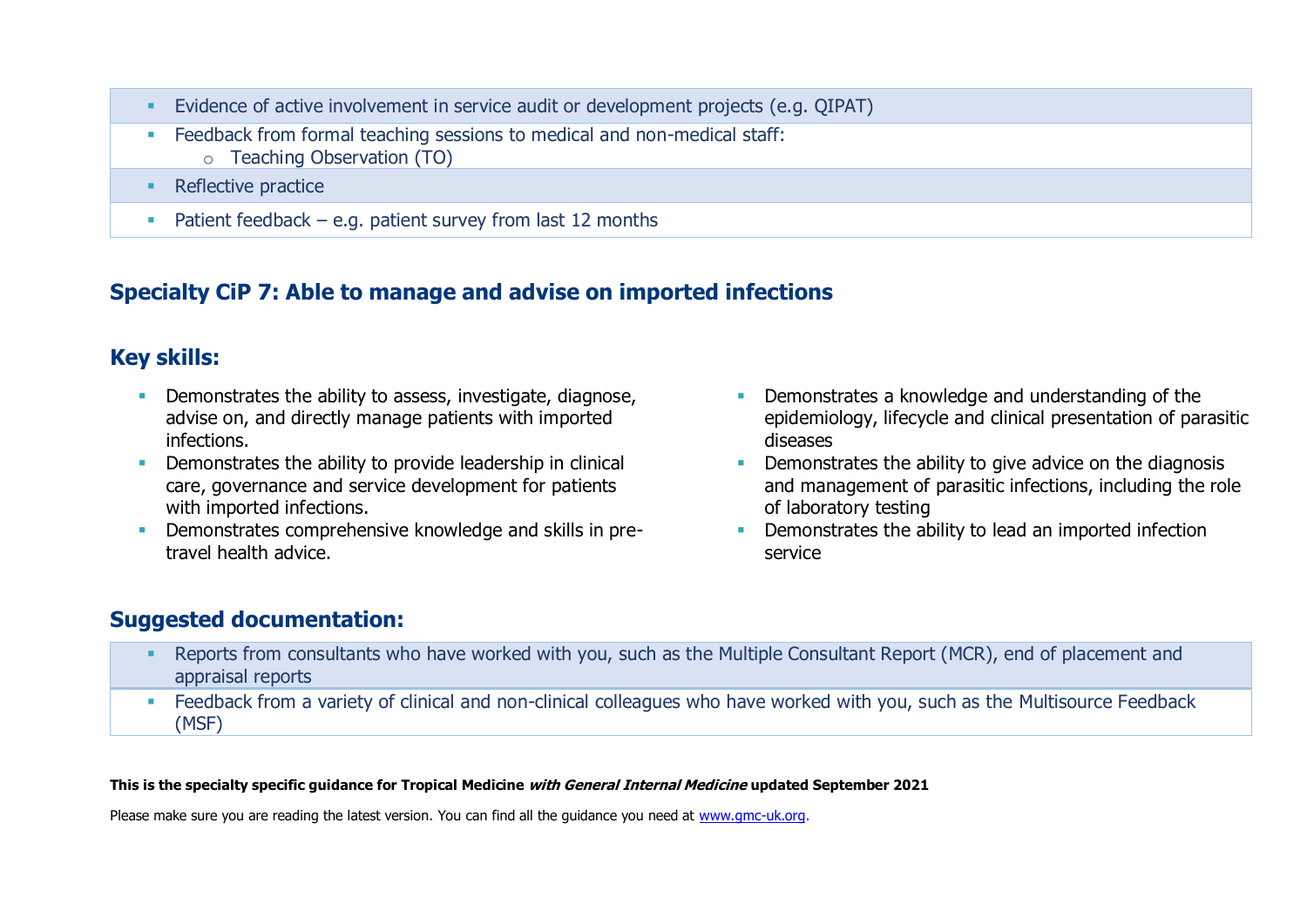|  | Tropical medicine course (e.g. Diploma in Tropical Medicine & Hygiene) |  |  |  |
|--|------------------------------------------------------------------------|--|--|--|
|--|------------------------------------------------------------------------|--|--|--|

- **·** Travel medicine course
- Minimum of **one of each** of the below supervised learning events (SLEs):
	- o ACAT
	- o CbD
	- o Mini-CEXs
- Evidence of performance of duties in complex tasks involving teamwork or interacting with other professional staff. Examples include clinicopathological evaluation and reporting of diagnostic material, presentation of a case at a multidisciplinary team meeting, or contributing to quality assurance and audit processes in both clinical and laboratory settings
	- o **Evaluation of clinical events (ECE) – minimum of four**
- **E**vidence of practice of procedures (e.g. DOPS) e.g. interpretation of malarial blood film
- **E** Evidence of active involvement in service audit or development projects (e.g. QIPAT)
- Feedback from formal teaching sessions to medical and non-medical staff:
	- o Teaching Observation (TO)
- **Publications / presentations at meetings**
- $\blacksquare$  Patient feedback e.g. patient survey

#### **Specialty CiP 8: Delivering equitable and high quality care in resource poor settings**

#### **Key skills:**

**• Demonstrates ability to deliver high quality care in a** resource limited setting with appropriate use of

investigation and therapeutics according to patient need and available supplies

**This is the specialty specific guidance for Tropical Medicine with General Internal Medicine updated September 2021**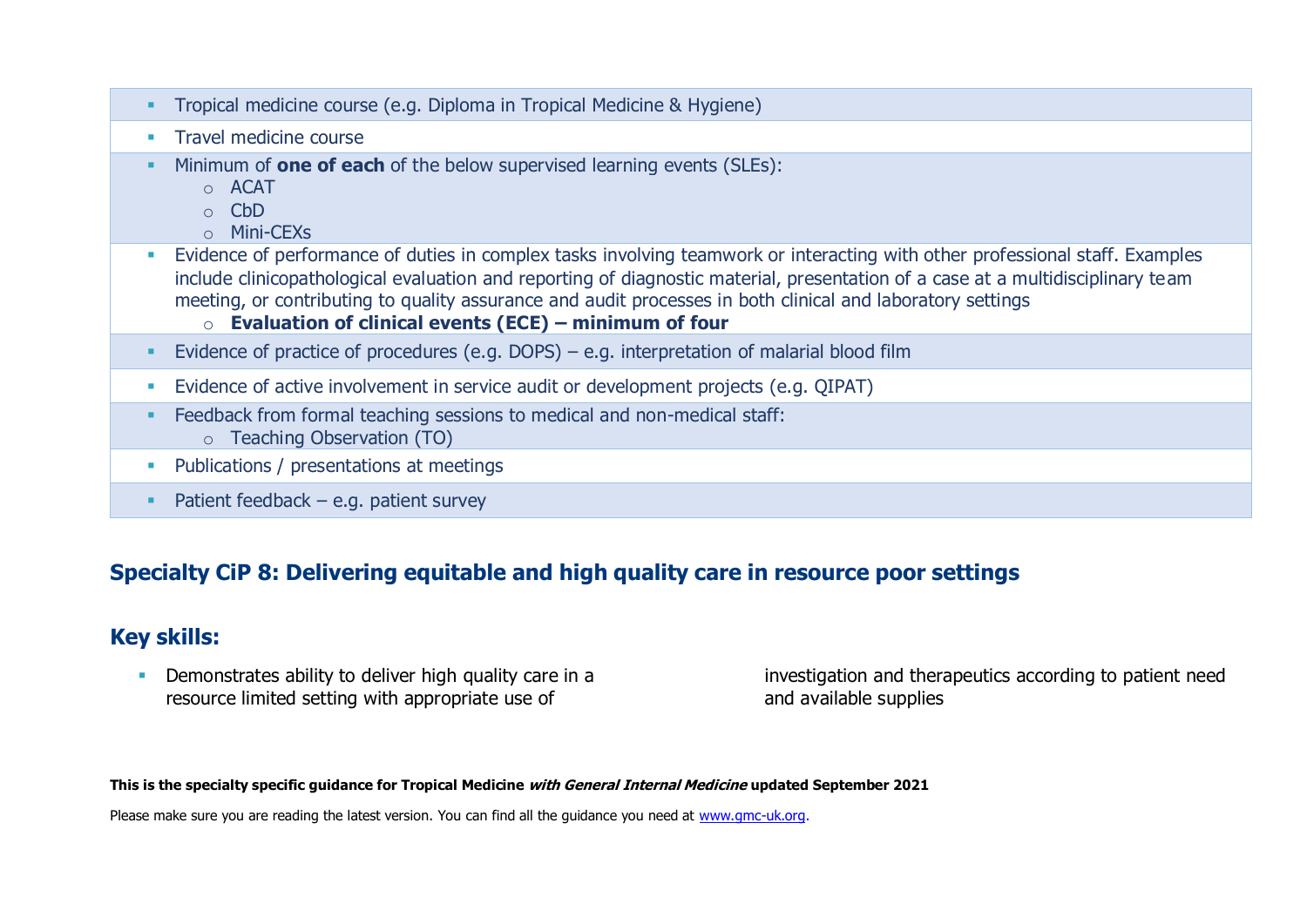- **EXECT** Demonstrates ability to practise with patient groups from different cultural backgrounds who do not have English as their first language
- Demonstrates the ability to work with colleagues (medical and non-medical) from different cultural backgrounds who do not have English as their first language
- **•** Demonstrates flexibility and capacity to work in healthcare settings that differ from UK NHS practice
- **•** Demonstrates the ability to manage the non-communicable disease (NCD) issues seen in tropical resource poor settings
- **•** Demonstrates the ability to generate changes in clinical care which reduces health inequality
- **EXECUTE:** Demonstrates the ability to produce evidence to inform policy for international health partnerships

| Reports from consultants who have worked with you, such as the Multiple Consultant Report (MCR), end of placement and<br>appraisal reports |
|--------------------------------------------------------------------------------------------------------------------------------------------|
| Feedback from a variety of clinical and non-clinical colleagues who have worked with you, such as the Multisource Feedback<br>(MSF)        |
| Tropical medicine course (eg Diploma in Tropical Medicine & Hygiene)                                                                       |
| Travel medicine course                                                                                                                     |
| Minimum of <b>one of each</b> of the below supervised learning events (SLEs):<br>$\circ$ ACAT<br>$\circ$ CbD<br>o Mini-CEX                 |
| Evidence of performance of duties in complex tasks involving teamwork or interacting with other professional staff. Examples               |

include clinicopathological evaluation and reporting of diagnostic material, presentation of a case at a multidisciplinary team meeting, or contributing to quality assurance and audit processes in both clinical and laboratory settings

#### **This is the specialty specific guidance for Tropical Medicine with General Internal Medicine updated September 2021**